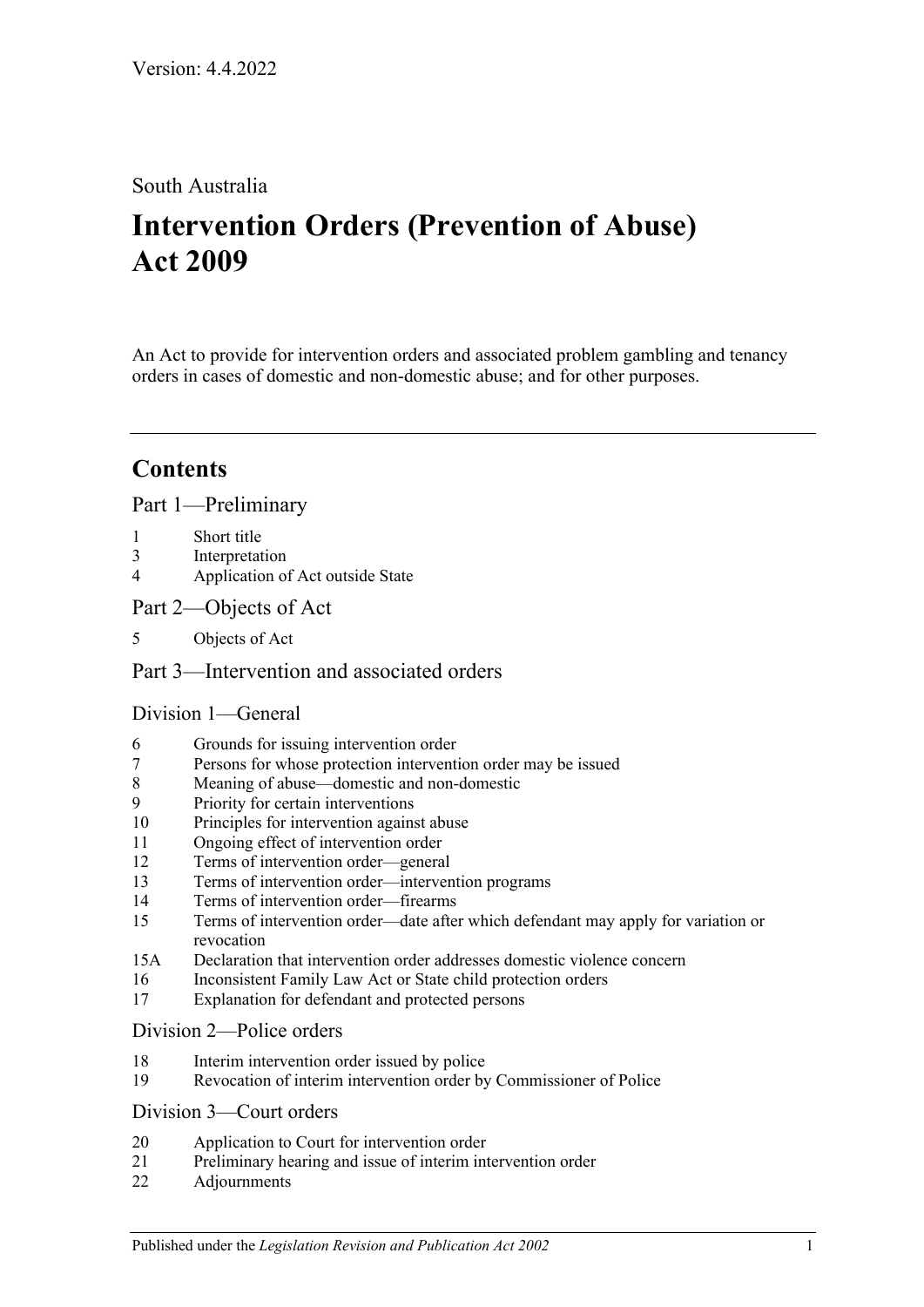- 23 [Determination of application for intervention order](#page-19-1)
- 24 [Problem gambling order](#page-21-0)
- 25 [Tenancy order](#page-22-0)

#### [Division 4—Variation or revocation of orders](#page-23-0)

- 26 [Intervention orders](#page-23-1)
- 26A [Interim variation where application made by police](#page-25-0)
- 27 [Problem gambling orders](#page-26-0)

#### [Division 5—Evidentiary matters](#page-26-1)

- 28 [Burden of proof](#page-26-2)
- 28A [Use of recorded evidence where application made by police](#page-26-3)
- 29 [Special arrangements for evidence and cross-examination](#page-27-0)

#### [Part 3A—National recognition of domestic violence orders](#page-28-0)

#### Division [1—Preliminary](#page-28-1)

- 29A [Interpretation](#page-28-2)
- 29B [Registered foreign orders](#page-29-0)
- 29C [Domestic violence concern](#page-30-0)

#### Division [2—National recognition of DVOs](#page-30-1)

#### Subdivision [1—General principles](#page-30-2)

- 29D [Recognition of DVOs](#page-30-3)
- 29E [Variations to DVOs](#page-31-0)
- 29F [Revocation of recognised DVO](#page-31-1)
- 29G [Recognised DVO prevails over earlier comparable DVOs](#page-31-2)
- 29H [Making of new orders](#page-32-0)

#### Subdivision [2—Enforcement of recognised DVOs](#page-32-1)

- 29I [Recognised DVOs and variations are enforceable against defendant](#page-32-2)<br>29J Properly notified—meaning
- [Properly notified—meaning](#page-33-0)
- 29K [Contravention of enforceable recognised DVO](#page-33-1)

#### Subdivision [3—Enforcement of non-local DVOs](#page-33-2)

- 29L Non-local DVO to [be treated as local DVO](#page-33-3)
- 29M [Licences, permits and other authorisations](#page-34-0)
- 29N [Recognition of disqualification to](#page-34-1) hold firearms licence
- 29O [Orders for costs](#page-34-2)

#### Division [3—Variation and revocation of recognised non-local DVOs](#page-35-0)

- 29P [Power of Court to vary or revoke recognised non-local DVOs](#page-35-1)
- 29Q [Application for variation or revocation of recognised non-local DVO](#page-35-2)
- 29R [Decision about hearing of application](#page-35-3)

### Division [4—Exchange of information](#page-36-0)

- 29S [Issuing authorities may obtain DVO information](#page-36-1)
- 29T [Issuing authorities must provide DVO information](#page-36-2)<br>29U Law enforcement agencies may obtain DVO inform
- [Law enforcement agencies may obtain DVO information](#page-37-0)
- 29V [Information to be provided to law enforcement agencies](#page-37-1)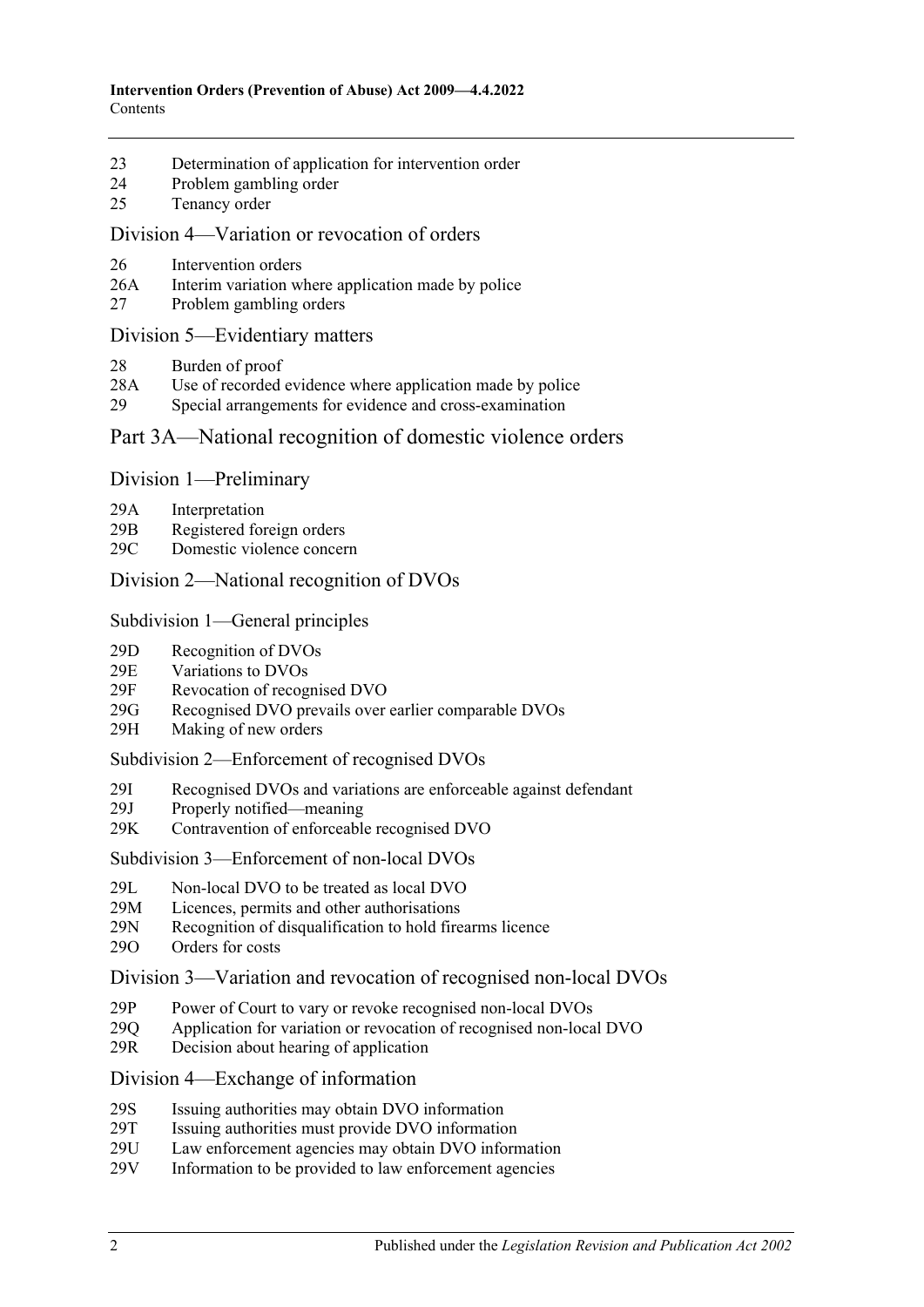Division [5—Miscellaneous](#page-37-2)

#### 29W [Certificate evidence—notification](#page-37-3)

#### Division [6—Transitional provisions](#page-38-0)

#### Subdivision [1—Preliminary](#page-38-1)

#### 29X [Interpretation](#page-38-2)

29Y [Enforcement of DVOs under other provisions](#page-38-3)

#### Subdivision [2—DVOs to which scheme applies](#page-38-4)

- 29Z [DVOs made in this jurisdiction](#page-38-5)
- 29ZA [DVOs made in other jurisdictions](#page-38-6)

#### Subdivision [3—Extension of scheme to older DVOs](#page-39-0)

- 29ZB [DVOs declared to be recognised DVOs](#page-39-1)
- 29ZC [DVOs declared to be recognised in other jurisdictions before commencement date](#page-39-2)

#### Subdivision [4—Power to declare DVO to be recognised](#page-39-3)

- 29ZCA [Interpretation](#page-39-4)
- 29ZD [Power to declare DVO to be recognised](#page-39-5)
- 29ZE [Application for order](#page-40-0)
- 29ZF [Declarations relating to general violence orders](#page-40-1)
- [Part 4—Foreign intervention orders](#page-40-2)
- 30 [Registration of foreign intervention orders](#page-40-3)

### [Part 5—Offences and enforcement](#page-41-0)

#### [Division 1—Offences](#page-41-1)

- 31 [Contravention of intervention order](#page-41-2)
- 32 [Landlord not to allow access to excluded defendant](#page-43-0)
- 33 [Publication of report about proceedings or orders](#page-43-1)

#### [Division 2—Special police powers](#page-43-2)

- 34 [Powers facilitating service of intervention order](#page-43-3)
- 35 [Powers following service of intervention order](#page-44-0)
- 36 [Power to arrest and detain for contravention of intervention order](#page-45-0)
- 37 [Power to search for weapons and articles required to be surrendered by intervention order](#page-45-1)

[Division 3—Disclosure of information](#page-45-2)

38 [Disclosure to police of information relevant to locating defendant](#page-45-3)

## [Part 6—Miscellaneous](#page-45-4)

- 39 [Delegation by intervention program manager](#page-45-5)
- 40 [Dealing with items surrendered under intervention order](#page-46-0)
- 41 [Evidentiary provision](#page-46-1)
- 42 [Regulations](#page-46-2)

### [Schedule 1—Transitional provisions](#page-47-0)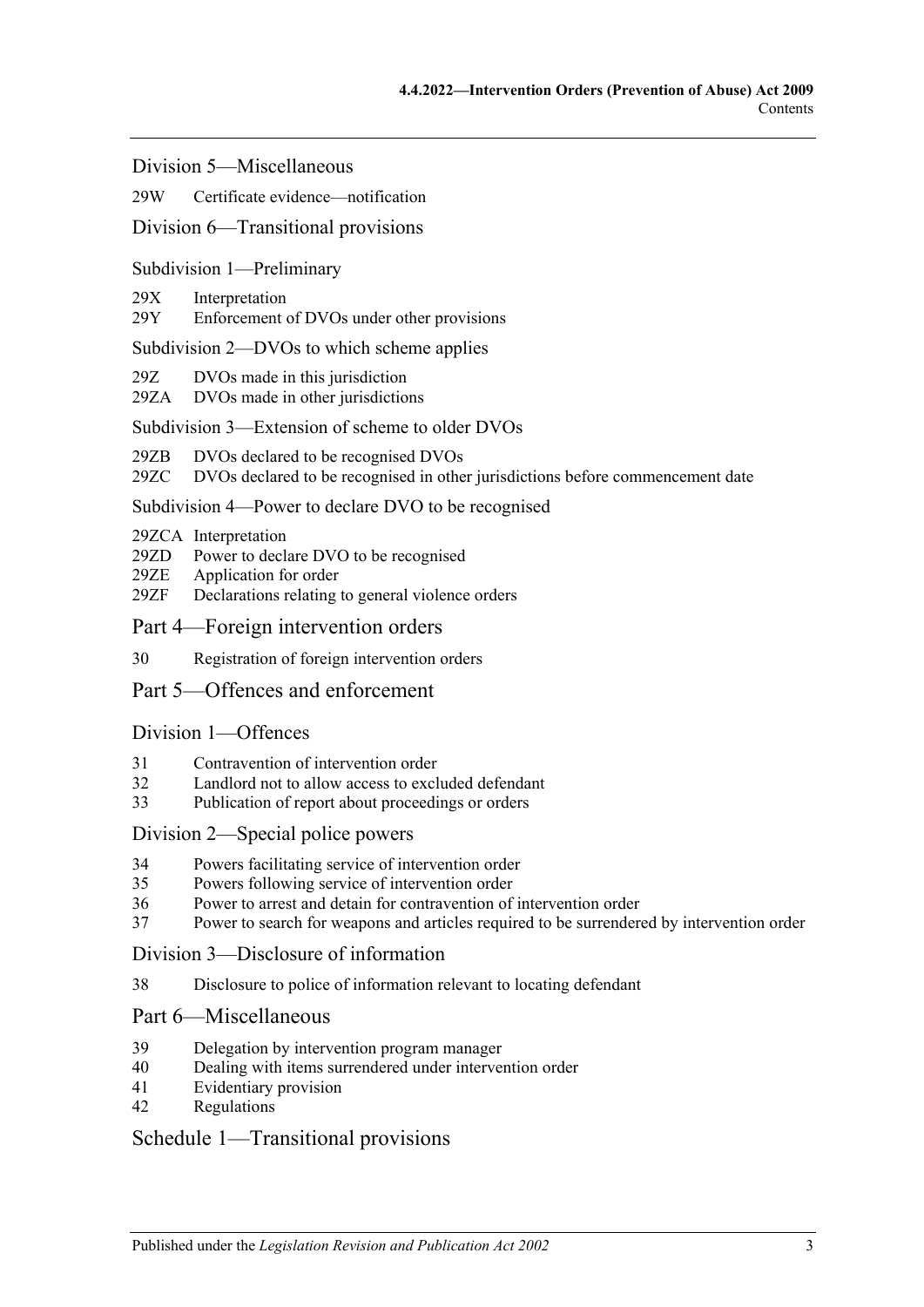#### Part 15—Transitional provisions

- 37 [Continuance of restraining orders](#page-47-1)
- 38 [Continuance of registered foreign restraining orders](#page-47-2)
- 39 [Validation of certain intervention orders in force before commencement of section](#page-47-3) 6 of *[Intervention Orders \(Prevention of Abuse\) \(Miscellaneous\) Amendment Act](#page-47-3) 2015*

[Legislative history](#page-48-0)

### <span id="page-3-0"></span>**The Parliament of South Australia enacts as follows:**

# **Part 1—Preliminary**

### <span id="page-3-1"></span>**1—Short title**

This Act may be cited as the *Intervention Orders (Prevention of Abuse) Act 2009*.

#### <span id="page-3-3"></span><span id="page-3-2"></span>**3—Interpretation**

(1) In this Act, unless the contrary intention appears—

*abuse* and *act of abuse*—see [section](#page-7-0) 8;

*ammunition* has the same meaning as in the *[Firearms Act](http://www.legislation.sa.gov.au/index.aspx?action=legref&type=act&legtitle=Firearms%20Act%202015) 2015*;

*associated order* means a problem gambling order or tenancy order made in association with a final intervention order;

*case manager* means a person responsible for supervision of a defendant's participation in an intervention program;

*child* means a person who has not attained 18 years of age;

*cognitive impairment* includes—

- (a) a developmental disability (including, for example, an intellectual disability, Down syndrome, cerebral palsy or an autistic spectrum disorder);
- (b) an acquired disability as a result of illness or injury (including, for example, dementia, a traumatic brain injury or a neurological disorder);
- (c) a mental illness;

*Commissioner* has the same meaning as in the *[Gambling Administration Act](http://www.legislation.sa.gov.au/index.aspx?action=legref&type=act&legtitle=Gambling%20Administration%20Act%201995) 1995*;

*contravene* includes fail to comply;

*Court* means the Magistrates Court of South Australia;

*defendant*—see [section](#page-6-4) 6;

*domestic abuse*—see [section](#page-9-0) 8(8);

*domestic partner* means a person who is a domestic partner within the meaning of the *[Family Relationships Act](http://www.legislation.sa.gov.au/index.aspx?action=legref&type=act&legtitle=Family%20Relationships%20Act%201975) 1975*, whether declared as such under that Act or not;

*domestic violence concern*—see [sections](#page-14-0) 15A and [29C;](#page-30-0)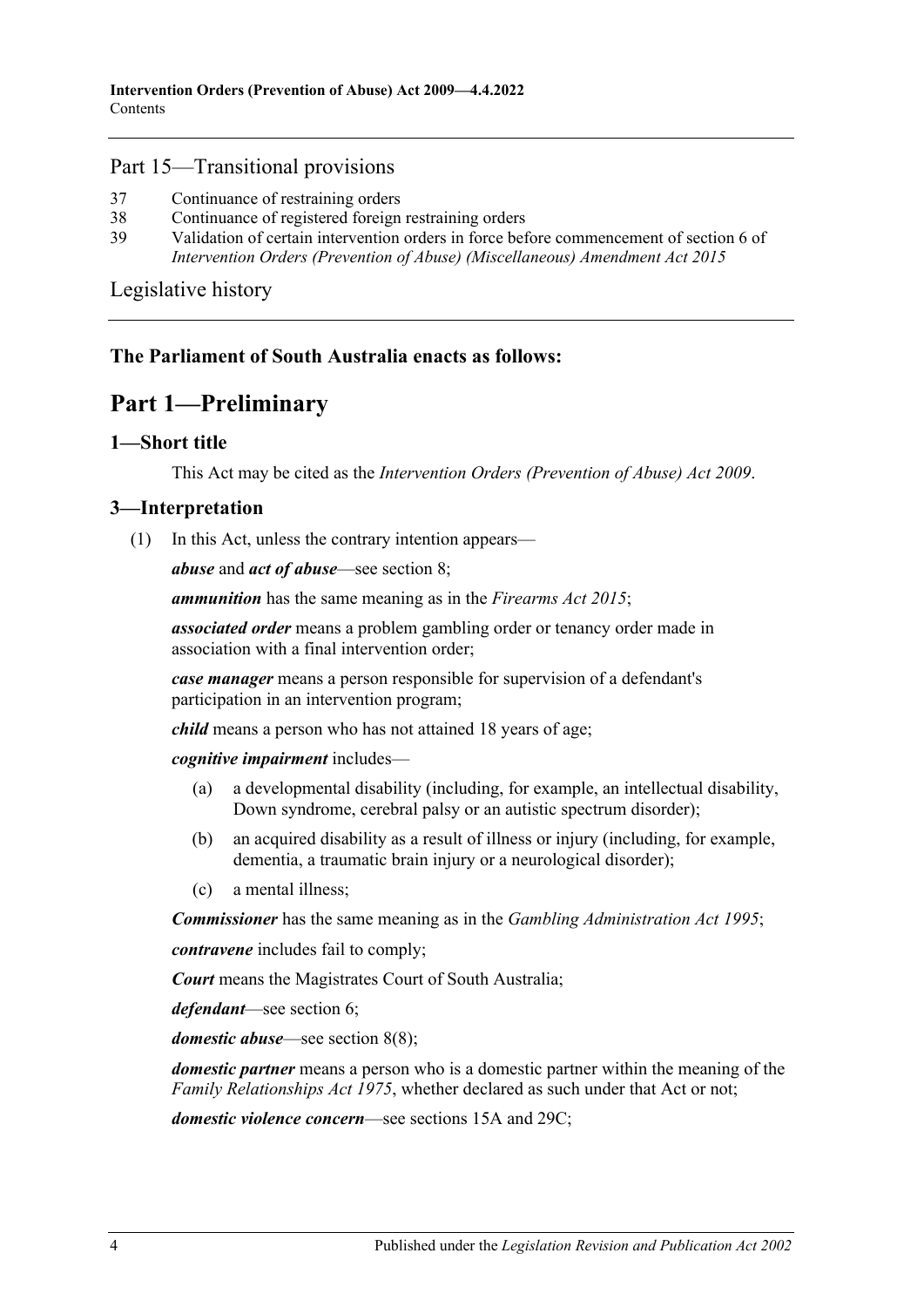*Family Law Act order* means an order, injunction, undertaking, plan, recognisance or other form of obligation imposed or agreement made under the *Family Law Act 1975* of the Commonwealth;

*final intervention order* means—

- (a) an interim intervention order (whether issued by a police officer or the Court) confirmed as a final intervention order by the Court under [section](#page-19-1) 23; or
- (b) a final intervention order issued by the Court under [section](#page-19-1) 23 in substitution for an interim intervention order;

*firearm* has the same meaning as in the *[Firearms Act](http://www.legislation.sa.gov.au/index.aspx?action=legref&type=act&legtitle=Firearms%20Act%202015) 2015*;

*firearms terms*—see [section](#page-13-0) 14;

*foreign intervention order* means an order, notice or other form of requirement under the law of another State, a Territory of the Commonwealth or New Zealand declared by regulation to be a foreign intervention order;

*interim intervention order* means—

- (a) an interim intervention order issued by a police officer under [section](#page-14-4) 18; or
- (b) an interim intervention order issued by the Court under [section](#page-17-0) 21;

#### *intervention order* means—

- (a) an interim intervention order; or
- (b) a final intervention order,

as the case requires;

*intervention program* means a program that provides—

- (a) supervised treatment; or
- (b) supervised rehabilitation; or
- (c) supervised behaviour management; or
- (d) supervised access to support services; or
- (e) a combination of any 1 or more of the above,

designed to address behavioural problems (including problem gambling), substance abuse or mental impairment;

*intervention program manager* means a person employed by the South Australian Courts Administration Authority to have general oversight of intervention programs and coordinate the implementation of relevant court orders (and includes a delegate of such a person);

#### *issuing authority*—

- (a) in relation to an interim intervention order—means the police officer who, or the Court that, issues the interim intervention order; and
- (b) in relation to a final intervention order—means the Court—
	- (i) that confirms the interim intervention order as a final intervention order under [section](#page-19-1) 23; or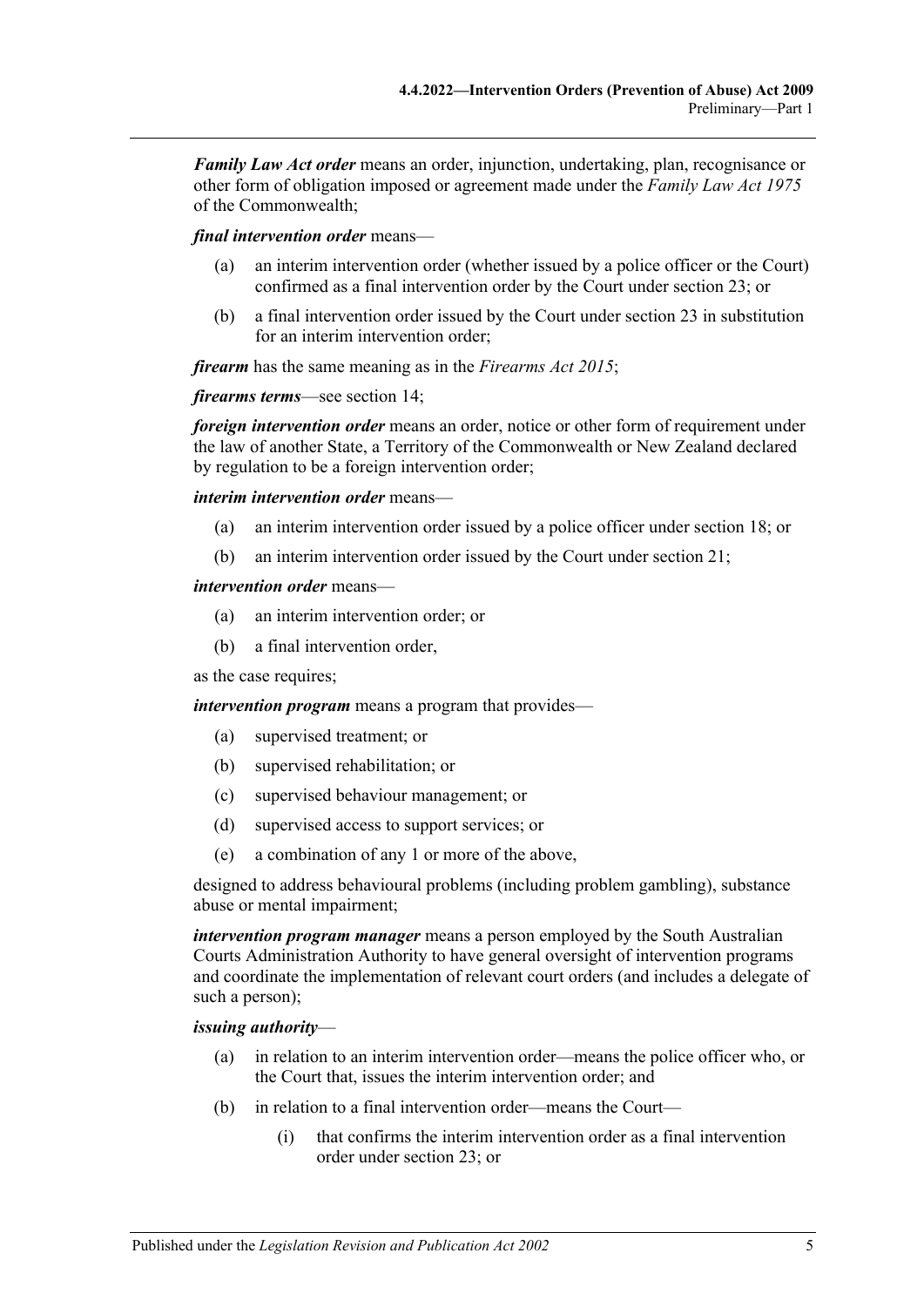(ii) that issues the final intervention order under [section](#page-19-1) 23 in substitution for an interim intervention order,

(as the case may be);

*non-domestic abuse*—see [section](#page-9-1) 8(9);

*offensive material*—see [subsection](#page-5-1) (2);

*Principal Registrar* means the Principal Registrar of the Court;

*problem gambling order*—see [section](#page-21-0) 24;

*protected person* means a person for whose protection an intervention order is issued;

*public sector agency* has the same meaning as in the *[Public Sector Act](http://www.legislation.sa.gov.au/index.aspx?action=legref&type=act&legtitle=Public%20Sector%20Act%202009) 2009*, but does not include the Legal Services Commission;

*relevant public sector agency* means—

- (a) the chief executive of the administrative unit of the Public Service that is, under a Minister, responsible for the administration of the *[Children's](http://www.legislation.sa.gov.au/index.aspx?action=legref&type=act&legtitle=Childrens%20Protection%20Act%201993)  [Protection Act](http://www.legislation.sa.gov.au/index.aspx?action=legref&type=act&legtitle=Childrens%20Protection%20Act%201993) 1993*; or
- (b) the chief executive of the administrative unit of the Public Service that is, under a Minister, responsible for the administration of the *[Education and](http://www.legislation.sa.gov.au/index.aspx?action=legref&type=act&legtitle=Education%20and%20Early%20Childhood%20Services%20(Registration%20and%20Standards)%20Act%202011)  [Early Childhood Services \(Registration and Standards\) Act](http://www.legislation.sa.gov.au/index.aspx?action=legref&type=act&legtitle=Education%20and%20Early%20Childhood%20Services%20(Registration%20and%20Standards)%20Act%202011) 2011*; or
- (c) the chief executive of the administrative unit of the Public Service that is, under a Minister, responsible for the administration of the *[Family and](http://www.legislation.sa.gov.au/index.aspx?action=legref&type=act&legtitle=Family%20and%20Community%20Services%20Act%201972)  [Community Services Act](http://www.legislation.sa.gov.au/index.aspx?action=legref&type=act&legtitle=Family%20and%20Community%20Services%20Act%201972) 1972*; or
- (d) the South Australian Housing Trust; or
- (f) the chief executive of the administrative unit of the Public Service that is, under a Minister, responsible for the administration of the *[Supported](http://www.legislation.sa.gov.au/index.aspx?action=legref&type=act&legtitle=Supported%20Residential%20Facilities%20Act%201992)  [Residential Facilities Act](http://www.legislation.sa.gov.au/index.aspx?action=legref&type=act&legtitle=Supported%20Residential%20Facilities%20Act%201992) 1992*; or
- (g) the chief executive of the administrative unit of the Public Service that is, under a Minister, responsible for the administration of the *[Correctional](http://www.legislation.sa.gov.au/index.aspx?action=legref&type=act&legtitle=Correctional%20Services%20Act%201982)  [Services Act](http://www.legislation.sa.gov.au/index.aspx?action=legref&type=act&legtitle=Correctional%20Services%20Act%201982) 1982*;

*State child protection order* means an order made under the *[Children's Protection](http://www.legislation.sa.gov.au/index.aspx?action=legref&type=act&legtitle=Childrens%20Protection%20Act%201993)  Act [1993](http://www.legislation.sa.gov.au/index.aspx?action=legref&type=act&legtitle=Childrens%20Protection%20Act%201993)* or the *[Children and Young People \(Safety\) Act](http://www.legislation.sa.gov.au/index.aspx?action=legref&type=act&legtitle=Children%20and%20Young%20People%20(Safety)%20Act%202017) 2017*;

*tenancy agreement* means an agreement under which a person grants another person, for valuable consideration, a right (which may, but need not be, an exclusive right) to occupy premises for residential purposes, and includes a residential parks agreement within the meaning of the *[Residential Parks Act](http://www.legislation.sa.gov.au/index.aspx?action=legref&type=act&legtitle=Residential%20Parks%20Act%202007) 2007*;

*tenancy order*—see [section](#page-22-0) 25.

<span id="page-5-1"></span>(2) For the purposes of determining whether material is *offensive material*, the circumstances of a dealing with the material may be taken into account but, if material was inherently offensive material, the circumstances of a dealing with the material cannot be taken to have deprived it of that character.

### <span id="page-5-0"></span>**4—Application of Act outside State**

This Act applies to an act of abuse whether it takes place in or outside this State and an intervention order may be issued against a person resident in or outside this State.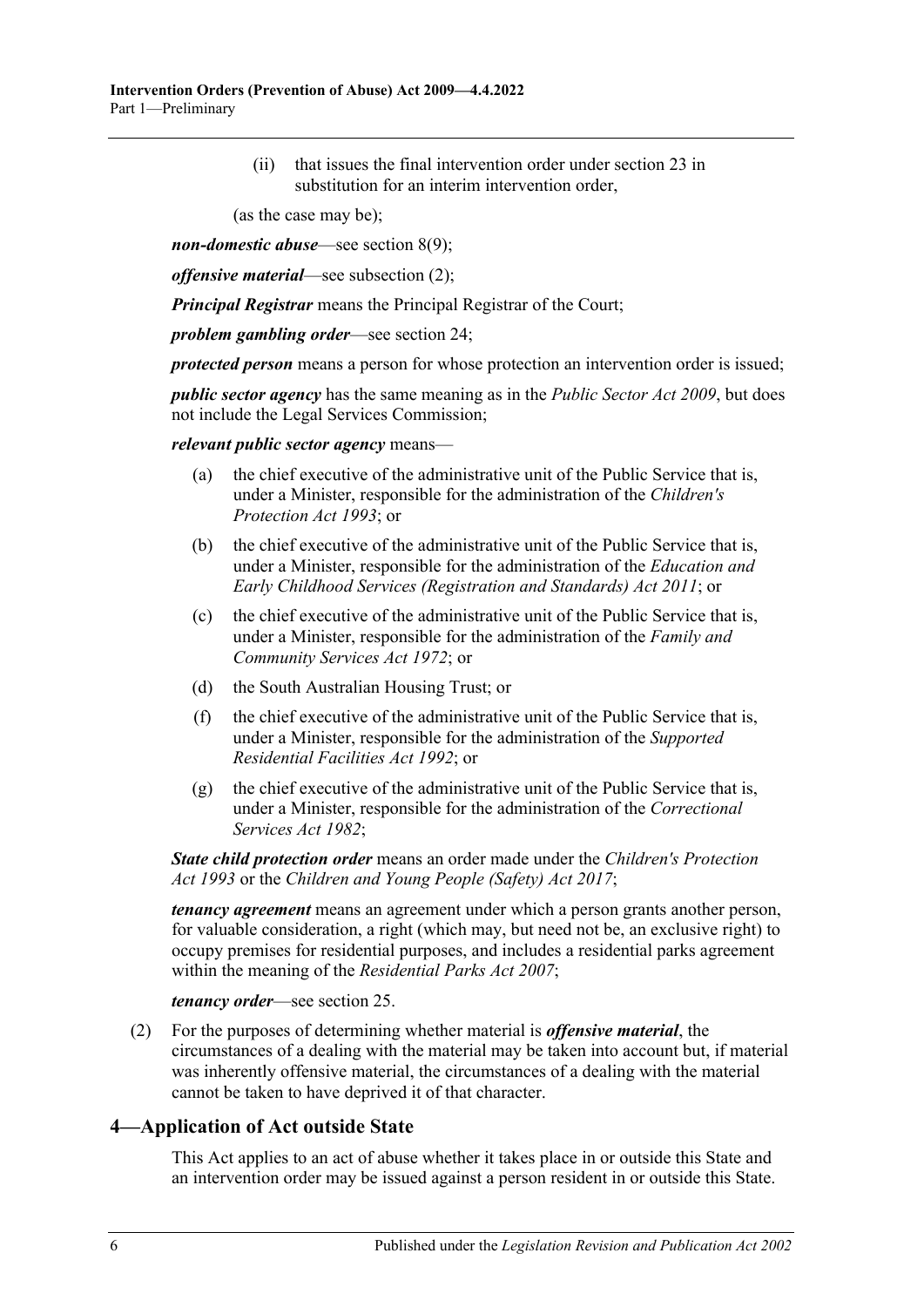# <span id="page-6-0"></span>**Part 2—Objects of Act**

## <span id="page-6-1"></span>**5—Objects of Act**

The objects of this Act are—

- (a) to assist in preventing domestic and non-domestic abuse, and the exposure of children to the effects of domestic and non-domestic abuse, by providing for—
	- (i) the issuing of intervention orders; and
	- (ii) the issuing of associated orders relating to problem gambling and tenancy agreements; and
	- (iii) the registration of foreign intervention orders; and
	- (iv) the enforcement of South Australian and foreign intervention orders; and
- (b) to provide special police powers of arrest, detention and search in connection with issuing, serving and enforcing intervention orders; and
- (c) to further protect persons suffering or witnessing domestic or non-domestic abuse by—
	- (i) providing for special arrangements for witnesses in proceedings under this Act; and
	- (ii) imposing limitations on publishing reports about proceedings or orders under this Act.

# <span id="page-6-2"></span>**Part 3—Intervention and associated orders**

# <span id="page-6-3"></span>**Division 1—General**

### <span id="page-6-4"></span>**6—Grounds for issuing intervention order**

There are grounds for issuing an intervention order against a person (the *defendant*) if—

- (a) it is reasonable to suspect that the defendant will, without intervention, commit an act of abuse against a person; and
- (b) the issuing of the order is appropriate in the circumstances.

### <span id="page-6-5"></span>**7—Persons for whose protection intervention order may be issued**

- (1) An intervention order may be issued for the protection of—
	- (a) any person against whom it is suspected the defendant will commit an act of abuse; or
	- (b) any child who may hear or witness, or otherwise be exposed to the effects of, an act of abuse committed by the defendant against a person.
- (2) An intervention order may be issued for the protection of a person even if that person is not an applicant for the order and the application is not made on his or her behalf.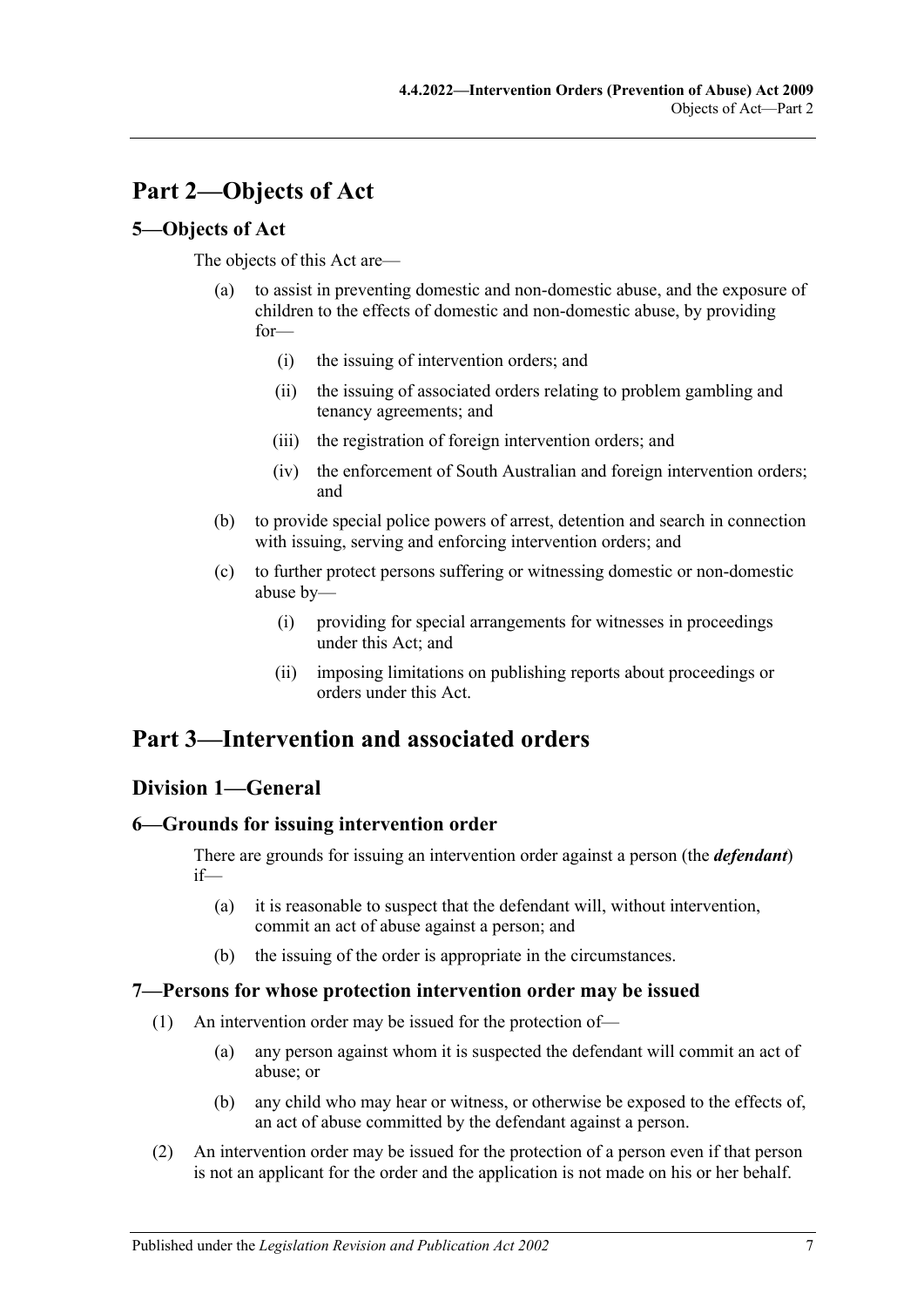(3) If an issuing authority proposes to intervene against a defendant for the protection of more than 1 person, it may do so by issuing a single intervention order or by issuing multiple intervention orders, as it considers appropriate in the circumstances.

#### <span id="page-7-0"></span>**8—Meaning of abuse—domestic and non-domestic**

- (1) *Abuse* may take many forms including physical, sexual, emotional, psychological or economic abuse.
- <span id="page-7-2"></span><span id="page-7-1"></span>(2) An act is an *act of abuse* against a person if it results in or is intended to result in—
	- (a) physical injury; or
	- (b) emotional or psychological harm; or
	- (c) an unreasonable and non-consensual denial of financial, social or personal autonomy; or
	- (d) damage to property in the ownership or possession of the person or used or otherwise enjoyed by the person.

#### (3) *Emotional or psychological harm* includes—

- (a) mental illness; and
- (b) nervous shock; and
- (c) distress, anxiety, or fear, that is more than trivial.

#### (4) **Emotional or psychological harm—examples**

Without limiting [subsection](#page-7-1) (2)(b), an act of abuse against a person resulting in emotional or psychological harm may be comprised of any of the following:

- (a) sexually assaulting the person or engaging in behaviour designed to coerce the person to engage in sexual activity;
- (b) unlawfully depriving the person of his or her liberty;
- (c) driving a vehicle in a reckless or dangerous manner while the person is a passenger in the vehicle;
- (d) causing the death of, or injury to, an animal;
- (e) following the person;
- (f) loitering outside the place of residence of the person or some other place frequented by the person;
- (g) entering or interfering with property in the possession of the person;
- (h) giving or sending offensive material to the person, or leaving offensive material where it will be found by, given to or brought to the attention of the person;
- (i) publishing or transmitting offensive material by means of the Internet or some other form of electronic communication in such a way that the offensive material will be found by, or brought to the attention of, the person;
- (j) communicating with the person, or to others about the person, by way of mail, telephone (including associated technology), fax or the Internet or some other form of electronic communication in a manner that could reasonably be expected to cause emotional or psychological harm to the person;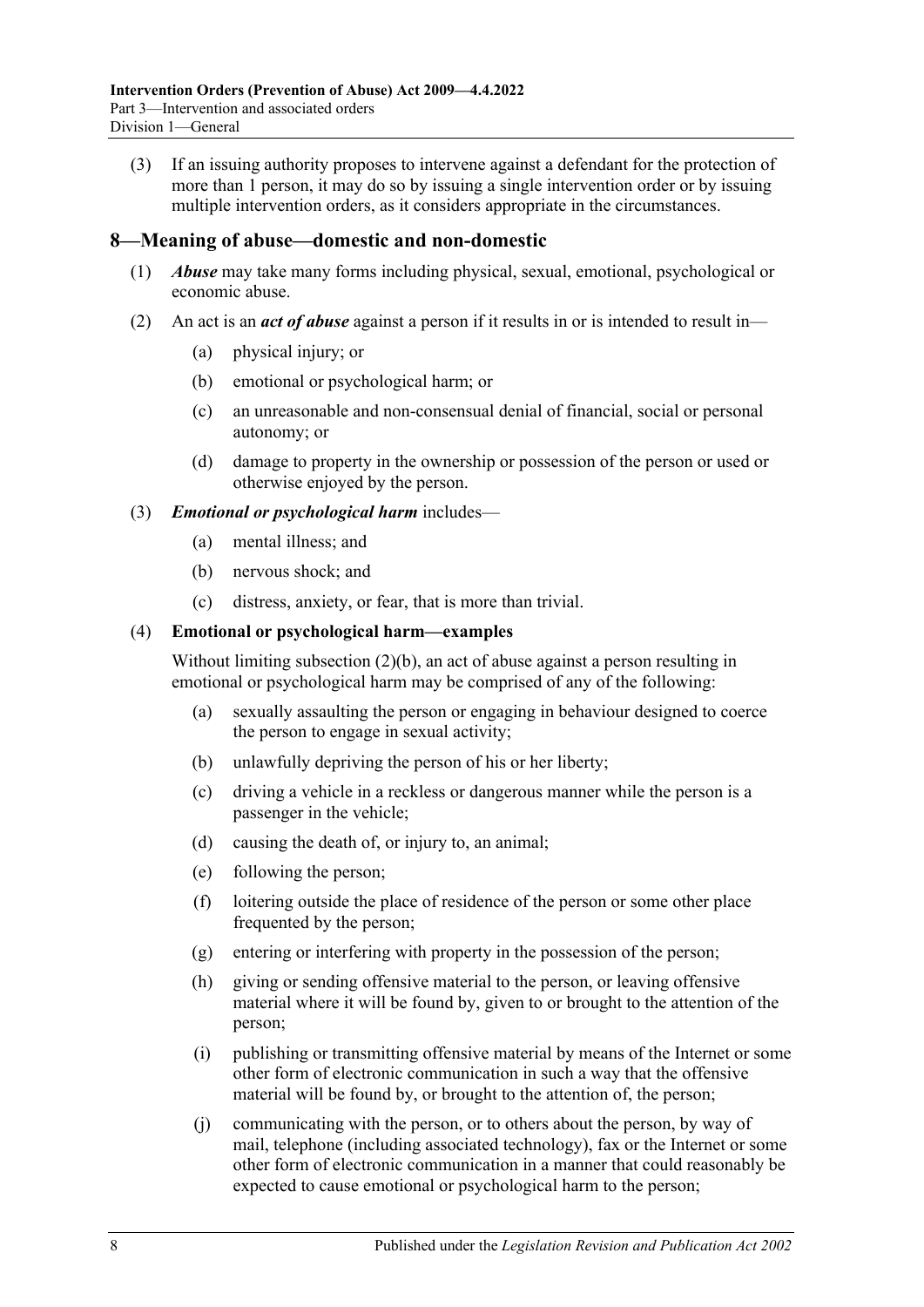- (k) keeping the person under surveillance;
- (l) directing racial or other derogatory taunts at the person;
- (m) threatening to withhold the person's medication or prevent the person accessing necessary medical equipment or treatment;
- (n) threatening to institutionalise the person;
- (o) threatening to withdraw care on which the person is dependent;
- (oa) forcing the person to marry another person;
- (ob) preventing the person from entering the person's place of residence;
- (oc) taking an invasive image (within the meaning of Part 5A of the *[Summary](http://www.legislation.sa.gov.au/index.aspx?action=legref&type=act&legtitle=Summary%20Offences%20Act%201953)  [Offences Act](http://www.legislation.sa.gov.au/index.aspx?action=legref&type=act&legtitle=Summary%20Offences%20Act%201953) 1953*) of the person and threatening to distribute the image without the person's consent;
- (p) otherwise threatening to cause the person physical injury, emotional or psychological harm or an unreasonable and non-consensual denial of financial, social or domestic autonomy or to cause damage to property in the ownership or possession of the person or used or otherwise enjoyed by the person.

#### (5) **Unreasonable and non-consensual denial of financial, social or personal autonomy—examples**

Without limiting [subsection](#page-7-2) (2)(c), an act of abuse against a person resulting in an unreasonable and non-consensual denial of financial, social or personal autonomy may be comprised of any of the following:

- (a) denying the person the financial autonomy that the person would have had but for the act of abuse;
- (b) withholding the financial support necessary for meeting the reasonable living expenses of the person (or any other person living with, or dependent on, the person) in circumstances in which the person is dependent on the financial support to meet those living expenses;
- (c) without lawful excuse, preventing the person from having access to joint financial assets for the purposes of meeting normal household expenses;
- (d) preventing the person from seeking or keeping employment;
- (e) causing the person through coercion or deception to—
	- (i) relinquish control over assets or income; or
	- (ii) claim social security payments; or
	- (iii) sign a power of attorney enabling the person's finances to be managed by another person; or
	- (iv) sign a contract for the purchase of goods or services; or
	- (v) sign a contract for the provision of finance; or
	- (vi) sign a contract of guarantee; or
	- (vii) sign any legal document for the establishment or operation of a business;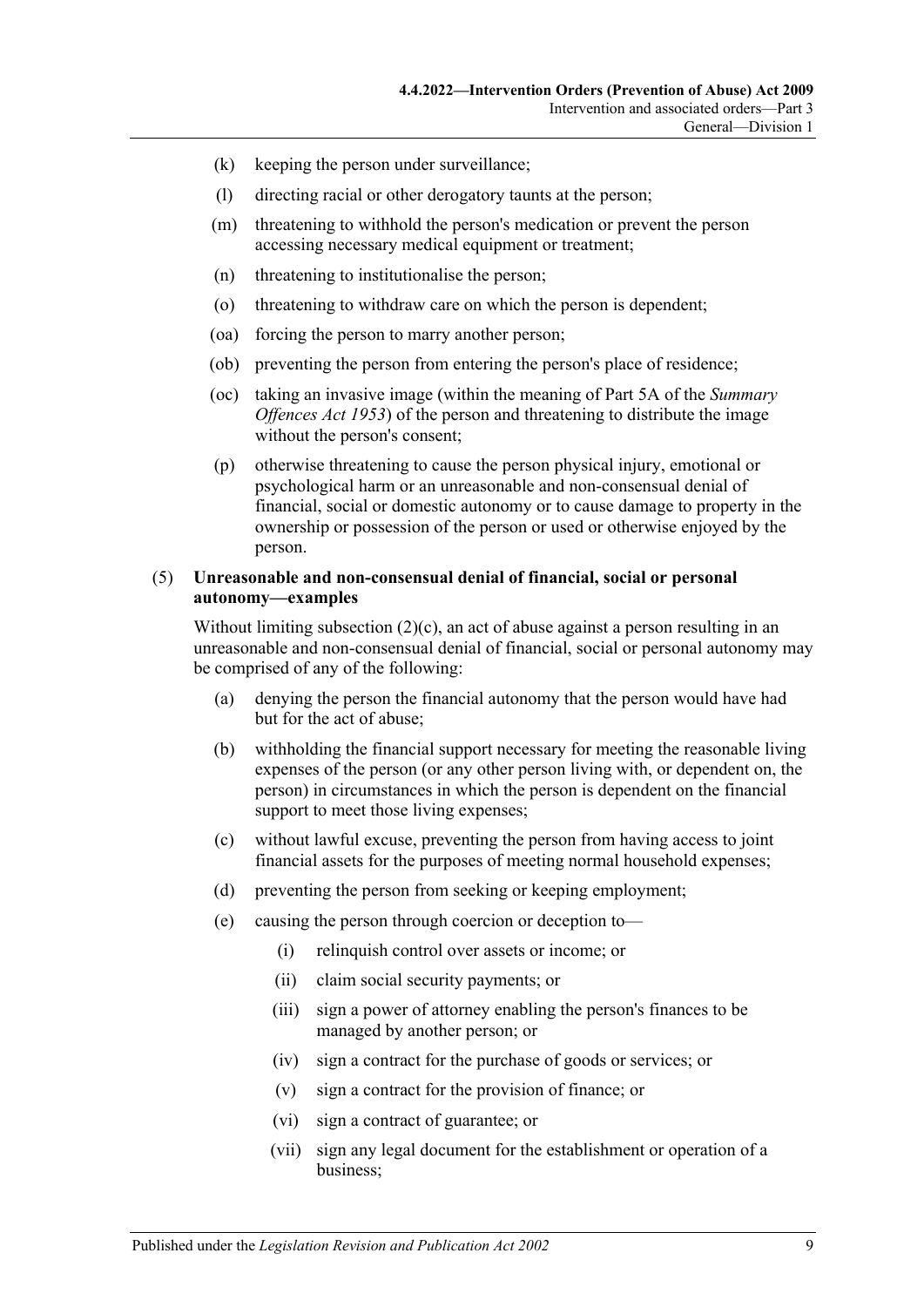- (f) without permission, removing or keeping property that is in the ownership or possession of the person or used or otherwise enjoyed by the person;
- (g) disposing of property owned by the person, or owned jointly with the person, against the person's wishes and without lawful excuse;
- (h) preventing the person from making or keeping connections with the person's family, friends or cultural group, from participating in cultural or spiritual ceremonies or practices, or from expressing the person's cultural identity;
- (i) exercising an unreasonable level of control and domination over the daily life of the person.
- (6) If a defendant commits an act of abuse against a person, or threatens to do so, in order to cause emotional or psychological harm to another person or to deny another person financial, social or personal autonomy, the defendant commits an act of abuse against that other person.
- (7) A defendant may commit an act of abuse by causing or allowing another person to commit the act or to take part in the commission of the act.
- <span id="page-9-4"></span><span id="page-9-3"></span><span id="page-9-2"></span><span id="page-9-0"></span>(8) If the act of abuse is committed by a defendant against a person with whom the defendant is or was formerly in a relationship, it is referred to in this Act as an act of *domestic abuse*; and for that purpose, 2 persons are in a relationship if—
	- (a) they are married to each other; or
	- (b) they are domestic partners; or
	- (c) they are in some other form of intimate personal relationship in which their lives are interrelated and the actions of 1 affects the other; or
	- (d) 1 is the child, stepchild or grandchild, or is under the guardianship, of the other (regardless of age); or
	- (e) 1 is a child, stepchild or grandchild, or is under the guardianship, of a person who is or was formerly in a relationship with the other under [paragraph](#page-9-2) (a), [\(b\)](#page-9-3) or [\(c\)](#page-9-4) (regardless of age); or
	- (f) 1 is a child and the other is a person who acts in *loco parentis* in relation to the child; or
	- (g) 1 is a child who normally or regularly resides or stays with the other; or
	- (h) they are brothers or sisters or brother and sister; or
	- (i) they are otherwise related to each other by or through blood, marriage, a domestic partnership or adoption; or
	- (j) they are related according to Aboriginal or Torres Strait Islander kinship rules or are both members of some other culturally recognised family group; or
	- (k) 1 is the carer (within the meaning of the *[Carers Recognition Act](http://www.legislation.sa.gov.au/index.aspx?action=legref&type=act&legtitle=Carers%20Recognition%20Act%202005) 2005*) of the other.
- <span id="page-9-1"></span>(9) An act of abuse may be committed by a defendant against a person with whom the defendant is not, and was not formerly, in a relationship (including in circumstances where the defendant imagines such a relationship) and such an act of abuse is referred to in this Act as an act of *non-domestic abuse*.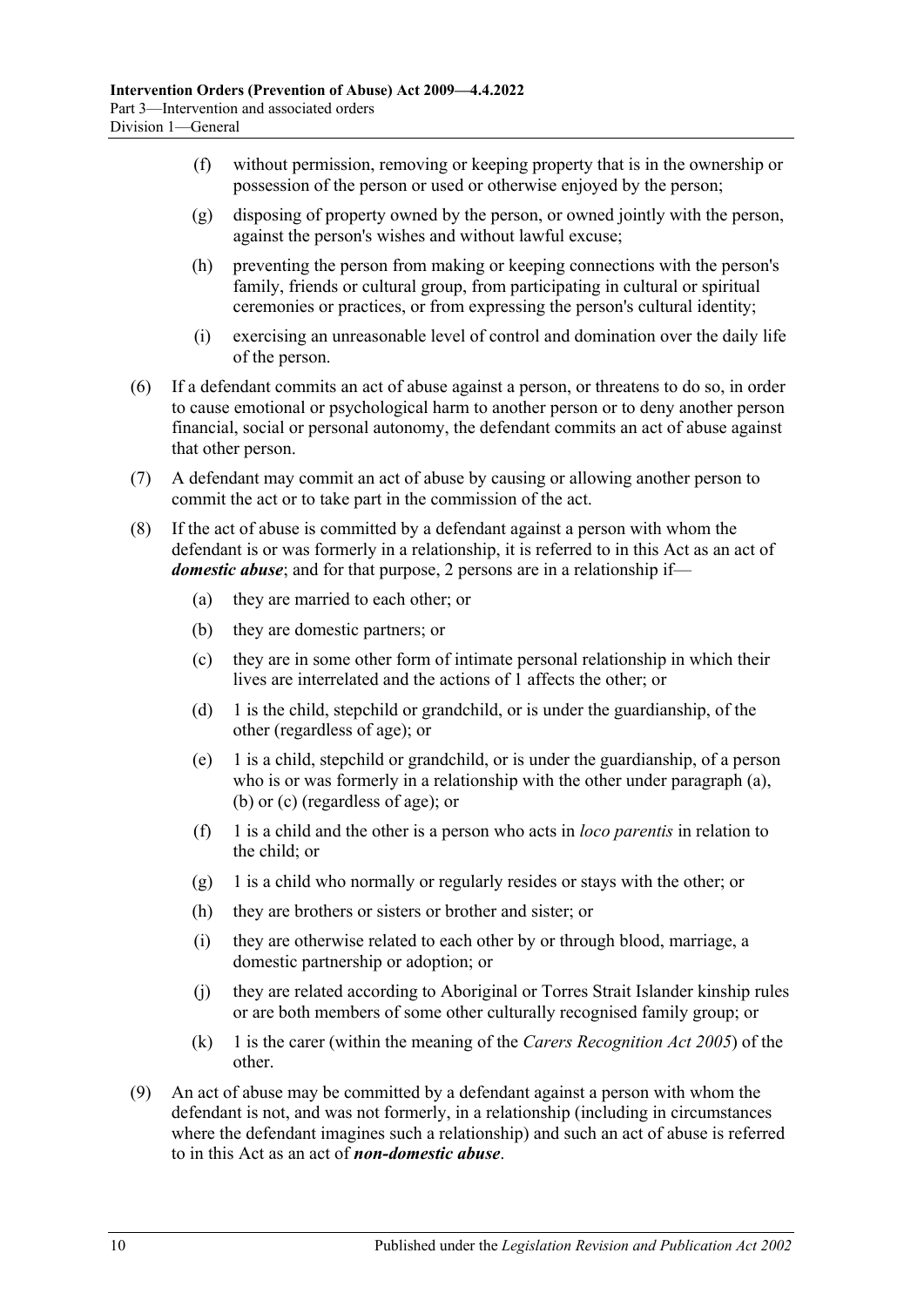### <span id="page-10-0"></span>**9—Priority for certain interventions**

Proceedings relating to intervention against domestic abuse and proceedings brought by a bail authority under section 23A of the *[Bail Act](http://www.legislation.sa.gov.au/index.aspx?action=legref&type=act&legtitle=Bail%20Act%201985) 1985* must, as far as practicable, be dealt with as a matter of priority.

#### <span id="page-10-1"></span>**10—Principles for intervention against abuse**

- (1) The following must be recognised and taken into account in determining whether it is appropriate to issue an intervention order and in determining the terms of an intervention order:
	- (a) abuse occurs in all areas of society, regardless of socio-economic status, health, age, culture, gender, sexuality, ability, ethnicity and religion;
	- (b) abuse may involve overt or subtle exploitation of power imbalances and may consist of isolated incidents or patterns of behaviour;
	- (c) it is of primary importance to prevent abuse and to prevent children from being exposed to the effects of abuse;
	- (d) as far as is practicable, intervention should be designed—
		- (i) to encourage defendants who it is suspected will, without intervention, commit abuse to accept responsibility and take steps to avoid committing abuse; and
		- (ii) to minimise disruption to protected persons and any child living with a protected person and to maintain social connections and support for protected persons; and
		- (iii) to ensure continuity and stability in the care of any child living with a protected person; and
		- (iv) to allow education, training and employment of a protected person and any child living with a protected person, and arrangements for the care of such a child, to continue without interruption; and
		- (v) if the defendant is a child—
			- (A) to ensure the child has appropriate accommodation, care and supervision; and
			- (B) to ensure the child has access to appropriate educational and health services; and
			- (C) to allow the education, training and employment of the child to continue without interruption.
- (2) The following must also be taken into account in determining whether it is appropriate to issue an intervention order and in determining the terms of an intervention order:
	- (a) any relevant Family Law Act order or State child protection order of which the issuing authority has been informed;
	- (b) how the intervention order would be likely to affect contact (in accordance with a relevant Family Law Act order or State child protection order or otherwise) between—
		- (i) the protected person or the defendant; and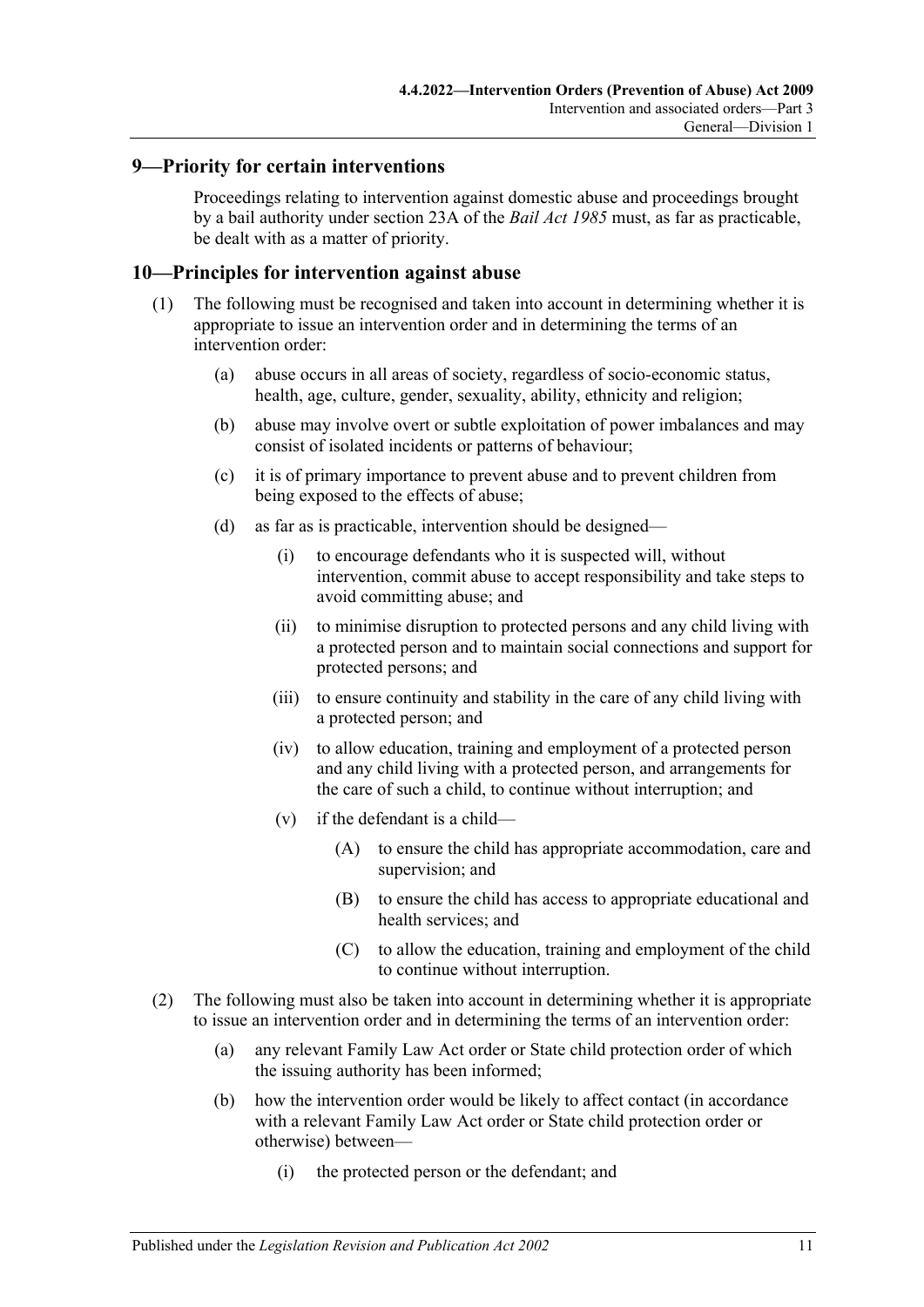- (ii) any child of, or in the care of, either of those persons;
- (c) any relevant agreement or order for the division of property under the *Family Law Act 1975* of the Commonwealth, or the *[Domestic Partners Property](http://www.legislation.sa.gov.au/index.aspx?action=legref&type=act&legtitle=Domestic%20Partners%20Property%20Act%201996)  Act [1996](http://www.legislation.sa.gov.au/index.aspx?action=legref&type=act&legtitle=Domestic%20Partners%20Property%20Act%201996)* or a corresponding law of another jurisdiction, of which the issuing authority has been informed;
- (d) if considering whether to prohibit the defendant from taking possession of property or to require the defendant to return property to a protected person or to allow a protected person to recover or have access to or make use of property—the income, assets and liabilities of the defendant and the protected person (to the extent that the issuing authority has been informed of those matters);
- (e) any other legal proceedings between the defendant and protected person of which the issuing authority has been informed.
- (3) Before issuing an intervention order the issuing authority must consider whether, if the whereabouts of a person proposed to be protected by the order are not known to the defendant, the issuing of the order would be counterproductive.
- (4) An issuing authority may take into account any other factor the authority considers relevant in the circumstances.

### <span id="page-11-0"></span>**11—Ongoing effect of intervention order**

- (1) An intervention order is ongoing and continues in force (subject to any variation or substitution of the order under this Act) until it is revoked.
- (2) Consequently, an issuing authority may not fix a date for the expiry of an intervention order or otherwise limit the duration of an intervention order.

### <span id="page-11-1"></span>**12—Terms of intervention order—general**

- <span id="page-11-3"></span><span id="page-11-2"></span>(1) An intervention order may do any 1 or more of the following:
	- (a) prohibit the defendant from being on, or within the vicinity of, premises at which a protected person resides or works;
	- (b) prohibit the defendant from being on, or within the vicinity of, specified premises frequented by a protected person;
	- (c) prohibit the defendant from being in a specified locality;
	- (d) prohibit the defendant from approaching within a specified distance of a protected person;
	- (e) prohibit the defendant from contacting, harassing, threatening or intimidating a protected person or any other person at a place where the protected person resides or works;
	- (f) prohibit the defendant from damaging specified property;
	- (g) prohibit the defendant from taking possession of specified personal property reasonably needed by a protected person;
	- (h) prohibit the defendant from causing or allowing another person to engage in the conduct referred to in any of [paragraphs](#page-11-2) (e) to  $(g)$ ;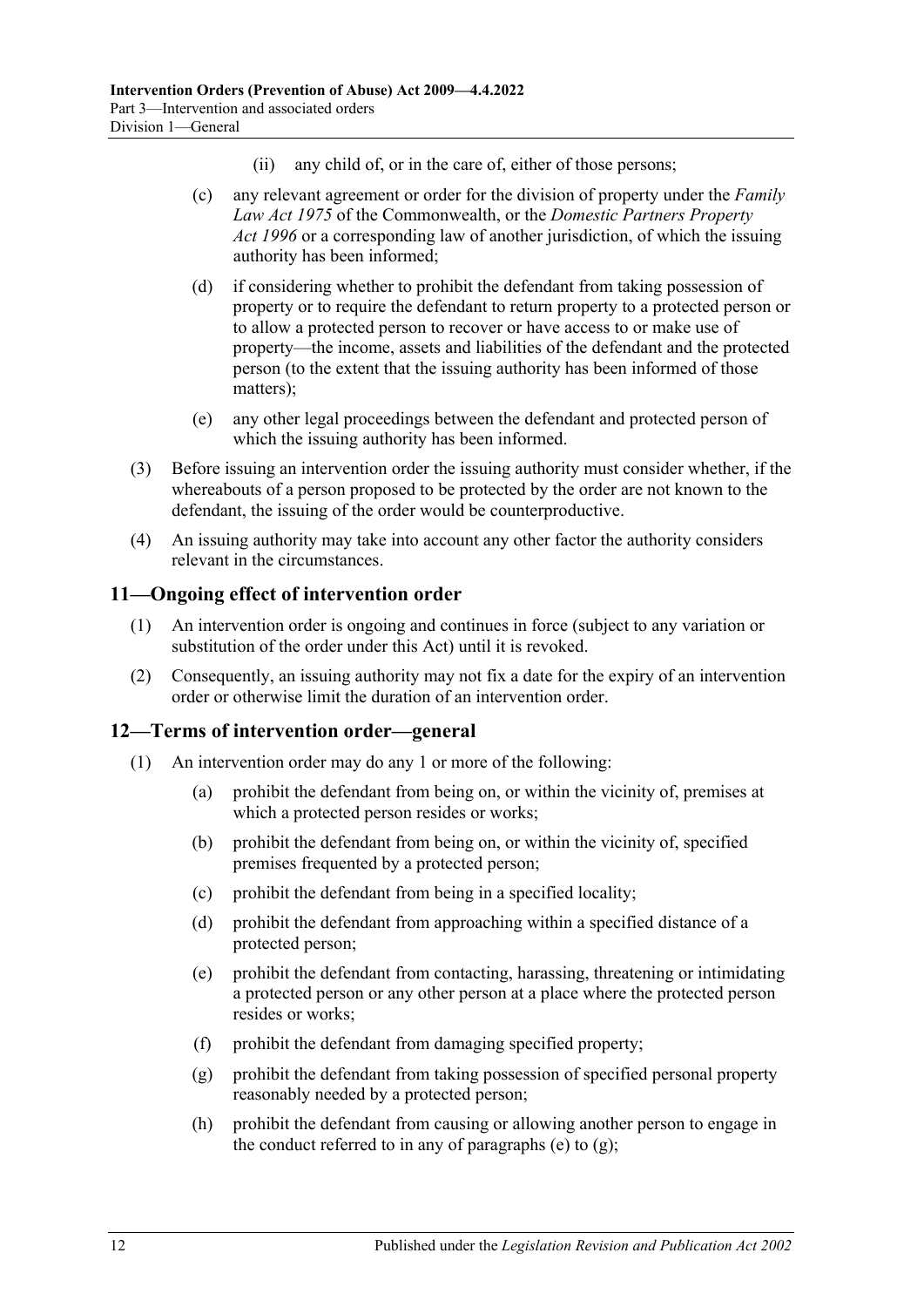- (i) require the defendant to surrender specified weapons or articles that have been used, or that there is some reason to believe might be used, by the defendant to commit an act of abuse against a protected person;
- (j) require the defendant to return specified personal property to a protected person;
- (k) require the defendant to allow a protected person to recover or have access to or make use of specified personal property and to allow the person to be accompanied by a police officer or other specified person while doing so;
- (l) impose any other requirement on the defendant to take, or to refrain from taking, specified action.
- (2) An intervention order may specify—
	- (a) conditions under which a prohibition imposed by the order does not apply; and
	- (b) conditions that must be complied with in relation to a requirement imposed by the order.
- (3) If an intervention order is designed to prevent a form of abuse involving the use or threatened use of particular weapons or articles, the terms of the order should, as far as is practicable, include surrender of the weapons or articles or other measures designed to minimise the risk of the defendant using or threatening to use the weapons or articles to commit an act of abuse against the protected person.
- (4) If an interim intervention order requires the surrender of specified weapons or articles, the order must provide for their safe keeping until the determination of proceedings under [section](#page-19-1) 23, but otherwise an intervention order may specify how surrendered weapons or articles are to be dealt with or disposed of.
- (5) An intervention order may be issued against the defendant in relation to premises or property despite the fact that the defendant has a legal or equitable interest in the premises or property.
- (6) If an intervention order prohibits the defendant from being on, or within the vicinity of, premises at which a protected person resides—
	- (a) the protected person may, despite any other Act or law, change any external door or window lock of the premises (and, if the premises are rented and a lock is so changed, the protected person must give a key to the lock to the landlord, except if the defendant is the landlord); and
	- (b) if the defendant is a party to a tenancy agreement for the premises—the defendant may not, despite any other Act or law, take any action to terminate the tenancy agreement before the determination of the proceedings under [section](#page-19-1) 23.

## <span id="page-12-0"></span>**13—Terms of intervention order—intervention programs**

- (1) An intervention order may require the defendant to undergo an assessment by the intervention program manager to determine—
	- (a) a form of intervention program that is appropriate for the defendant; and
	- (b) the defendant's eligibility for the services included on the program.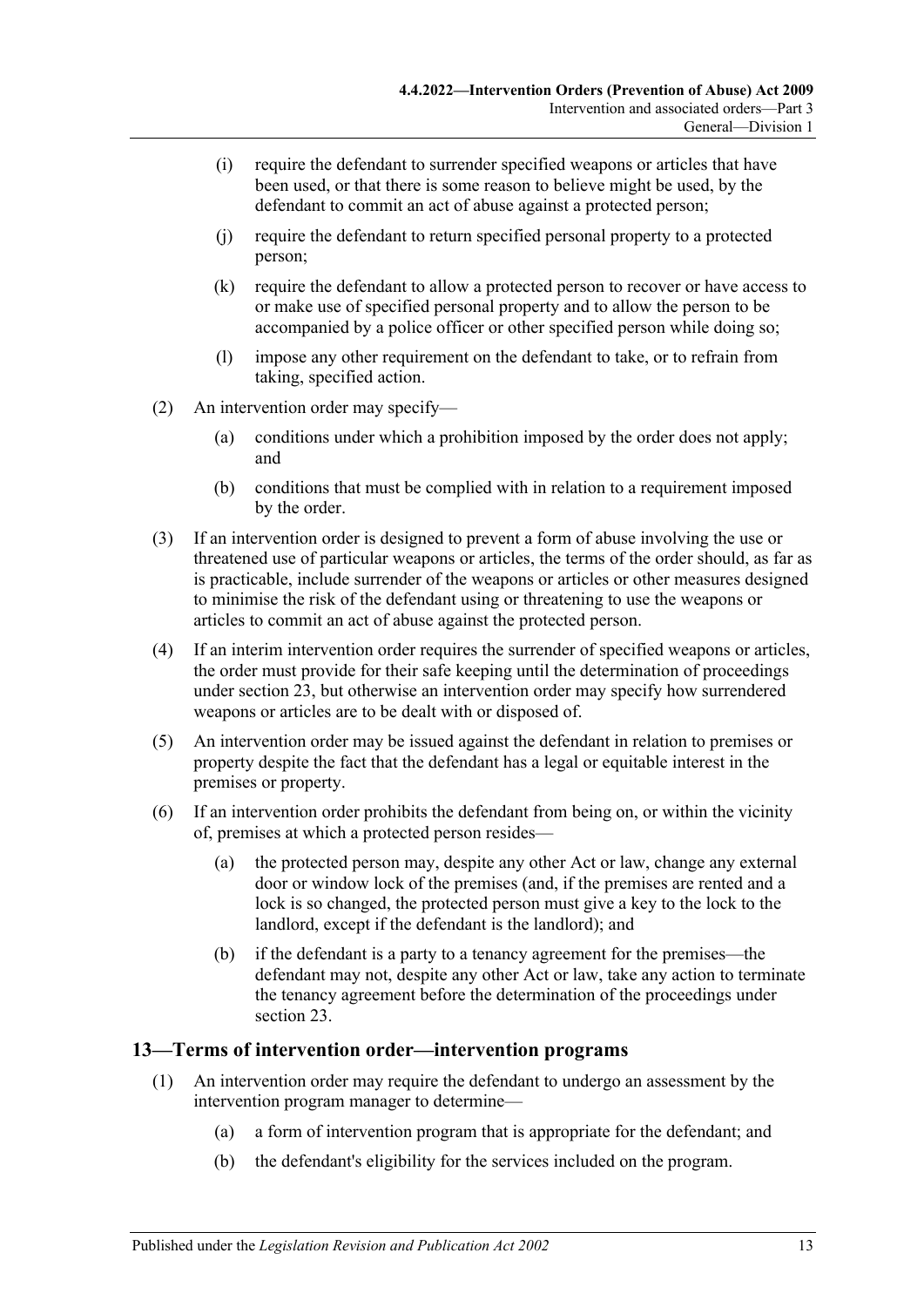- (2) An intervention order issued by the Court may require the defendant to undertake an intervention program if the intervention program manager has advised the Court that—
	- (a) the defendant is eligible for the services to be included on the program in accordance with applicable eligibility criteria (if any); and
	- (b) those services are available for the defendant at a suitable time and place.
- <span id="page-13-2"></span>(3) If an intervention order contains a requirement under this section, the defendant must comply with requirements regulating his or her participation in the assessment or intervention program notified from time to time by the defendant's case manager.
- (4) The Court must endeavour to ensure that the defendant understands that—
	- (a) failure to comply with a requirement referred to in [subsection](#page-13-2) (3) constitutes a contravention of the term of the intervention order imposed under this section; and
	- (b) the Court may, if the person is found guilty of any such contravention, order the defendant to make a payment of not more than the prescribed amount toward the cost of any intervention program the defendant may be required to undertake in accordance with the intervention order,

(but failure to comply with this subsection will not make an order under this section invalid).

## <span id="page-13-0"></span>**14—Terms of intervention order—firearms**

- (1) Subject to this section, an intervention order must include the following terms (the *firearms terms*):
	- (a) any firearm, ammunition or part of a firearm in the possession of the defendant and any licence or permit held by the defendant authorising possession of a firearm must be surrendered to the Registrar of Firearms;
	- (b) while an intervention order remains in force against the defendant—
		- (i) any licence or permit held by the defendant authorising possession of a firearm is suspended; and
		- (ii) the defendant is disqualified from holding or obtaining a licence or permit authorising possession of a firearm; and
		- (iii) the defendant is prohibited from possessing a firearm, ammunition or part of a firearm in the course of his or her employment.
- (2) The Court need not include the firearms terms in a final intervention order if satisfied that the defendant has never been guilty of violent or intimidatory conduct and needs to have a firearm for purposes related to earning a livelihood.

## <span id="page-13-1"></span>**15—Terms of intervention order—date after which defendant may apply for variation or revocation**

- <span id="page-13-3"></span>(1) The Court may, when issuing or varying a final intervention order, include a term fixing a date after which the defendant may apply for variation (or further variation) or revocation of the order.
- (2) The date must fall at least 12 months after the date of issue or variation of the order.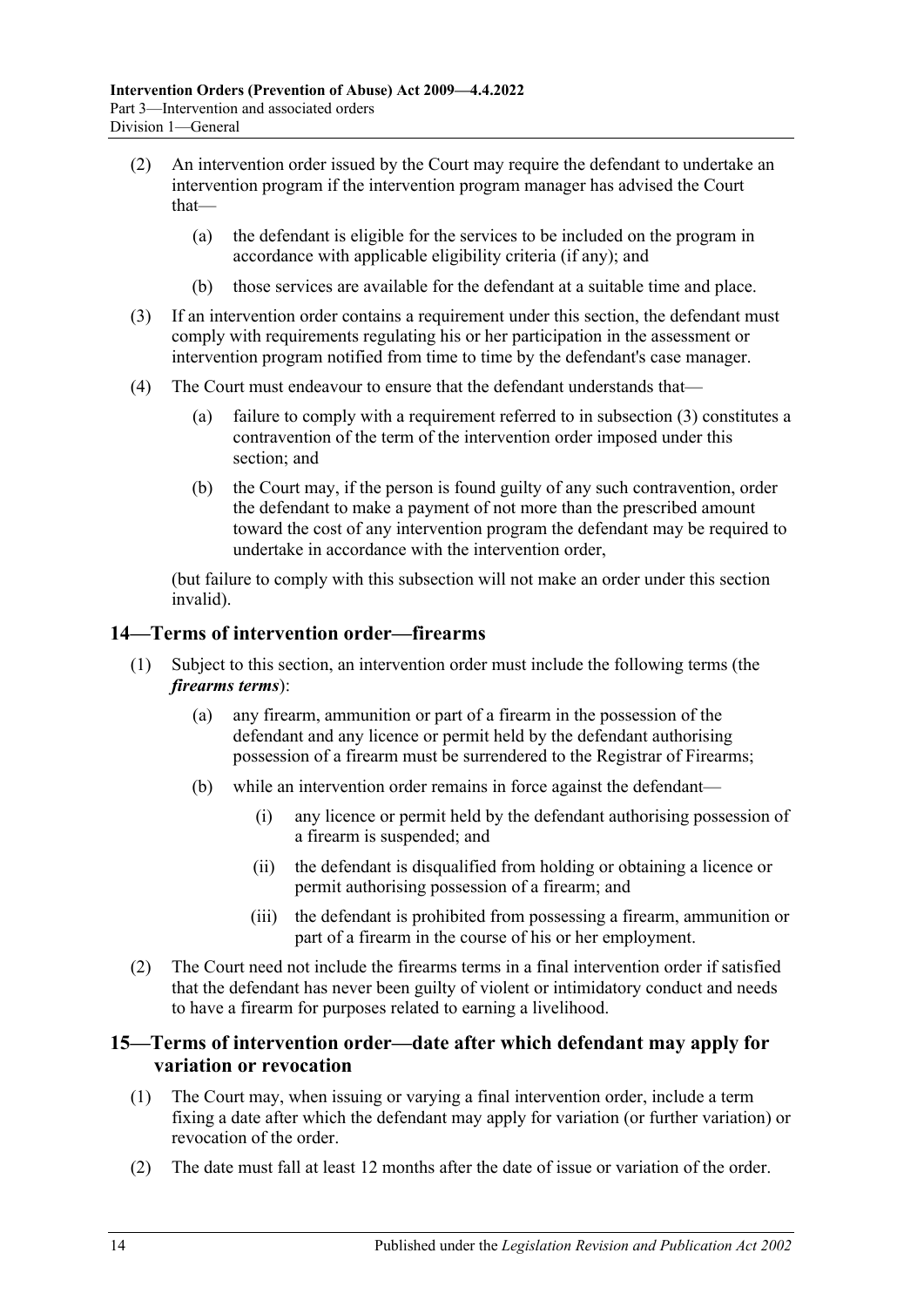(3) If the Court does not include in a final intervention order a term under [subsection](#page-13-3) (1), the order will be taken to include a term fixing the date falling 12 months after the date of issue or variation of the order as the date after which the defendant may apply for variation (or further variation) or revocation of the order.

## <span id="page-14-0"></span>**15A—Declaration that intervention order addresses domestic violence concern**

- (1) Whenever an issuing authority issues an intervention order, the issuing authority must decide whether the order addresses a domestic violence concern.
- (2) If the order does address a domestic violence concern, the issuing authority must declare the order to be an order that addresses a domestic violence concern.
- (3) The declaration must be included in the order.
- (4) An intervention order will be taken to address a domestic violence concern for the purposes of [Part 3A](#page-28-0) if the order is made because the defendant has committed, or because it is feared the defendant will commit, an act of domestic abuse.

## <span id="page-14-1"></span>**16—Inconsistent Family Law Act or State child protection orders**

- (1) An intervention order is invalid to the extent of any inconsistency with a Family Law Act order of a kind referred to in section 68R of the *Family Law Act 1975* of the Commonwealth (but the Court may resolve the inconsistency by exercising its power to revive, vary, discharge or suspend the Family Law Act order under that section).
- (2) An intervention order prevails over a State child protection order (being an order under section 38 of the *[Children's Protection Act](http://www.legislation.sa.gov.au/index.aspx?action=legref&type=act&legtitle=Childrens%20Protection%20Act%201993) 1993* or a corresponding order made under section 53 of the *[Children and Young People \(Safety\) Act](http://www.legislation.sa.gov.au/index.aspx?action=legref&type=act&legtitle=Children%20and%20Young%20People%20(Safety)%20Act%202017) 2017*) to the extent of any inconsistency (but the Youth Court may resolve the inconsistency by varying or revoking the order on application under the *[Children and Young](http://www.legislation.sa.gov.au/index.aspx?action=legref&type=act&legtitle=Children%20and%20Young%20People%20(Safety)%20Act%202017) People (Safety) Act [2017](http://www.legislation.sa.gov.au/index.aspx?action=legref&type=act&legtitle=Children%20and%20Young%20People%20(Safety)%20Act%202017)*).

## <span id="page-14-2"></span>**17—Explanation for defendant and protected persons**

An issuing authority must endeavour to ensure that the defendant and protected persons understand—

- (a) the terms and effect of an intervention order and any associated order, including, in the case of an interim intervention order, that the order acts as a summons; and
- (b) if relevant, the effect of [section](#page-14-1) 16; and
- (c) that a protected person cannot give permission for contravention of an order,

(but failure to do so will not make an order invalid).

## <span id="page-14-3"></span>**Division 2—Police orders**

## <span id="page-14-4"></span>**18—Interim intervention order issued by police**

(1) Subject to [subsection](#page-15-0) (2), a police officer may issue an interim intervention order against a defendant if it appears to the police officer that there are grounds for issuing the order and the defendant is present before the police officer or in custody.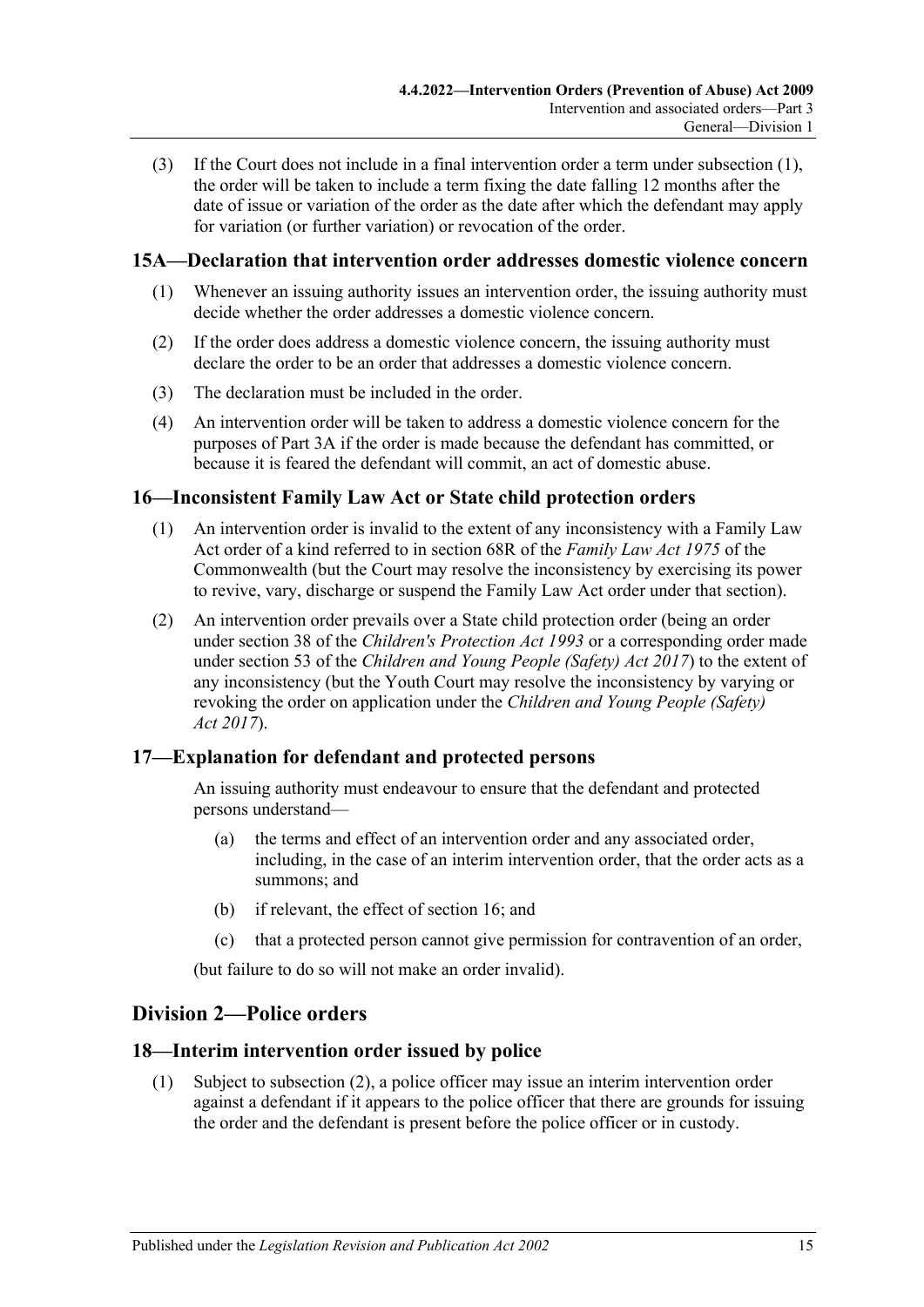- <span id="page-15-0"></span>(2) If the police officer issuing the order is not of or above the rank of sergeant, the officer must, before issuing the order, obtain the authorisation (either orally or in writing) of a police officer of or above that rank.
- (3) An interim intervention order issued by a police officer must—
	- (a) be in a form approved by the Commissioner of Police; and
	- (b) identify the defendant and the persons protected by the order; and
	- (c) specify the prohibitions and requirements imposed by the order; and
	- (d) require the defendant to appear before the Court at a specified time and place (within 8 days after the date of the order or, if the Court will not be sitting at the place within that period, within 2 days after the Court next commences sitting at the place).
- (4) An interim intervention order issued by a police officer comes into force against the defendant when served on the defendant personally.
- (5) On an interim intervention order issued by a police officer being served on the defendant, the police officer issuing the order will be taken to have made an application to the Court for an intervention order and the defendant will be taken to have been issued a summons to appear before the Court as specified in the order for the purposes of the hearing and determination of the application under [section](#page-19-1) 23.
- (6) The Commissioner of Police must—
	- (a) give a copy of an interim intervention order issued by a police officer to each person protected by the order; and
	- (b) either—
		- (i) notify the Principal Registrar in writing of the prescribed details of the order; or
		- (ii) give a copy of the order to the Principal Registrar.
- <span id="page-15-1"></span>(7) A person against whom an interim intervention order is issued by a police officer must notify the Commissioner of Police in writing of an address for service.
- (7a) A person who is required under [subsection](#page-15-1) (7) to notify the Commissioner of Police of an address for service—
	- (a) who fails to provide the address within 7 days after being so requested; or
	- (b) who provides an address that is false,

is guilty of an offence.

Maximum penalty: \$750.

Expiation fee: \$105.

- (8) The Commissioner of Police must notify the Principal Registrar of any address for service provided under [subsection](#page-15-1) (7).
- (9) The Principal Registrar must notify the relevant public sector agencies in writing of the prescribed details of interim intervention orders issued by police officers.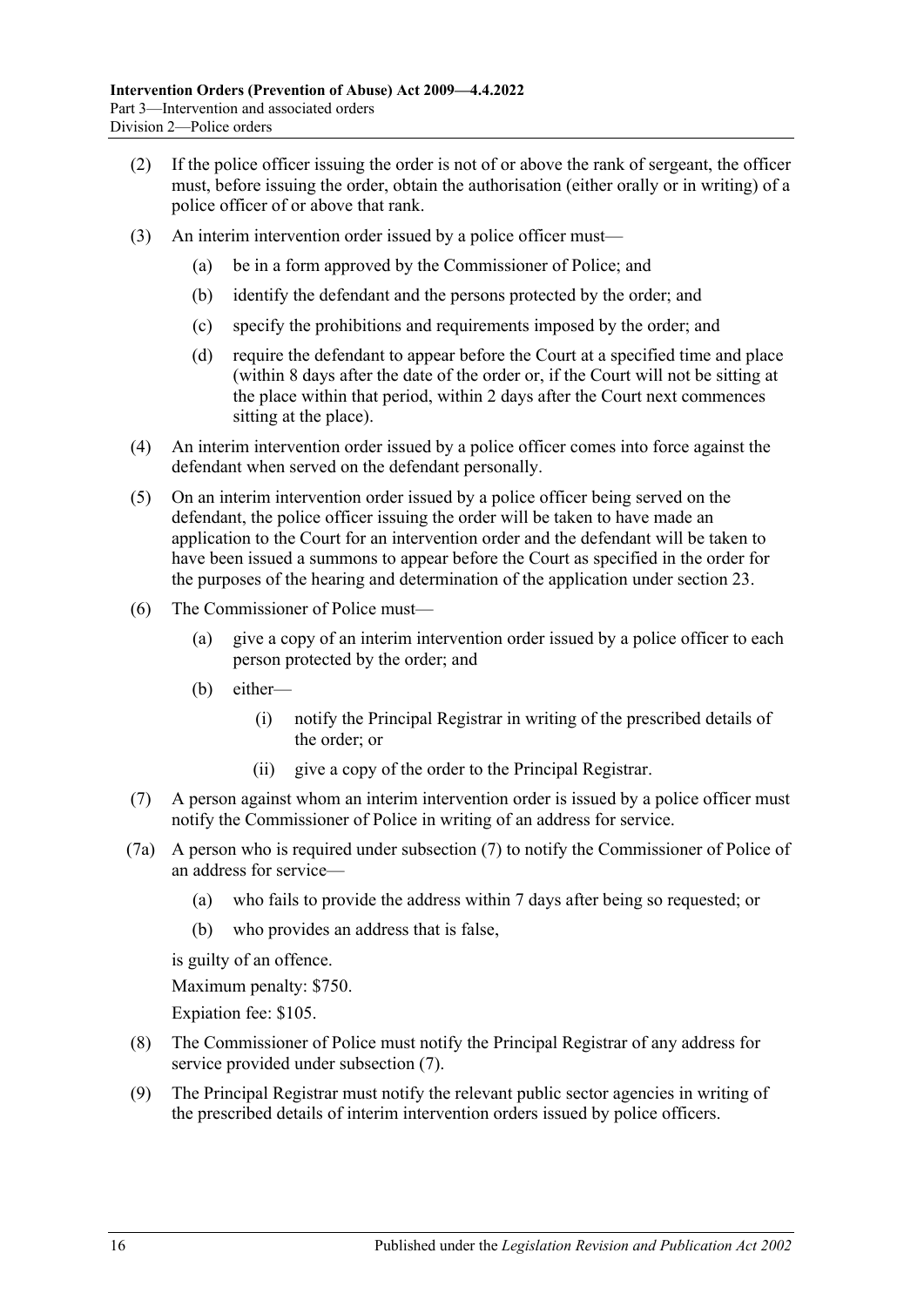### <span id="page-16-0"></span>**19—Revocation of interim intervention order by Commissioner of Police**

- (1) The Commissioner of Police may revoke an interim intervention order issued by a police officer by written notice served on the defendant personally or by post at the address for service provided by the defendant under this Act.
- (2) The Commissioner of Police must—
	- (a) give a copy of a notice of revocation of an interim intervention order issued by a police officer to each person protected by the order; and
	- (b) notify the Principal Registrar that the order has been revoked.
- (3) The Principal Registrar must notify the relevant public sector agencies of the revocation of interim intervention orders by the Commissioner of Police.

# <span id="page-16-1"></span>**Division 3—Court orders**

## <span id="page-16-2"></span>**20—Application to Court for intervention order**

- (1) The following persons may make an application to the Court for an intervention order:
	- (a) a police officer;
	- (b) a person against whom it is alleged the defendant may commit an act of abuse or a suitable representative of such a person given permission to apply by the Court;
	- (c) a child who it is alleged may hear or witness, or otherwise be exposed to the effects of, an act of abuse committed by the defendant against a person;
	- (d) if the defendant or a person proposed to be protected by the order is a child and there is a State child protection order in force in respect of the child—the Minister responsible for the administration of the *[Children and Young People](http://www.legislation.sa.gov.au/index.aspx?action=legref&type=act&legtitle=Children%20and%20Young%20People%20(Safety)%20Act%202017)  [\(Safety\) Act](http://www.legislation.sa.gov.au/index.aspx?action=legref&type=act&legtitle=Children%20and%20Young%20People%20(Safety)%20Act%202017) 2017*.
- (2) If the person entitled to apply is a child, the application may be made—
	- (a) by the child with the permission of the Court, if the child has attained the age of 14 years; or
	- (b) on behalf of the child by—
		- (i) a parent or guardian of the child; or
		- (ii) a person with whom the child normally or regularly resides; or
		- (iii) some other suitable representative of the child given permission to apply by the Court.
- (3) The applicant must inform the Court of any relevant Family Law Act order, State child protection order or agreement or order for the division of property under the *Family Law Act 1975* of the Commonwealth, or the *[Domestic Partners Property](http://www.legislation.sa.gov.au/index.aspx?action=legref&type=act&legtitle=Domestic%20Partners%20Property%20Act%201996)  Act [1996](http://www.legislation.sa.gov.au/index.aspx?action=legref&type=act&legtitle=Domestic%20Partners%20Property%20Act%201996)* or a corresponding law of another jurisdiction, any pending application for such an order, and any other legal proceedings between a person proposed to be protected by the order and the defendant, of which the applicant is aware (but an intervention order is not invalid merely because the applicant fails to so inform the Court).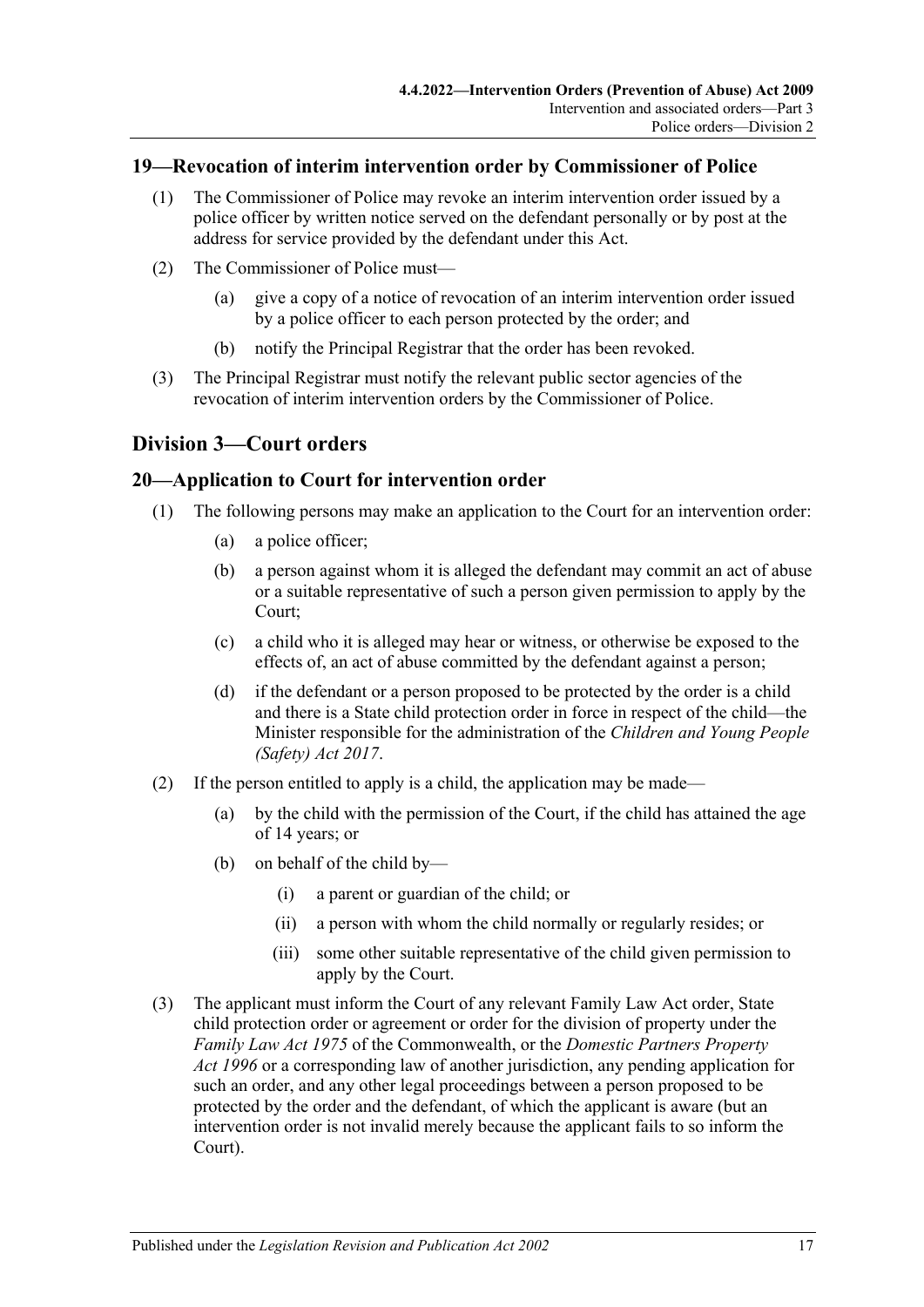(4) A single application relating to the same defendant may be made by any number of persons.

### <span id="page-17-0"></span>**21—Preliminary hearing and issue of interim intervention order**

- (1) On an application for an intervention order in circumstances in which an interim intervention order has not been issued by a police officer, the Court must hold a preliminary hearing as soon as practicable and without summoning the defendant to appear.
- (2) If the application is made by telephone or other electronic means in accordance with rules of Court—
	- (a) the preliminary hearing may occur by oral questioning of the applicant and any other available witness or by other means contemplated by the rules; and
	- (b) if the Court is not satisfied that it is an appropriate case for completing the preliminary hearing without requiring the personal attendance of the applicant, the Court may adjourn the hearing to a time and place fixed by the Court and inform the applicant of the time and place so fixed.
- (3) At the preliminary hearing, the Court may—
	- (a) issue an interim intervention order against a defendant if it appears to the Court that there are grounds for issuing the order; or
	- (b) dismiss the application on the grounds that the application is frivolous, vexatious, without substance or has no reasonable prospect of success or on any other ground considered sufficient by the Court.
- (4) If the applicant alleges non-domestic abuse and is a person other than a police officer, the Court must, in determining whether to exercise the discretion to dismiss the application, take into account—
	- (a) whether it might be appropriate and practicable for the parties to attempt to resolve the matter through mediation or by some other means; and
	- (b) whether the application is in the nature of a cross application; and
	- (c) any other matters that the Court considers relevant.
- (4a) If the applicant is a police officer—
	- (a) the Court is not bound by the rules of evidence but may inform itself as it thinks fit; and
	- (b) the Court must act according to equity, good conscience and the substantial merits of the case without regard to technicalities and legal forms.
- (5) There is a presumption against exercising the discretion to dismiss the application if the applicant alleges an offence involving personal violence or an offence of stalking under section 19AA of the *[Criminal Law Consolidation Act](http://www.legislation.sa.gov.au/index.aspx?action=legref&type=act&legtitle=Criminal%20Law%20Consolidation%20Act%201935) 1935*.
- (6) The Court may issue an interim intervention order on the basis of evidence received in the form of an affidavit if the application is made by a police officer or a person introduced by a police officer but, in that case—
	- (a) the deponent must, if the defendant so requires, appear personally at the proceedings for the determination of the application to give oral evidence of the matters referred to in the affidavit; and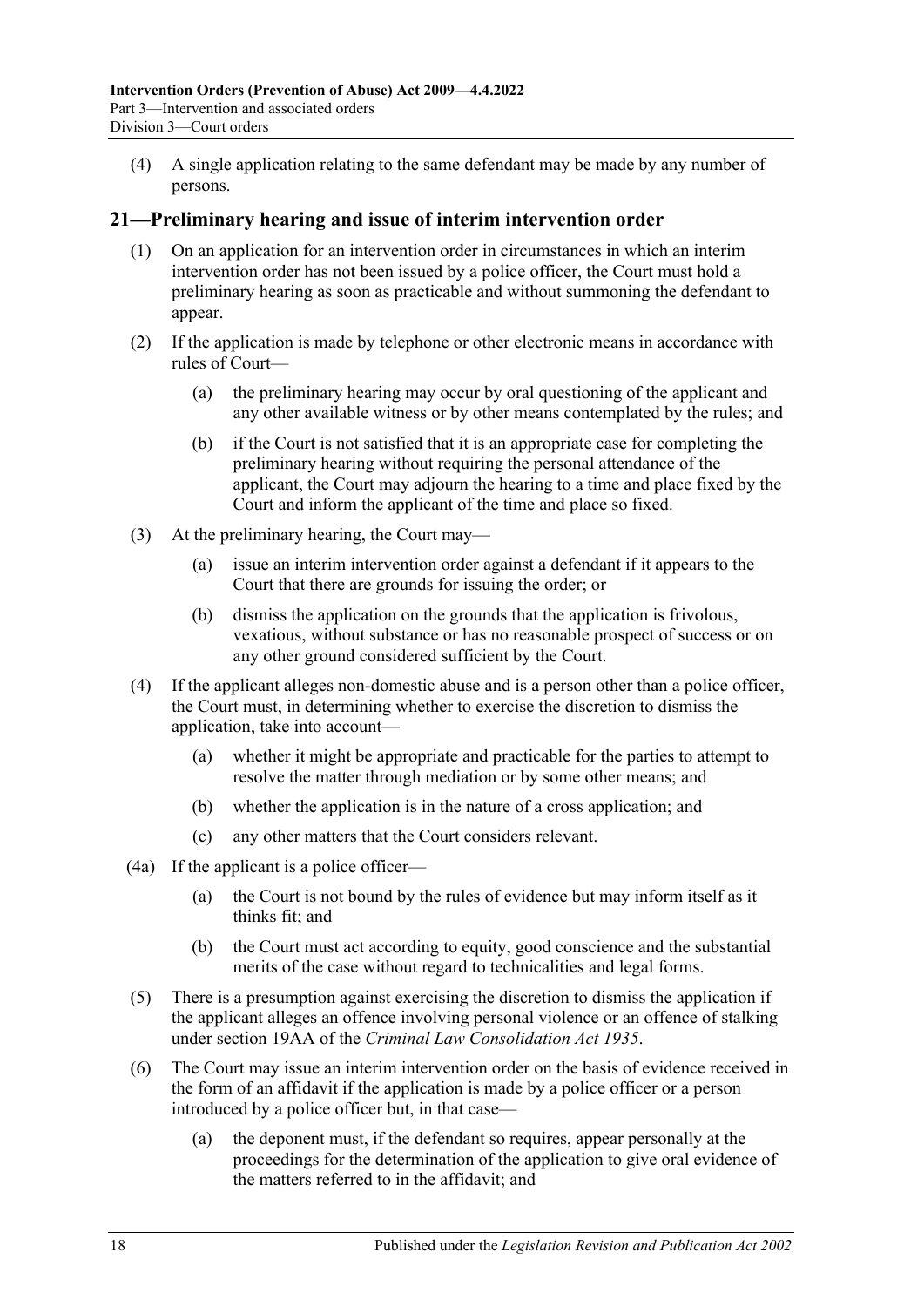- (b) if the deponent does not appear personally to give evidence as so required—the Court may not rely on the evidence contained in the affidavit for the purpose of determining the application.
- (7) An interim intervention order issued by the Court must—
	- (a) identify the defendant and the persons protected by the order; and
	- (b) specify the prohibitions and requirements imposed by the order; and
	- (c) require the defendant to appear before the Court at a specified time and place (within 8 days after the date of the order or, if the Court will not be sitting at the place within that period, within 2 days after the Court next commences sitting at the place).
- <span id="page-18-0"></span>(8) An interim intervention order issued by the Court comes into force against the defendant when served on the defendant in accordance with this section.
- (8a) For the purposes of [subsection](#page-18-0) (8), an interim intervention order is served on the defendant if—
	- (a) the order is served on the defendant personally; or
	- (b) the order is served on the defendant in some other manner authorised by the Court; or
	- (c) the defendant is present in the Court when the order is made.
- (9) On an interim intervention order issued by the Court being served on the defendant, the defendant will be taken to have been issued a summons to appear before the Court as specified in the order for the purposes of proceedings to determine the application for a final intervention order under [section](#page-19-1) 23.
- (10) The Principal Registrar must—
	- (a) give a copy of an interim intervention order issued by the Court to—
		- (i) each person protected by the order; and
		- (ii) if the applicant is not a police officer or a person protected by the order—the applicant; and
	- (b) either—
		- (i) notify the Commissioner of Police in writing of the prescribed details of the order; or
		- (ii) give a copy of the order to the Commissioner of Police.
- (11) The Principal Registrar must notify the relevant public sector agencies in writing of the prescribed details of interim intervention orders issued by the Court.
- (12) A person against whom an interim intervention order is issued by the Court must notify the Principal Registrar in writing of an address for service.
- (13) If a hearing is adjourned under this section, the Court need not be constituted at the adjourned hearing of the same judicial officer as ordered the adjournment.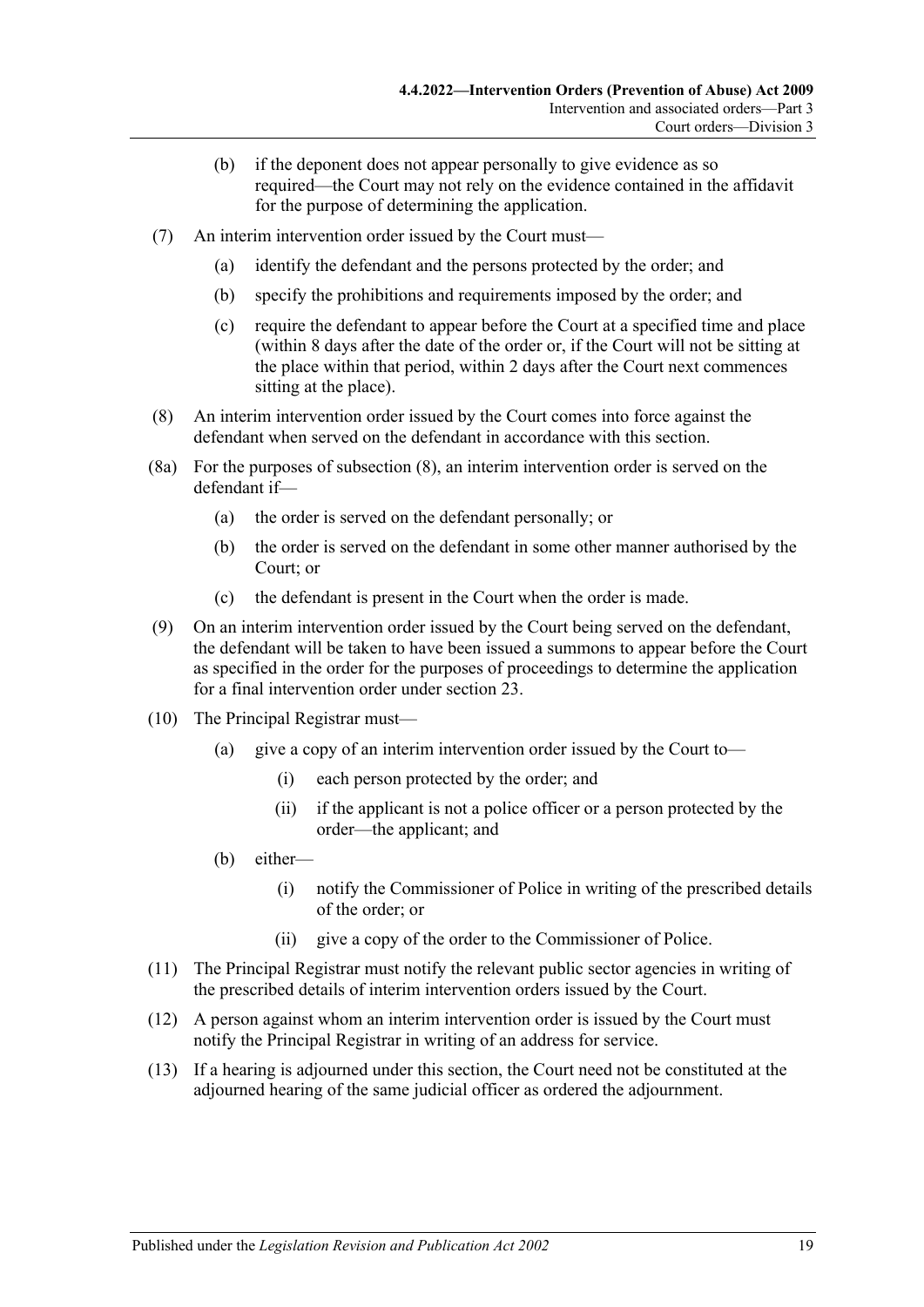## <span id="page-19-0"></span>**22—Adjournments**

- (1) The Court may, from time to time without requiring the attendance of any party, adjourn the hearing of an application for an intervention order at which a defendant is required by an interim intervention order to appear to a later date if satisfied that the interim intervention order has not been served or that there is other adequate reason for the adjournment.
- (2) The date fixed for an adjourned hearing must be within 8 days after the date on which the adjournment is ordered, unless the Court is satisfied—
	- (a) that a later date is required to enable the interim intervention order to be served; or
	- (b) that there is other adequate reason for fixing a later date.
- (3) If a hearing is adjourned under this section, the Court need not be constituted at the adjourned hearing of the same judicial officer as ordered the adjournment.

### <span id="page-19-2"></span><span id="page-19-1"></span>**23—Determination of application for intervention order**

- (1) Subject to this section, on the hearing of an application for a final intervention order, the Court may—
	- (a) confirm the interim intervention order issued against the defendant as a final intervention order; or
	- (b) issue a final intervention order in substitution for an interim intervention order issued against the defendant; or
	- (c) dismiss the application and revoke the interim intervention order issued against the defendant.
- (1a) If the Court determines that it is appropriate to confirm an interim intervention order as a final intervention order or to issue a final intervention order in substitution for an interim intervention order under [subsection](#page-19-2) (1) and the defendant, or a person protected by the order, is a child or the parent of a child, the Court—
	- (a) must make the following inquiries:
		- (i) whether there is any relevant Family Law Act order or State child protection order;
		- (ii) how the final intervention order would be likely to affect contact (in accordance with a relevant Family Law Act order or State child protection order or otherwise) between—
			- (A) the protected person or the defendant; and
			- (B) any child of, or in the care of, either of those persons; and
	- (b) must take such steps as the Court considers necessary so as to avoid inconsistency between the order and any Family Law Act order or State child protection order of which the Court has knowledge (whether on its own inquiry or having been so informed).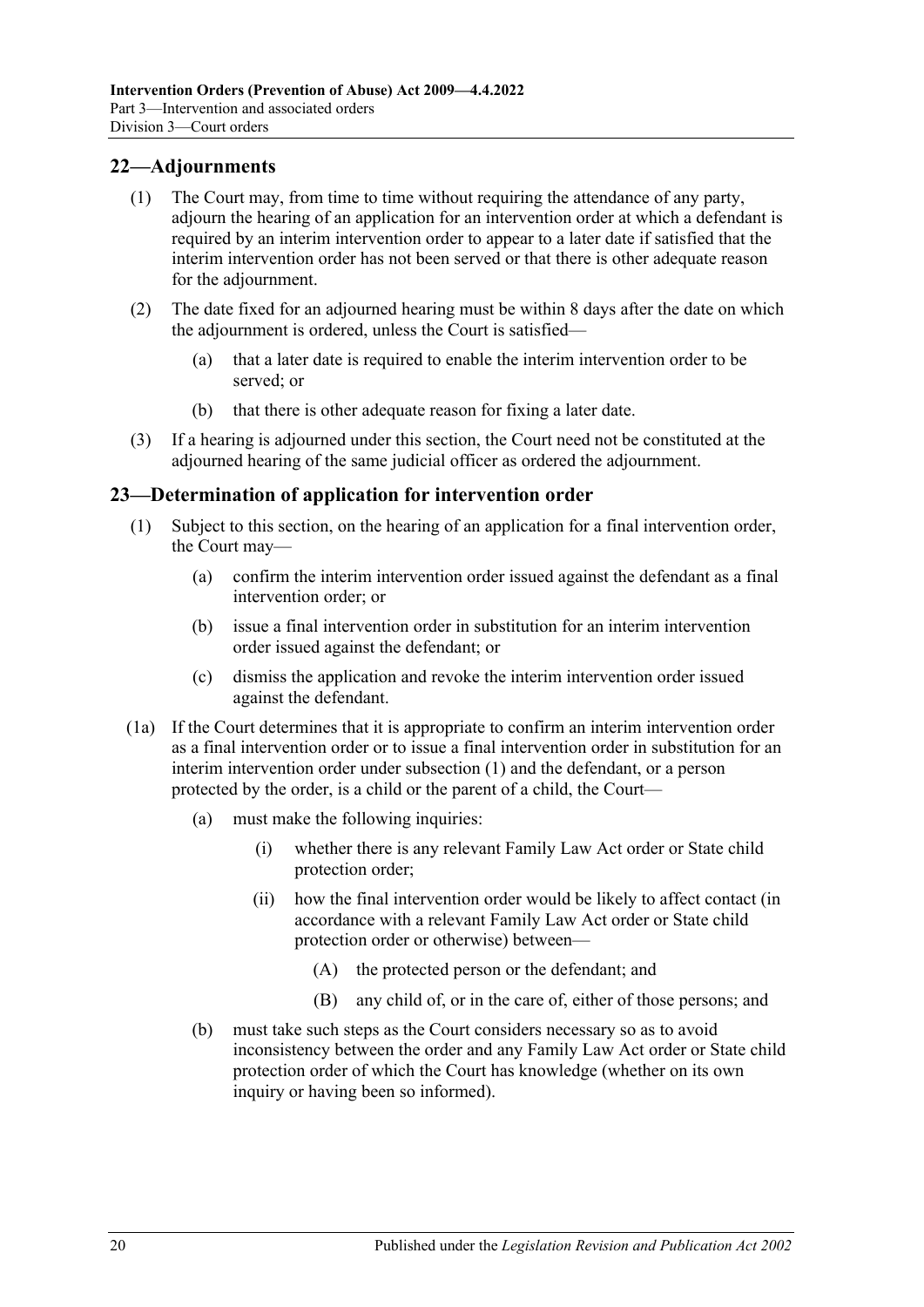- (2) An interim intervention order issued against a defendant may be confirmed as a final intervention order, or a final intervention order may be issued in substitution for an interim intervention order issued against a defendant, in the absence of the defendant if the defendant failed to appear at the hearing of the application as required by the interim intervention order or by conditions of bail.
- (3) If a defendant disputes some or all of the grounds on which a final intervention order is sought but consents to the order, the Court may confirm the interim intervention order issued against the defendant as a final intervention order, or issue a final intervention order in substitution for the interim intervention order issued against the defendant, without receiving any further submissions or evidence as to the grounds.
- (4) If an interim intervention order is confirmed, the order continues in force against the defendant as a final intervention order without any further requirement for service.
- <span id="page-20-0"></span>(5) A final intervention order that is issued in substitution for an interim intervention order comes into force against the defendant when served on the defendant in accordance with this section (and until the order is so served the interim intervention order continues in force against the defendant).
- (5a) For the purposes of [subsection](#page-20-0) (5), a final intervention order is served on the defendant if—
	- (a) the order is served on the defendant personally; or
	- (b) the order is served on the defendant in some other manner authorised by the Court; or
	- (c) the defendant is present in the Court when the order is made.
- (6) If an interim intervention order is revoked, the Principal Registrar must serve written notice of the revocation on the defendant personally or by post at the address for service provided by the defendant under this Act or in some other manner authorised by the Court.
- (7) The Principal Registrar must—
	- (a) give a copy of a final intervention order, or notice of revocation of an interim intervention order, to—
		- (i) each person protected by the order; and
		- (ii) if the applicant is not a police officer or a person protected by the order—the applicant; and
	- (b) either—
		- (i) notify the Commissioner of Police in writing—
			- (A) of the prescribed details of a final intervention order; or
			- (B) that an interim intervention order (whether issued by a police officer or the Court) has been revoked; or
		- (ii) give a copy of the final intervention order, or notice of revocation of an interim intervention order, to the Commissioner of Police.
- (8) The Principal Registrar must notify the relevant public sector agencies in writing of the prescribed details of final intervention orders issued by the Court and of the revocation of interim intervention orders by the Court.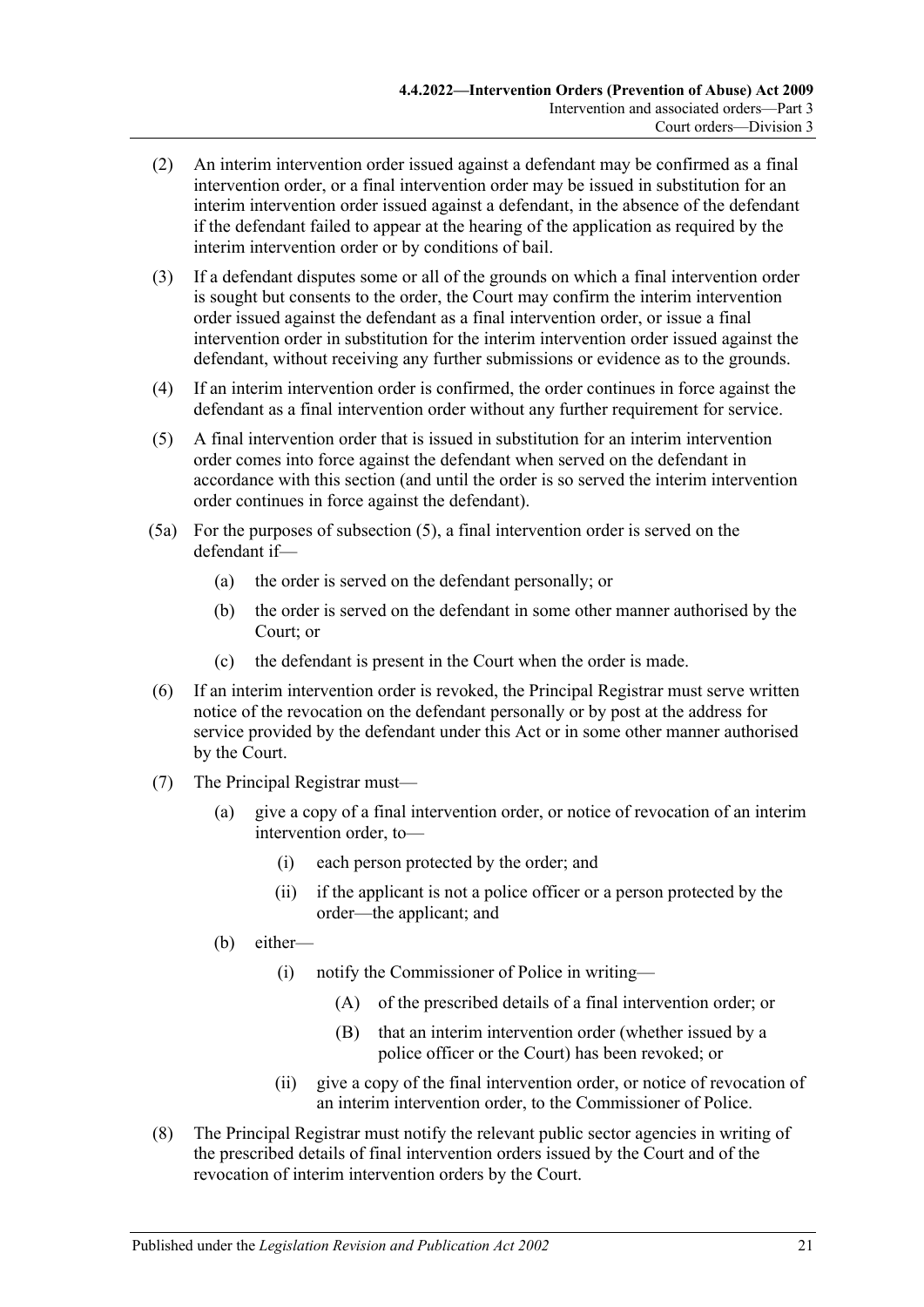## <span id="page-21-0"></span>**24—Problem gambling order**

- (1) If the Court confirms an interim intervention order as a final intervention order against a defendant or issues a final intervention order against a defendant in substitution for an interim intervention order, the Court may make an order (a *problem gambling order*) that the defendant is subject to a problem gambling family protection order under the *[Problem Gambling Family Protection Orders Act](http://www.legislation.sa.gov.au/index.aspx?action=legref&type=act&legtitle=Problem%20Gambling%20Family%20Protection%20Orders%20Act%202004) 2004* imposing specified requirements or orders of a kind that could be imposed by the Commissioner under that Act.
- <span id="page-21-1"></span>(2) A problem gambling order must be served on the defendant in accordance with this section and is not binding on the defendant until so served.
- (2a) For the purposes of [subsection](#page-21-1) (2), a problem gambling order is served on the defendant if—
	- (a) the order is served on the defendant personally; or
	- (b) the order is served on the defendant in some other manner authorised by the Court; or
	- (c) the defendant is present in the Court when the order is made.
- (3) If the problem gambling family protection order to which the defendant is subject includes an attachment order (within the meaning of the *[Problem Gambling Family](http://www.legislation.sa.gov.au/index.aspx?action=legref&type=act&legtitle=Problem%20Gambling%20Family%20Protection%20Orders%20Act%202004)  [Protection Orders Act](http://www.legislation.sa.gov.au/index.aspx?action=legref&type=act&legtitle=Problem%20Gambling%20Family%20Protection%20Orders%20Act%202004) 2004*), the attachment order must be served on the third person specified in the order personally or in some other manner authorised by the Court and is not binding on the third person until so served.
- (4) A problem gambling order continues in force (subject to any variation of the order under this Act) until it is revoked.
- <span id="page-21-2"></span>(5) If the Court orders that the defendant is subject to a problem gambling family protection order, the Principal Registrar must—
	- (a) give a copy of the order to—
		- (i) each person for whose benefit the order is made; and
		- (ii) if the applicant for the order is not a police officer or a person protected by the order—the applicant; and
	- (b) either—
		- (i) notify a person listed below in writing of the prescribed details of the order:
			- (A) the Commissioner;
			- (B) the Commissioner of Police;
			- (C) the proprietor or licensee of any premises specified in the order; or
		- (ii) give a copy of the order to a person referred to in [subparagraph](#page-21-2) (i).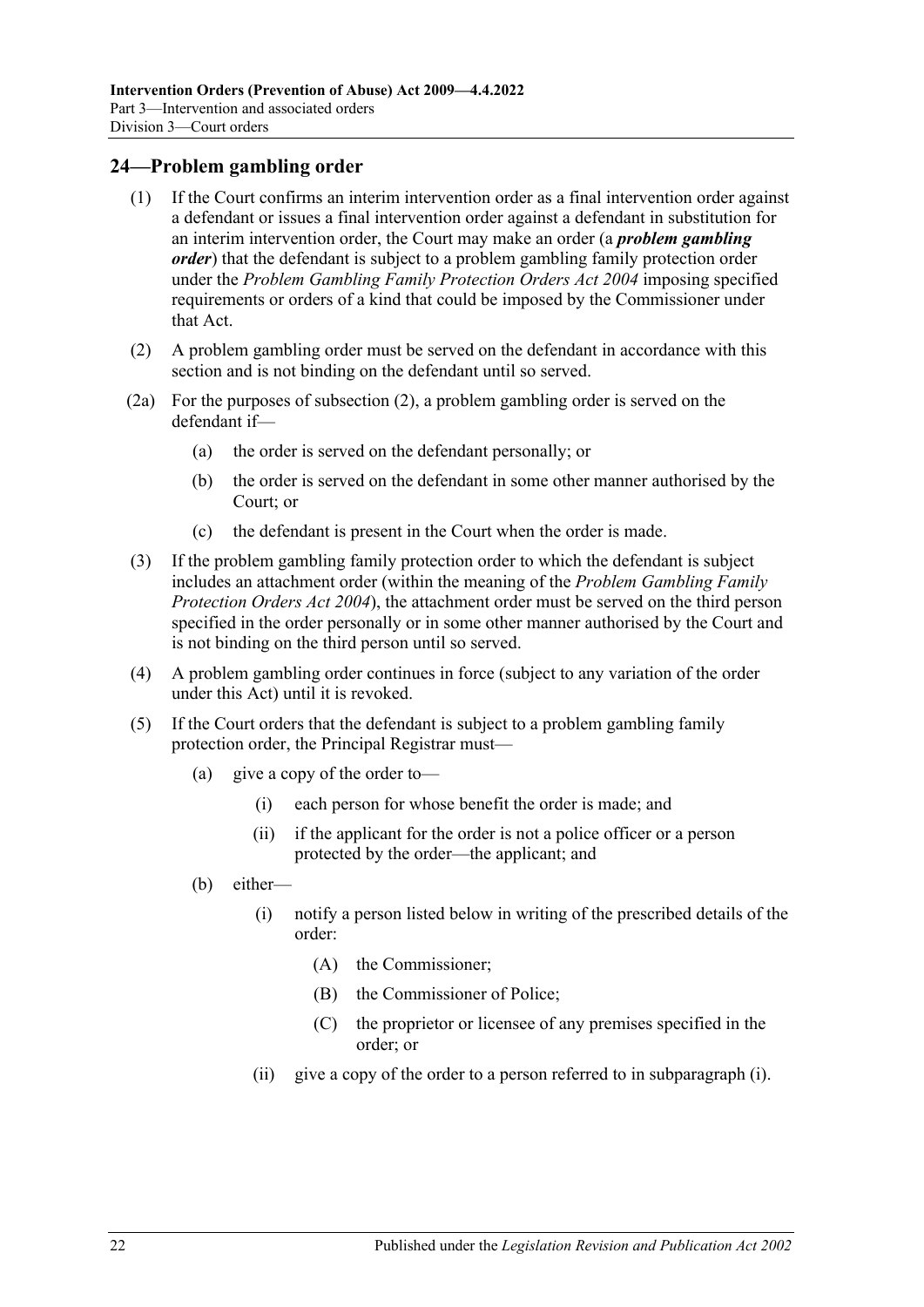#### <span id="page-22-0"></span>**25—Tenancy order**

- $(1)$  If—
	- (a) the Court confirms an interim intervention order as a final intervention order against a defendant or issues a final intervention order against a defendant in substitution for an interim intervention order; and
	- (b) the final intervention order prohibits the defendant from being on premises at which a protected person resides; and
	- (c) the defendant and protected person previously resided together on the premises; and
	- (d) the premises are subject to a tenancy agreement to which the defendant is a party,

the Court may make an order (a *tenancy order*) that the defendant will be taken to have assigned the defendant's interest in the tenancy agreement to a specified person or persons with the landlord's consent.

- (2) However, a tenancy order may only be made if the Court is satisfied that the assignee consents to the assignment and—
	- (a) in a case where—
		- (i) the landlord is a community housing provider registered under the *Community Housing Providers National Law*; and
		- (ii) the premises constitute community housing within the meaning of that Law,

the assignee meets the eligibility requirements for such community housing and any membership or other requirements of the landlord associated with occupation of those premises; and

- (b) in a case where the landlord is the South Australian Housing Trust or a subsidiary of the South Australian Housing Trust—the assignee meets the eligibility requirements of the Trust; and
- (c) in any case—the assignee could reasonably be expected to comply with the obligations under the tenancy agreement,

(so that it would be unreasonable for the landlord to withhold consent to the assignment).

- (3) A tenancy order takes effect on the day on which it is made or on such later day as is specified in the order.
- (4) If a tenancy order is made—
	- (a) the effect of the assignment is that the assignee is substituted for the assignor as tenant under the tenancy agreement (but the assignor remains responsible for liabilities that accrued before the date of the assignment); and
	- (b) the assignee is liable to indemnify the assignor for liabilities incurred by the assignor to the landlord because of a breach of the tenancy agreement by the assignee; and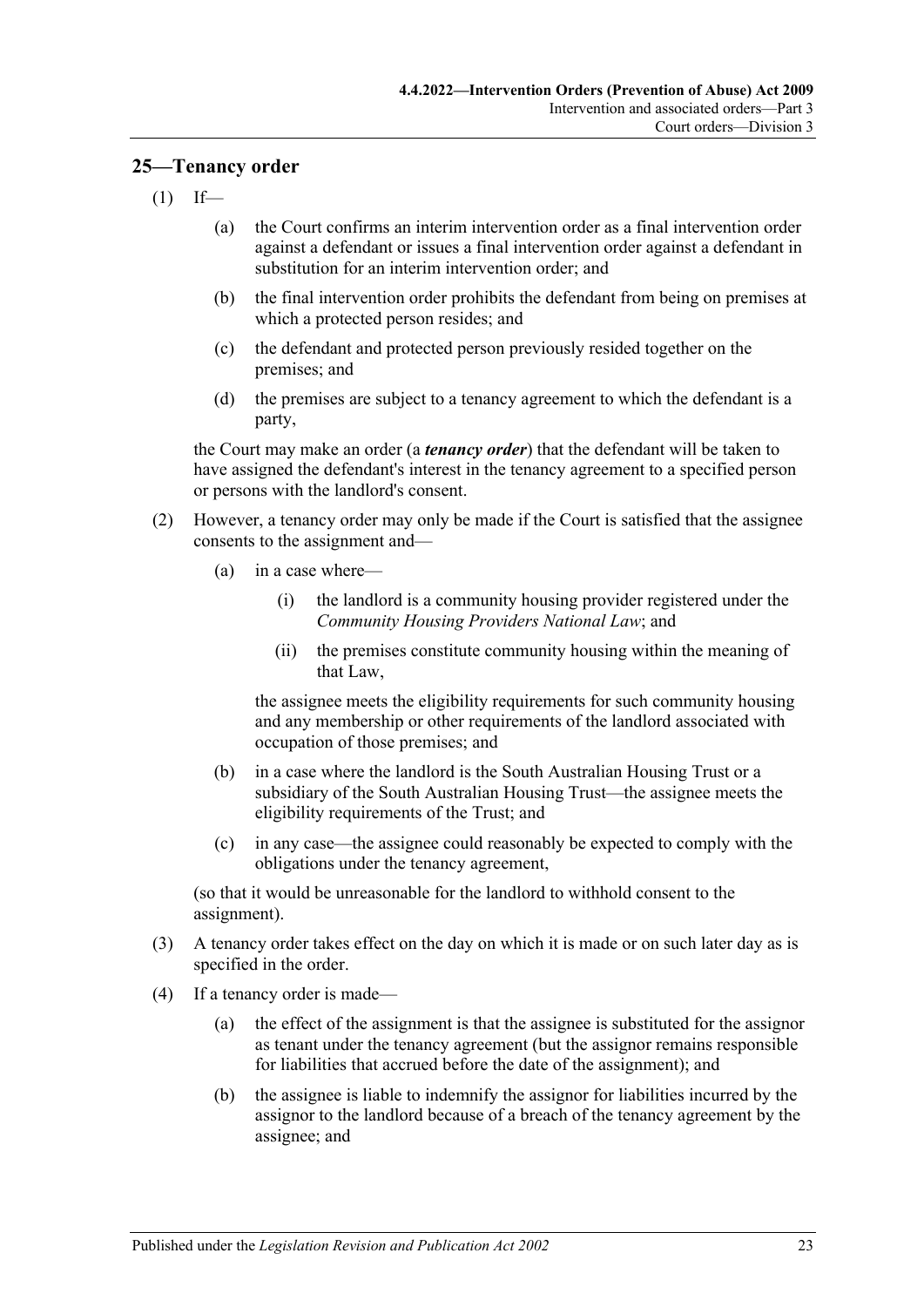- (c) an amount paid by the assignor and held by way of security for the performance of obligations under the tenancy agreement will (unless the parties agree to the contrary) continue to be held as security for the proper performance by the assignee of obligations under the tenancy agreement.
- (5) The Registrar must give a copy of a tenancy order to—
	- (a) the protected person; and
	- (b) the defendant; and
	- (c) the landlord; and
	- (d) if the assignee is not the protected person—the assignee; and
	- (e) the Registrar of the South Australian Civil and Administrative Tribunal.

# <span id="page-23-0"></span>**Division 4—Variation or revocation of orders**

#### <span id="page-23-1"></span>**26—Intervention orders**

- (1) The Court may vary or revoke an intervention order on application by—
	- (a) a police officer; or
	- (b) a person protected by the order or a suitable representative of such a person given permission to apply by the Court; or
	- (c) if the defendant or a person protected by the order is a child and there is a State child protection order (being an order under section 38 of the *[Children's](http://www.legislation.sa.gov.au/index.aspx?action=legref&type=act&legtitle=Childrens%20Protection%20Act%201993)  [Protection Act](http://www.legislation.sa.gov.au/index.aspx?action=legref&type=act&legtitle=Childrens%20Protection%20Act%201993) 1993* or a corresponding order made under section 53 of the *[Children and Young People \(Safety\) Act](http://www.legislation.sa.gov.au/index.aspx?action=legref&type=act&legtitle=Children%20and%20Young%20People%20(Safety)%20Act%202017) 2017*) in force in respect of the child—the Minister responsible for the administration of that Act; or
	- (d) the defendant.
- (2) If the person entitled to apply is a child, the application may be made—
	- (a) by the child with the permission of the Court, if the child has attained the age of 14 years; or
	- (b) on behalf of the child by—
		- (i) a parent or guardian of the child; or
		- (ii) a person with whom the child normally or regularly resides; or
		- (iii) any other suitable representative of the child with the permission of the Court.
- (3) An application for variation or revocation of a final intervention order may only be made by the defendant after the date fixed by the order.
- (4) On an application for variation or revocation of a final intervention order by the defendant, the Court may, without receiving submissions or evidence from the protected person, dismiss the application—
	- (a) if satisfied that the application is frivolous or vexatious; or
	- (b) if not satisfied that there has been a substantial change in the relevant circumstances since the order was issued or last varied.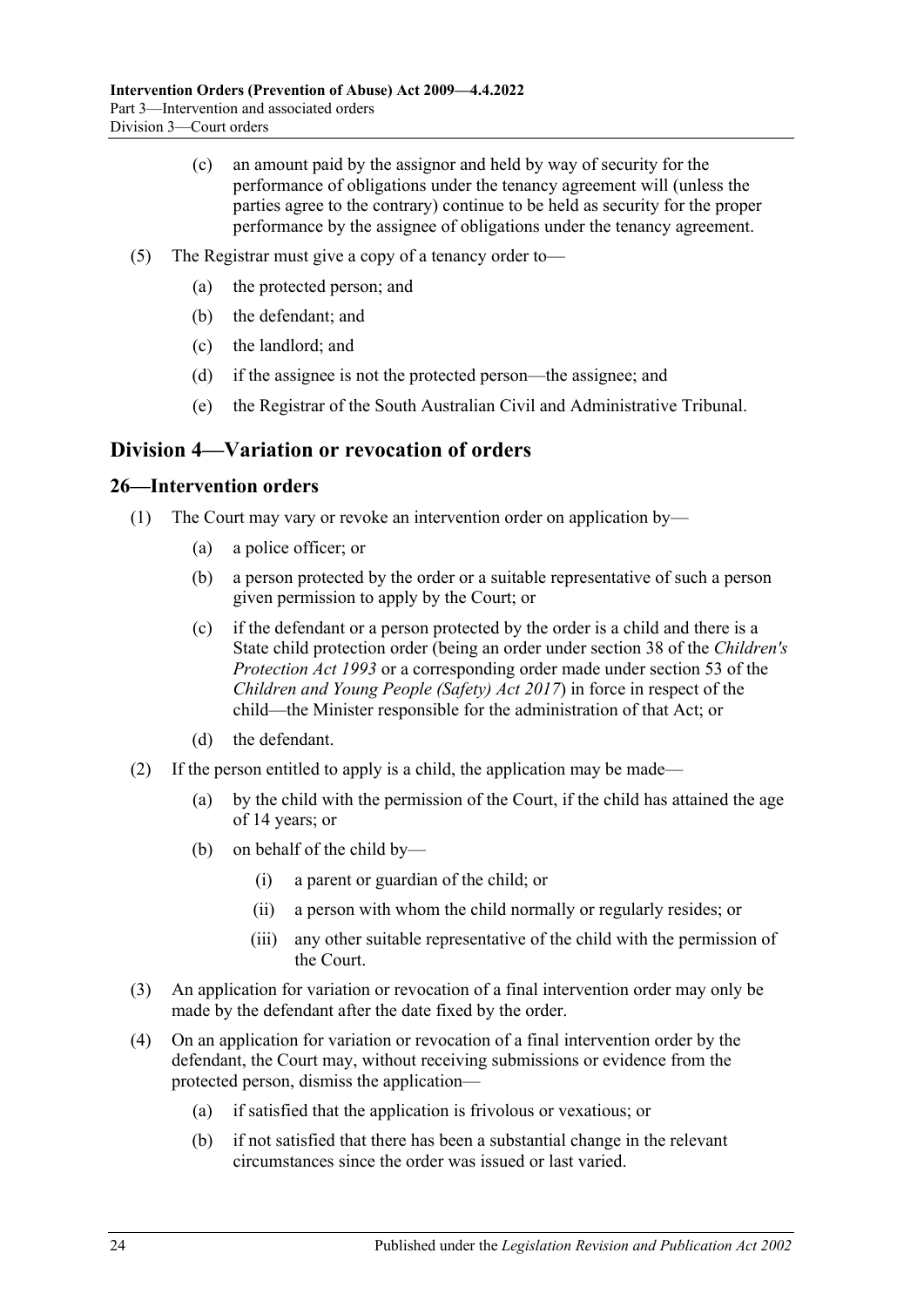- (5) The Court must, before varying or revoking an intervention order under this section—
	- (a) allow the Commissioner of Police, the defendant and each person protected by the order a reasonable opportunity to be heard on the matter; and
	- (b) have regard to the same matters that the Court is required to have regard to in considering whether or not to make an intervention order and in considering the terms of an intervention order.
- (6) The Court may not vary a final intervention order by removing the firearms terms unless satisfied that the defendant has never been guilty of violent or intimidatory conduct and needs to have a firearm for purposes related to earning a livelihood.
- <span id="page-24-0"></span>(7) If an intervention order is varied, the order in its amended form must be served on the defendant in accordance with this section and until so served—
	- (a) the variation is not binding on the defendant; but
	- (b) the order as in force prior to the variation continues to be binding on the defendant.
- (7a) For the purposes of [subsection](#page-24-0) (7), an order in its amended form is served on the defendant if—
	- (a) the order is served on the defendant personally; or
	- (b) the order is served on the defendant in some other manner authorised by the Court; or
	- (c) the defendant is present in the Court when the order is made.
- (8) If an intervention order is revoked, the Principal Registrar must serve written notice of the revocation on the defendant personally or by post at the address for service provided by the defendant under this Act or in some other manner authorised by the Court.
- (9) If an intervention order is varied or revoked, the Principal Registrar must—
	- (a) give a copy of the order as varied by the Court, or notice of revocation of the order, to—
		- (i) each person protected by the order; and
		- (ii) if the applicant is not a police officer or a person protected by the order—the applicant; and
	- (b) either—
		- (i) notify the Commissioner of Police in writing of the prescribed details of the order as varied by the Court, or that the order has been revoked; or
		- (ii) give a copy of the order as varied by the Court, or notice of revocation of the order, to the Commissioner of Police.
- (10) The Principal Registrar must notify the relevant public sector agencies in writing of—
	- (a) the prescribed details of intervention orders varied by the Court; or
	- (b) the revocation of intervention orders by the Court.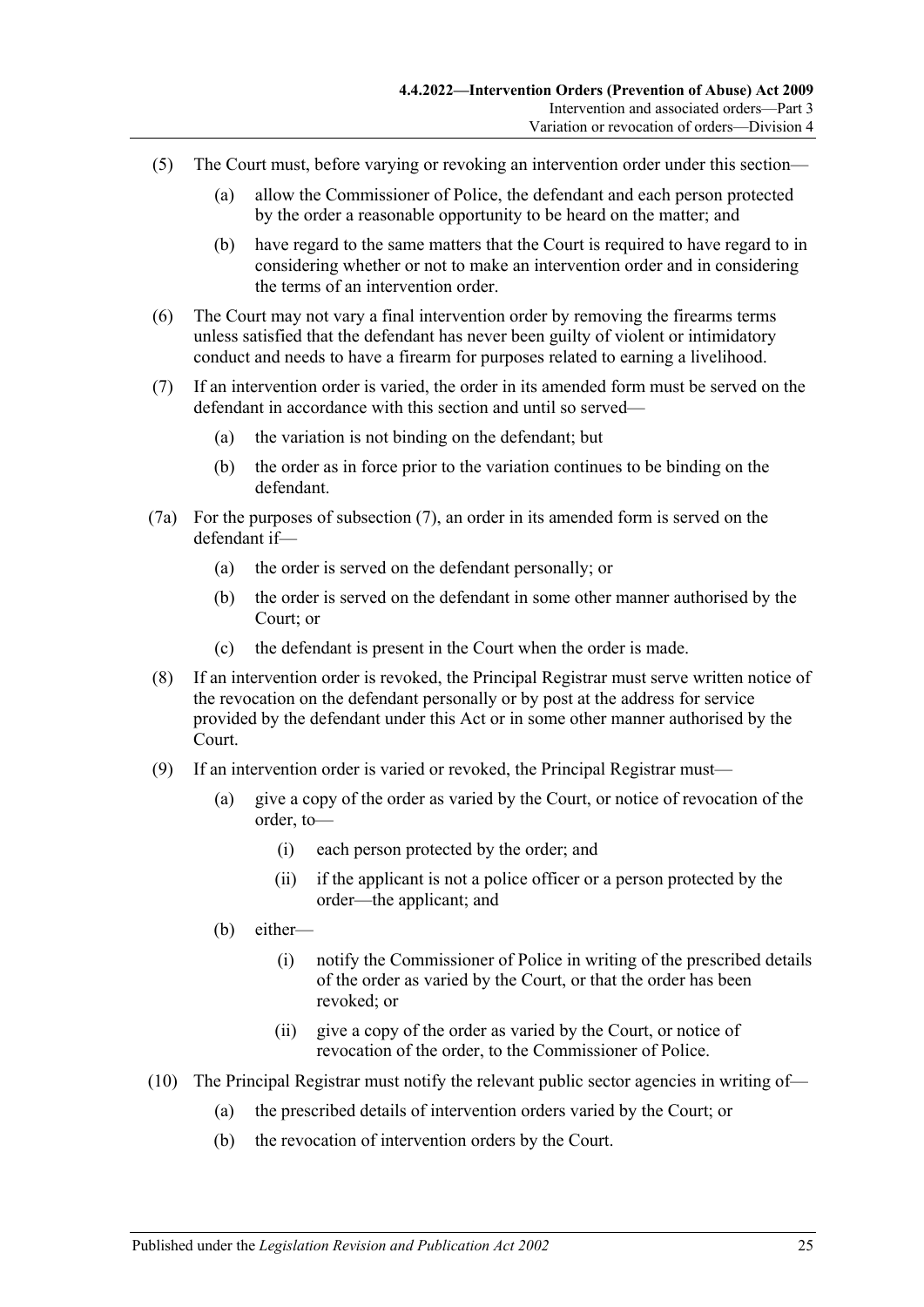## <span id="page-25-0"></span>**26A—Interim variation where application made by police**

- $(1)$  If—
	- (a) an application for variation of a final intervention order is made by a police officer under [section](#page-23-1) 26; and
	- (b) the applicant requests that the Court make an interim variation of the intervention order, pending final determination of the application,

the Court must hold a preliminary hearing as soon as practicable and without summoning the defendant to appear.

- (2) If the application is made by telephone or other electronic means in accordance with rules of Court—
	- (a) the preliminary hearing may occur by oral questioning of the applicant and any other available witness or by other means contemplated by the rules; and
	- (b) if the Court is not satisfied that it is an appropriate case for completing the preliminary hearing without requiring the personal attendance of the applicant, the Court may adjourn the hearing to a time and place fixed by the Court and inform the applicant of the time and place so fixed.
- (3) At the preliminary hearing, the Court may—
	- (a) issue an interim variation of the intervention order if it appears to the Court that there are grounds for issuing the variation; or
	- (b) determine that the application should be dealt with under [section](#page-23-1) 26 without the issuing of any interim variation order; or
	- (c) dismiss the application (on any ground considered sufficient by the Court).
- (4) The Court may issue an interim variation of the intervention order on the basis of evidence received in the form of an affidavit but, in that case—
	- (a) the deponent must, if the defendant so requires, appear personally to give oral evidence of the matters referred to in the affidavit at any hearing held for the purpose of finally determining the application for variation of the intervention order; and
	- (b) if the deponent does not appear personally to give evidence as so required—the Court may not rely on the evidence contained in the affidavit for the purpose of finally determining the application.
- (5) An interim variation of an intervention order issued by the Court must require the defendant to appear before the Court at a specified time and place (within 8 days after the date of the order or, if the Court will not be sitting at the place within that period, within 2 days after the Court next commences sitting at the place).
- <span id="page-25-1"></span>(6) An interim variation of an intervention order issued by the Court comes into force against the defendant when served on the defendant in accordance with this section.
- (7) For the purposes of [subsection](#page-25-1) (6), an interim variation of an intervention order is served on the defendant if—
	- (a) the order is served on the defendant personally; or
	- (b) the order is served on the defendant in some other manner authorised by the Court; or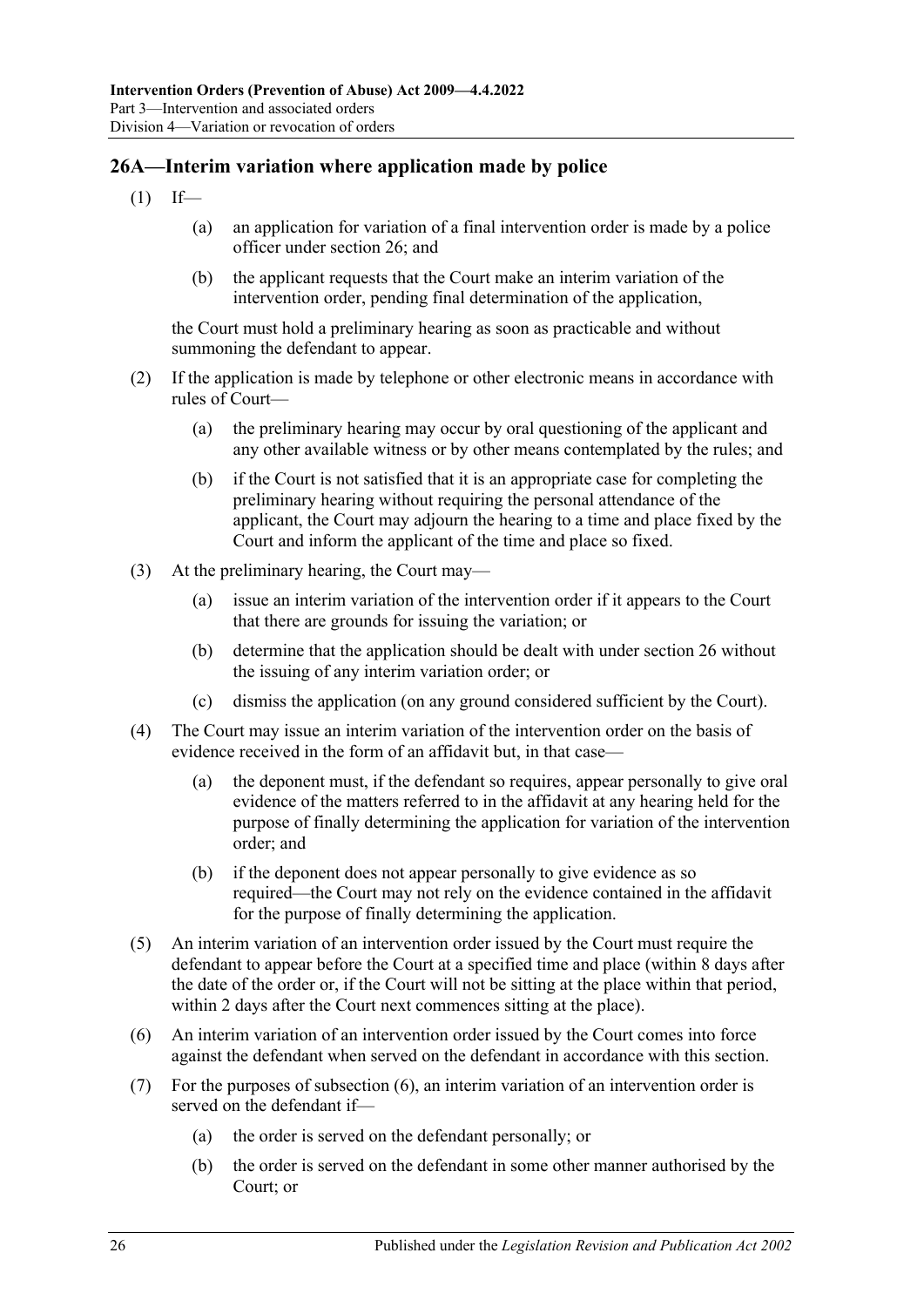- (c) the defendant is present in the Court when the order is made.
- (8) On an interim variation of an intervention order issued by the Court being served on the defendant, the defendant will be taken to have been issued a summons to appear before the Court as specified in the order for the purposes of proceedings to finally determine the application for variation of the final intervention order under [section](#page-23-1) 26.
- (9) The Principal Registrar must—
	- (a) give a copy of an interim variation of an intervention order issued by the Court to each person protected by the order; and
	- (b) either—
		- (i) notify the Commissioner of Police in writing of the prescribed details of the order; or
		- (ii) give a copy of the order to the Commissioner of Police.
- (10) The Principal Registrar must notify the relevant public sector agencies in writing of the prescribed details of an interim variation of an intervention order issued by the Court.
- (11) If a hearing is adjourned under this section, the Court need not be constituted at the adjourned hearing of the same judicial officer as ordered the adjournment.

## <span id="page-26-0"></span>**27—Problem gambling orders**

- (1) The Court may vary or revoke a problem gambling order—
	- (a) on revoking the intervention order with which it is associated; or
	- (b) on application by a defendant subject to the intervention order with which it is associated or a person for whose benefit the problem gambling family protection order to which the defendant is subject under the order applies.
- (2) If on revoking an intervention order the Court does not revoke an associated problem gambling order, the problem gambling family protection order to which the defendant is subject under the order continues in force under the *[Problem Gambling Family](http://www.legislation.sa.gov.au/index.aspx?action=legref&type=act&legtitle=Problem%20Gambling%20Family%20Protection%20Orders%20Act%202004)  [Protection Orders Act](http://www.legislation.sa.gov.au/index.aspx?action=legref&type=act&legtitle=Problem%20Gambling%20Family%20Protection%20Orders%20Act%202004) 2004* as if it had been issued under that Act and, consequently, is subject to variation or revocation by the Commissioner under that Act.

## <span id="page-26-1"></span>**Division 5—Evidentiary matters**

### <span id="page-26-2"></span>**28—Burden of proof**

In proceedings under this Part, the Court is to decide questions of fact on the balance of probabilities.

#### <span id="page-26-3"></span>**28A—Use of recorded evidence where application made by police**

(1) This section applies in addition to, and does not derogate from, any other power of the Court to receive evidence or to determine the form in which evidence may be received (including evidence in the form of a recording).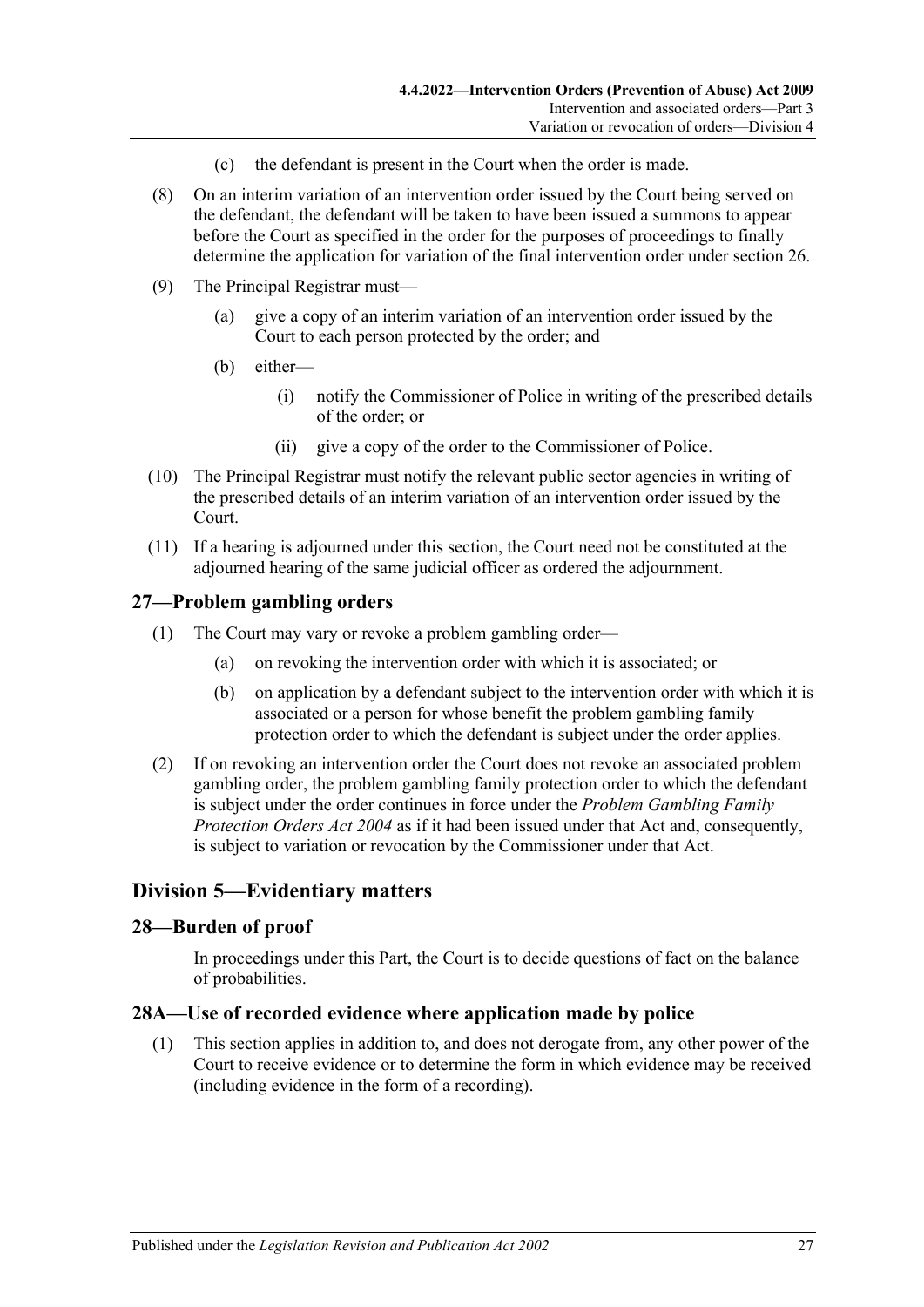- (2) In any proceedings in which a police officer has applied for the making, or variation, of an intervention order—
	- (a) the evidence of a relevant person may be admitted in the form of a recording made by a police officer if the Court is satisfied that the interests of justice require the admission of the evidence; and
	- (b) if evidence of a relevant person is admitted in the form of a recording pursuant to this section, the relevant person cannot be further examined, cross-examined or re-examined on the evidence so admitted without the permission of the Court.
- (3) Without limiting [section](#page-46-2) 42, the regulations may—
	- (a) prescribe additional requirements in relation to recordings under this section; and
	- (b) require that additional material be provided to the Court with a recording in certain circumstances (such as a transcript or translation); and
	- (c) prescribe requirements in relation to access to, or service of, recordings and other material; and
	- (d) prescribe requirements in relation to custody of recordings; and
	- (e) impose restrictions on copying or distribution of recordings.
- (4) In this section—

*recording* means an audio record or an audio visual record;

*relevant person*—a person is a relevant person in proceedings on an application for the making, or variation, of an intervention order if the intervention order is to be, or has been, issued for the protection of the person.

### <span id="page-27-0"></span>**29—Special arrangements for evidence and cross-examination**

- (1) The Court may order that special arrangements be made for taking the evidence of a person against whom it is alleged the defendant has committed or might commit an act of abuse or a child who it is alleged has been or might be exposed to the effects of an act of abuse committed by the defendant against a person.
- (2) Without limiting the kind of order that may be made under this section, the Court may make 1 or more of the following orders:
	- (a) an order that the evidence be given outside the Court and transmitted to the Court by means of closed circuit television;
	- (b) an order that the evidence be taken outside the Court and that an audio visual record of the evidence be made and replayed in the Court;
	- (c) an order that a screen, partition or one-way glass be placed to obscure the view of a party to whom the evidence relates or some other person;
	- (d) an order that the defendant be excluded from the place where the evidence is taken, or otherwise be prevented from directly seeing and hearing the witness while giving evidence;
	- (e) an order that the witness be accompanied by a relative or friend for the purpose of providing emotional support;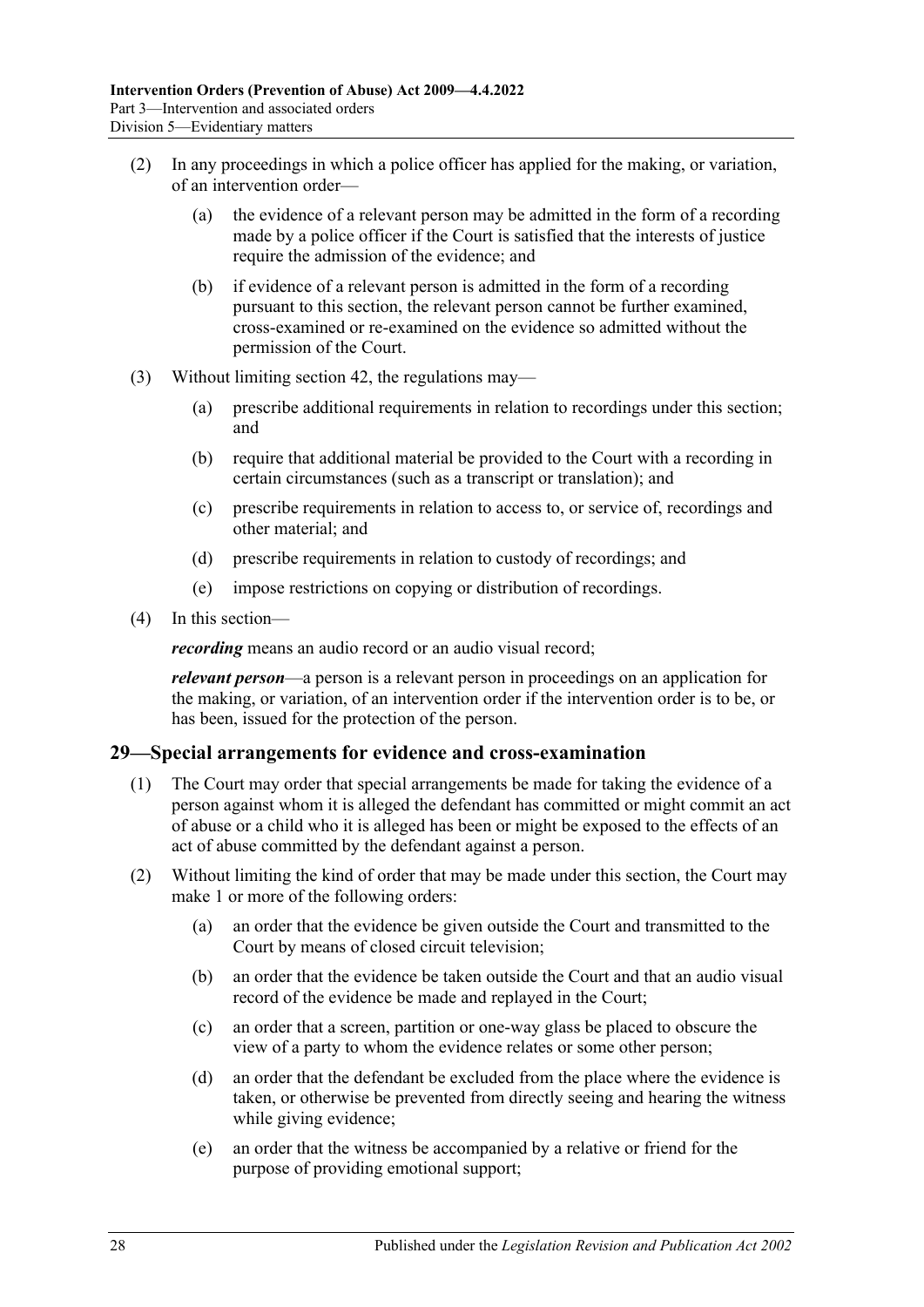- (f) that extra allowance be made for breaks during, and time to be given for, the taking of evidence;
- (g) if the witness has a physical disability or cognitive impairment—that the evidence be taken in a particular way (to be specified by the Court) that will, in the Court's opinion, facilitate the taking of evidence from the witness or minimise the witness's embarrassment or distress (including, if the witness has complex communication needs, with such communication assistance as may be specified by the Court under section 14A of the *[Evidence Act](http://www.legislation.sa.gov.au/index.aspx?action=legref&type=act&legtitle=Evidence%20Act%201929) 1929*).
- (3) Special arrangements made under this section may relate to the evidence of the witness as a whole or to particular aspects of the evidence of the witness, such as cross-examination and re-examination.
- (4) Cross-examination of a person against whom it is alleged the defendant has committed or might commit an act of abuse or a child who it is alleged has been or might be exposed to the effects of an act of abuse committed by the defendant against a person is—
	- (a) to be by counsel; or
	- (b) if the defendant is not legally represented in the proceedings—to be undertaken—
		- (i) by the defendant submitting to the Court, in the manner required by the Court, the questions the defendant proposes the witness be asked in cross-examination and the Court (or the Court's nominee) asking the witness those of the questions submitted that are determined by the Court to be allowable in cross-examination; or
		- (ii) as otherwise directed by the Court.

# <span id="page-28-0"></span>**Part 3A—National recognition of domestic violence orders**

## <span id="page-28-1"></span>**Division 1—Preliminary**

### <span id="page-28-2"></span>**29A—Interpretation**

In this Part, unless the contrary intention appears—

*corresponding law* means a law, or part of a law, of a State or a Territory of the Commonwealth declared by the regulations to be a corresponding law for the purposes of this Part;

*domestic violence order* or *DVO* means a local DVO, an interstate DVO or a foreign intervention order;

*foreign intervention order* does not include an order (whether registered or not under [Part 4\)](#page-40-2) that is declared by the regulations not to be a foreign intervention order for the purposes of this Part;

#### *general violence order* means—

(a) an intervention order under this Act; or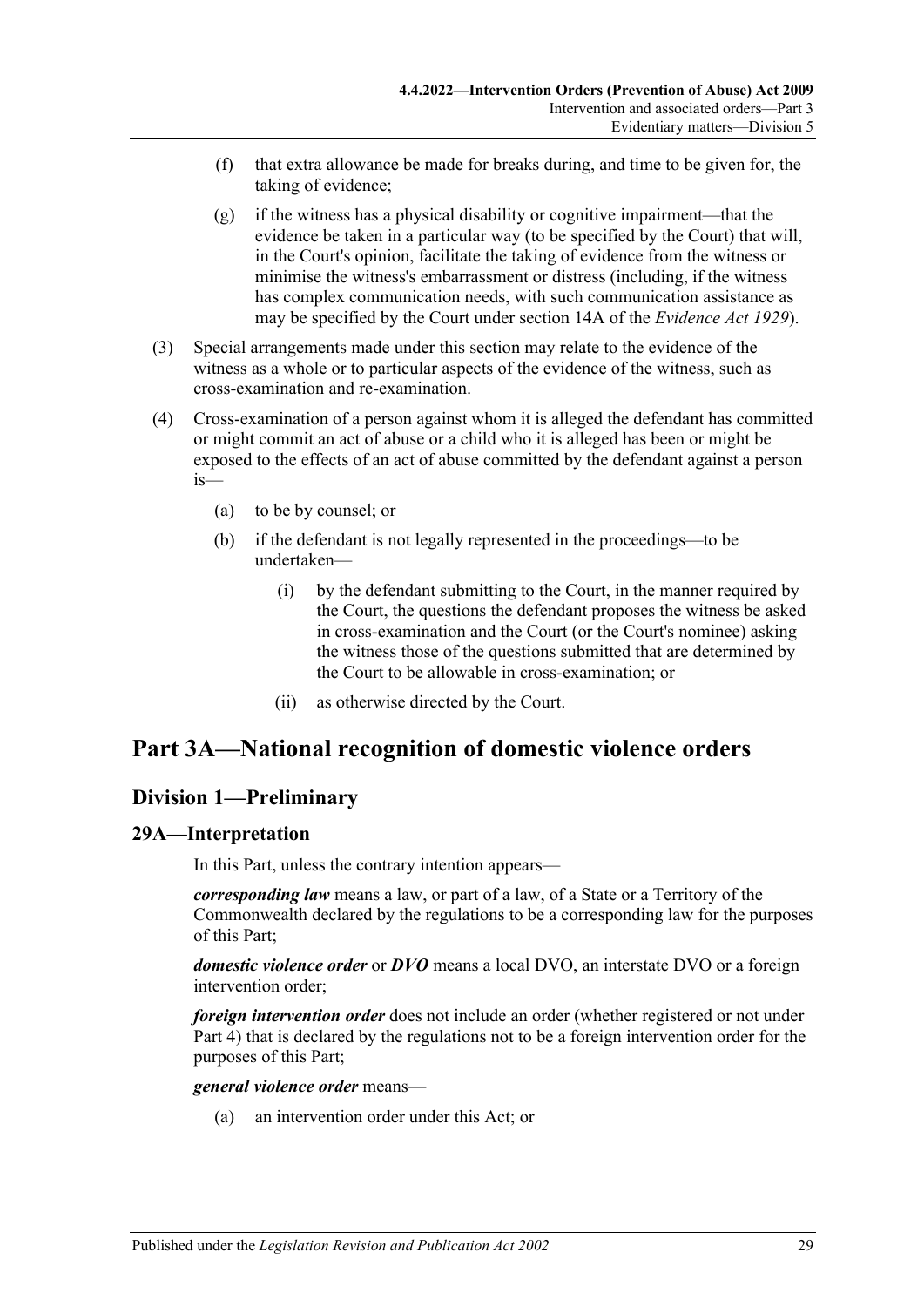(b) a violence restraining order under the corresponding law of Western Australia, other than an order under that corresponding law declared by the regulations not to be a general violence order for the purposes of this paragraph;

*interim DVO* means a DVO that is of an interim or a provisional nature and includes—

- (a) an interim intervention order under this Act; and
- (b) a DVO made by a police officer under a corresponding law; and
- (c) an emergency order made under the corresponding law of the Australian Capital Territory; and
- (d) a temporary protection order made under the corresponding law of Queensland; and
- (e) a DVO declared by the regulations to be an interim DVO;

*interstate DVO* means an order, or order of a type, made under a corresponding law that is declared by the regulations to be an interstate DVO for the purposes of this Part;

*interstate law enforcement agency* means—

- (a) a police force of a participating jurisdiction; or
- (b) an agency of a participating jurisdiction responsible for enforcing DVOs in that jurisdiction;

*issuing authority* includes a court or person with power to make, vary or revoke a DVO under the law of a participating jurisdiction;

*issuing jurisdiction*, in respect of a DVO, means the jurisdiction in which the DVO is made;

*local law enforcement agency* means South Australia Police;

*local DVO*—a reference to a *local DVO* is a reference to an intervention order (within the meaning of [section](#page-3-3)  $3(1)$ ) that addresses a domestic violence concern;

*make* includes issue;

*non-local DVO* means an interstate DVO or a foreign intervention order;

*participating jurisdiction* means this jurisdiction or a jurisdiction in which a corresponding law is in force;

*properly notified*—see [section](#page-33-0) 29J;

*protected person* means a person for whose protection or benefit a DVO is made;

*recognised DVO*—see [section](#page-30-3) 29D;

*registered foreign order*—see [section](#page-29-0) 29B;

*revoke* includes cancel.

### <span id="page-29-0"></span>**29B—Registered foreign orders**

- (1) A *registered foreign order* means a foreign order that is—
	- (a) a foreign intervention order registered under [Part 4;](#page-40-2) or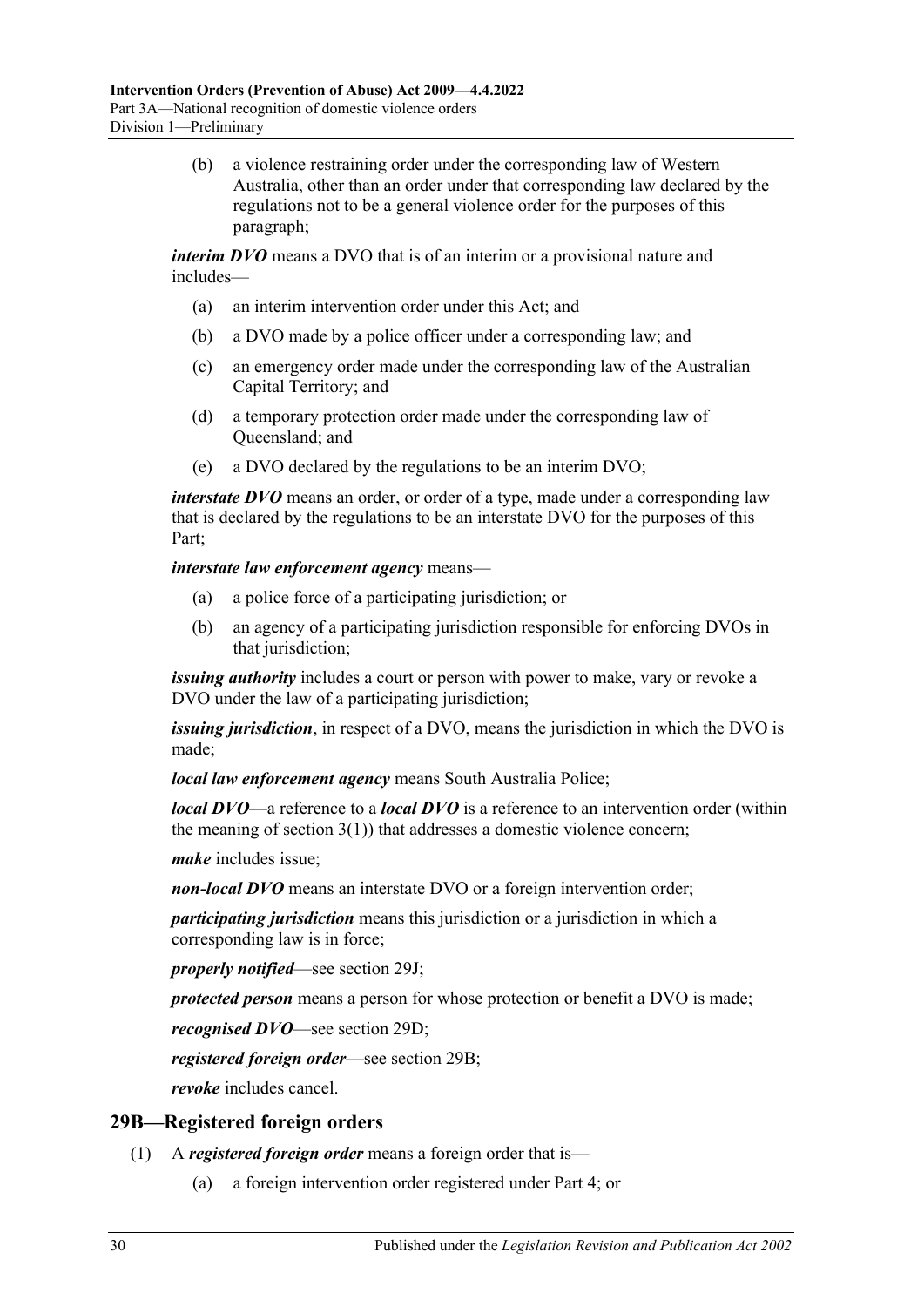- (b) an order declared by the regulations to be a registered foreign order for the purposes of this Part.
- (2) A registered foreign order is neither a local DVO nor an interstate DVO.
- (3) For the purpose of this Part, a registered foreign order—
	- (a) will be taken to be made in the jurisdiction in which it is registered as a registered foreign order; and
	- (b) will be taken to be made when it becomes a registered foreign order in that jurisdiction; and
	- (c) will be taken to have been varied or revoked if its registration as a registered foreign order is varied or revoked.
- (4) A power conferred by this Part to vary or revoke a registered foreign order is a power to vary or revoke registration of the order as a registered foreign order.

### <span id="page-30-0"></span>**29C—Domestic violence concern**

- (1) A violence restraining order under the corresponding law of Western Australia will be taken to address a domestic violence concern for the purposes of this Part if the order is made because the defendant has committed, or because it is feared the defendant will commit, an act of family and domestic violence (within the meaning of that corresponding law).
- (2) A general violence order will be taken to be an order that addresses a domestic violence concern for the purposes of this Part if—
	- (a) it is declared to be an order that addresses a domestic violence concern by the issuing authority that makes the order; or
	- (b) a registrar of a court of the jurisdiction in which the order was made makes an order declaring the DVO to be a recognised DVO in that jurisdiction.
- (3) The Governor may make regulations for the purposes of this section including so as to modify what may be taken to address a domestic violence concern in a participating jurisdiction.

## <span id="page-30-2"></span><span id="page-30-1"></span>**Division 2—National recognition of DVOs**

#### **Subdivision 1—General principles**

#### <span id="page-30-3"></span>**29D—Recognition of DVOs**

- (1) In this jurisdiction, each of the following DVOs is a *recognised DVO*:
	- (a) a local DVO;
	- (b) an interstate DVO made in another participating jurisdiction;
	- (c) a foreign order that is a registered foreign order in any participating jurisdiction.
- (2) A DVO becomes a recognised DVO when it is made.

**Note—**

A foreign order will be taken to be made when it is registered as a registered foreign order.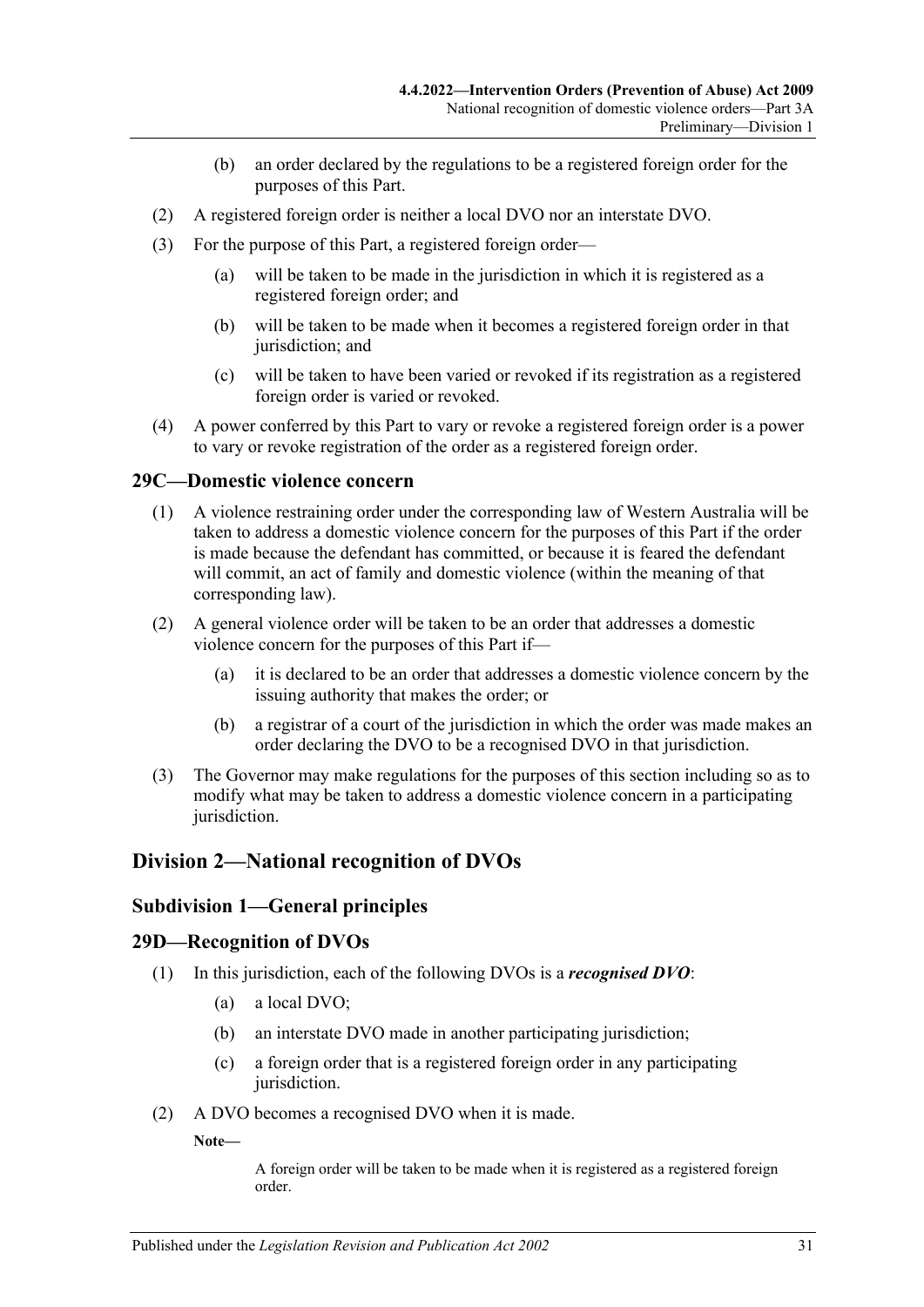(3) Subject to this Part, a DVO is a recognised DVO for the period for which it remains in force in the jurisdiction in which it is made.

# <span id="page-31-0"></span>**29E—Variations to DVOs**

- (1) A variation to a recognised DVO that is done in this or another jurisdiction is a *recognised variation* in this jurisdiction in the circumstances provided for by this section.
- (2) A variation to a local DVO is a recognised variation in this jurisdiction if the variation is done—
	- (a) in this jurisdiction by a court or any other person authorised to do so under this Act; or
	- (b) in another participating jurisdiction by a court under a corresponding law.
- (3) A variation to an interstate DVO or foreign order is a recognised variation in this jurisdiction if the variation is done—
	- (a) in the issuing jurisdiction by a court or any other person authorised to do so under the law of the issuing jurisdiction; or
	- (b) in any participating jurisdiction by a court under this Part or a corresponding law.
		- **Note—**

The issuing jurisdiction for a foreign order is the jurisdiction in which the order is registered.

(4) A variation is recognised from the time that it is done.

### <span id="page-31-1"></span>**29F—Revocation of recognised DVO**

- (1) A DVO ceases to be a recognised DVO if the DVO is revoked in this or another jurisdiction and that revocation is recognised in this jurisdiction.
- (2) A revocation of a local DVO is recognised in this jurisdiction if the revocation is done—
	- (a) in this jurisdiction by the Court under this Act; or
	- (b) in another participating jurisdiction by a court under a corresponding law.
- (3) A revocation of an interstate DVO or foreign order is recognised in this jurisdiction if the revocation is done—
	- (a) in the issuing jurisdiction by a court or any other person authorised to do so under the law of the issuing jurisdiction; or
	- (b) in any participating jurisdiction by a court under this Part or a corresponding law.
- (4) The DVO ceases to be a recognised DVO from the time it is revoked.

## <span id="page-31-2"></span>**29G—Recognised DVO prevails over earlier comparable DVOs**

- (1) A recognised DVO that is enforceable against a defendant in this jurisdiction (a *new DVO*) supersedes—
	- (a) any comparable recognised DVO made earlier than the new DVO; and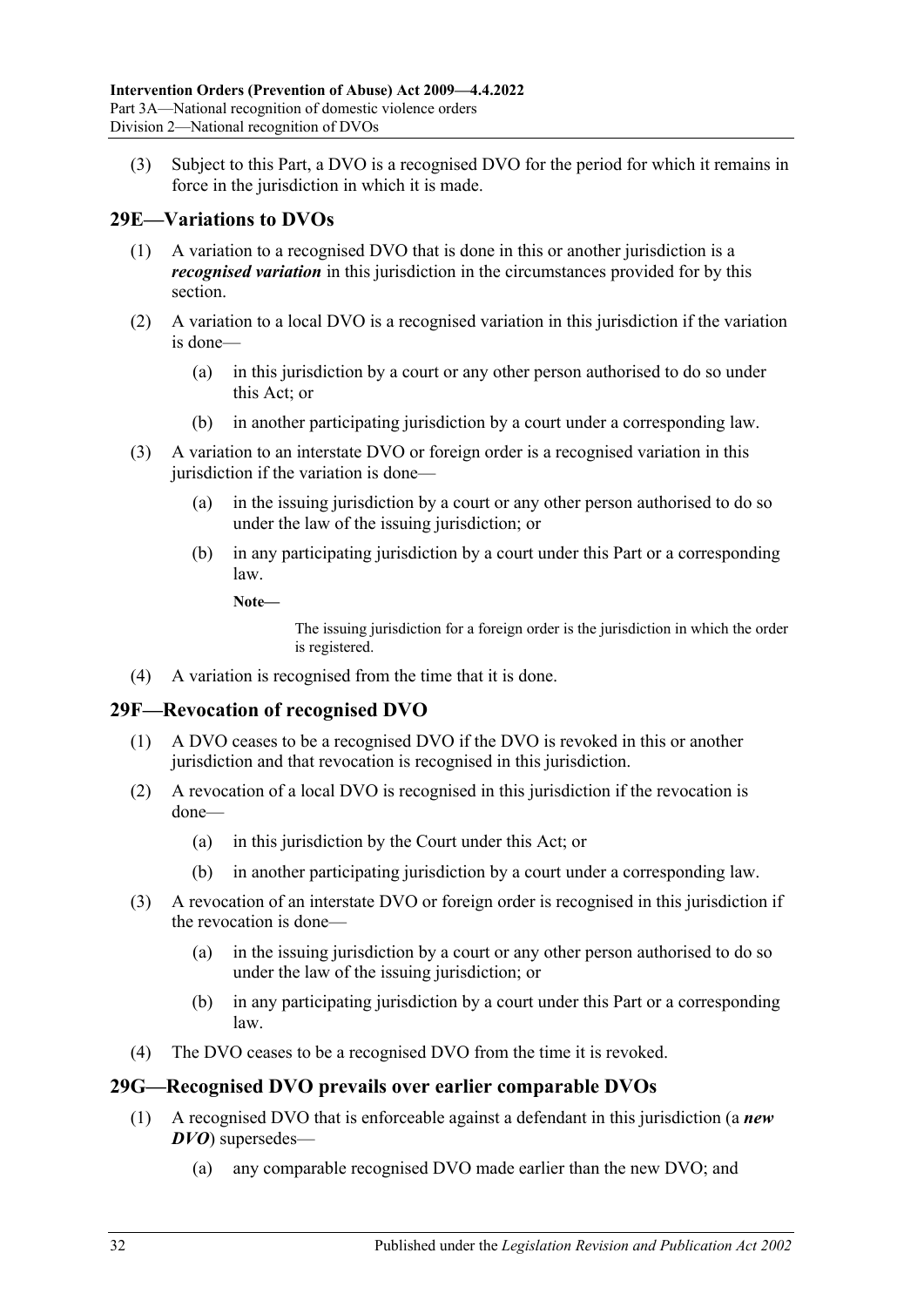- (b) any comparable local DVO made earlier than the new DVO (whether or not the local DVO is a recognised DVO).
- (2) The earlier comparable DVO is superseded from the time the recognised DVO becomes enforceable against the defendant.
- (3) A recognised DVO that is superseded ceases to be a recognised DVO.
- (4) A local DVO that is superseded is revoked.
- (5) A DVO is not superseded to the extent that it relates to a protected person who is not a protected person under the new DVO.
- (6) Accordingly, a DVO continues to be a recognised DVO, and to have effect, to the extent that it relates to a person who is not a protected person under the new DVO.
- (7) A DVO made by a police officer does not supersede a comparable DVO made by a court (of any jurisdiction).
- (8) A DVO is *comparable* with another DVO if—
	- (a) the DVOs are made against the same defendant; and
	- (b) the DVOs are made for the protection of 1 or more of the same protected persons.

#### <span id="page-32-0"></span>**29H—Making of new orders**

- (1) Nothing in this Part prevents a person from applying for, or an issuing authority from making, a local DVO even though there is a recognised DVO in force that applies to the same defendant.
- (2) However, a police officer is not to make a local DVO if the police officer is aware that there is already a recognised DVO that is enforceable against the defendant which—
	- (a) applies to the same defendant and protected person; and
	- (b) was made by a court of any jurisdiction.

#### <span id="page-32-1"></span>**Subdivision 2—Enforcement of recognised DVOs**

#### <span id="page-32-2"></span>**29I—Recognised DVOs and variations are enforceable against defendant**

- (1) A recognised DVO, or a recognised variation to a recognised DVO, is enforceable against the defendant in this jurisdiction.
- (2) A recognised DVO that is a local DVO becomes enforceable against the defendant in this jurisdiction when the defendant is properly notified of the making of the DVO under the law of this jurisdiction.
- (3) A recognised DVO that is a non-local DVO (other than a foreign order) becomes enforceable against a defendant in this jurisdiction when the defendant is properly notified of the making of the DVO under the law of the jurisdiction in which the DVO was made.
- (4) A recognised DVO that is a foreign order becomes enforceable against a defendant in this jurisdiction from the time it becomes a recognised DVO.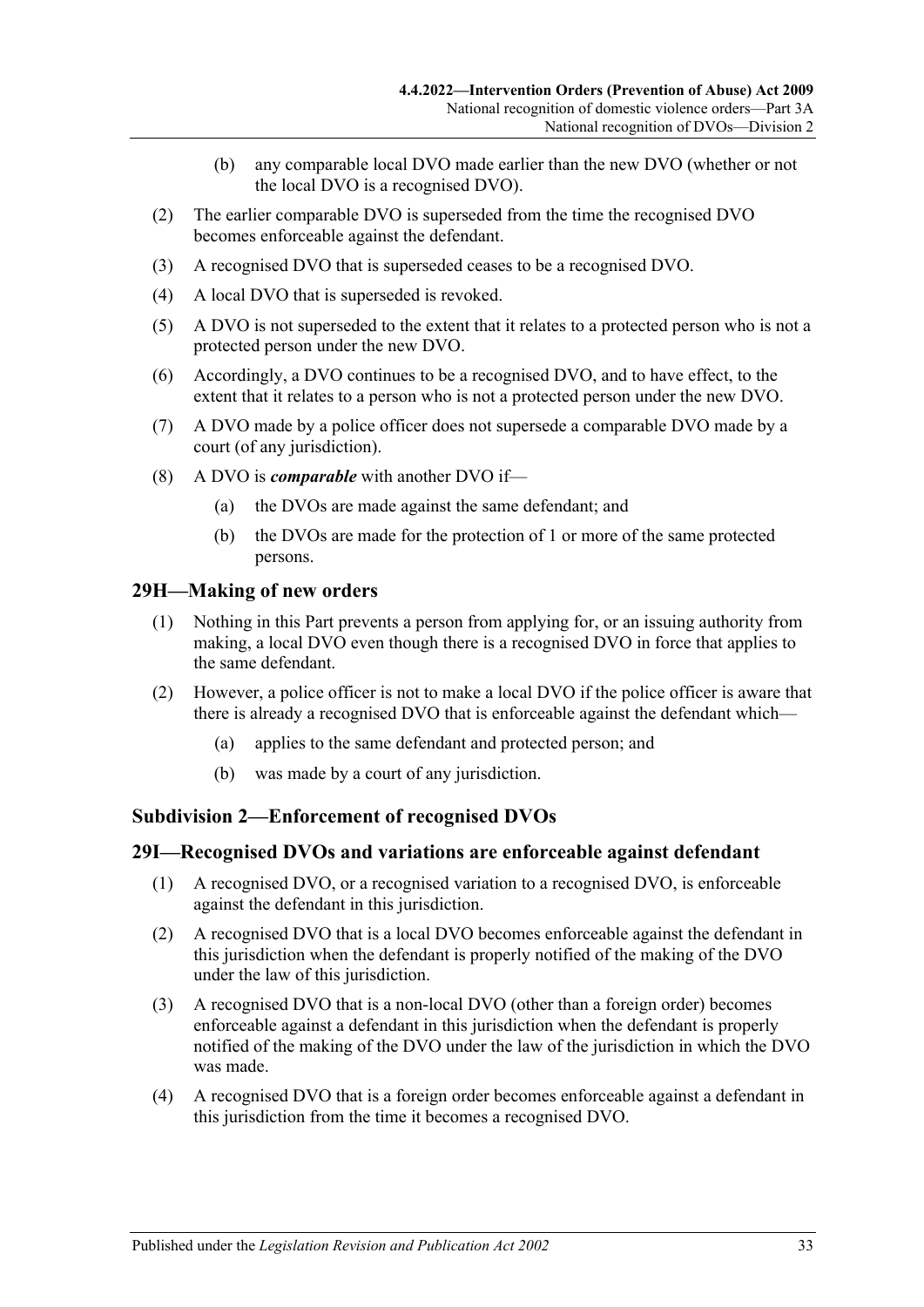(5) A recognised variation to a recognised DVO becomes enforceable against the defendant in this jurisdiction when the defendant is properly notified of the variation under the law of the jurisdiction in which the variation is done.

## <span id="page-33-0"></span>**29J—Properly notified—meaning**

- (1) The making of a local DVO is *properly notified* under this Act if—
	- (a) a copy of the DVO is served on the defendant personally or in some other manner authorised by the Court; or
	- (b) the DVO is made by the Court and the defendant is present in the Court when the DVO is made.
- (2) The making of an interstate DVO is *properly notified* under the law of the jurisdiction in which it is made in the circumstances provided for by the corresponding law of that jurisdiction.
- (3) A variation to a recognised DVO that is done in this jurisdiction is *properly notified* under this Act if—
	- (a) a copy of the variation is served on the defendant personally or in some other manner authorised by the Court; or
	- (b) the variation is done by the Court and the defendant is present in the Court when the DVO is varied.
- (4) A variation to a recognised DVO that is done in another jurisdiction is *properly notified* under the law of that jurisdiction in the circumstances provided for by the corresponding law of that jurisdiction.

### <span id="page-33-1"></span>**29K—Contravention of enforceable recognised DVO**

- (1) A non-local DVO that is a recognised DVO and which is enforceable against a defendant in this jurisdiction may be enforced in this jurisdiction—
	- (a) as if it were a local DVO; and
	- (b) as if the defendant had been properly notified of the making of the DVO under this Act.
- (2) A recognised variation to a non-local DVO that is a recognised DVO and which is enforceable in this jurisdiction may be enforced in this jurisdiction as if it were a variation to a local DVO.
- (3) A recognised variation to a recognised DVO made in another jurisdiction that is enforceable against the defendant in this jurisdiction may be enforced as if the defendant had been properly notified of the variation under this Act.
- (4) This section does not affect any law of this jurisdiction that requires a territorial nexus to exist between this jurisdiction and an offence for a person to be guilty of an offence under the law of this jurisdiction.

### <span id="page-33-2"></span>**Subdivision 3—Enforcement of non-local DVOs**

### <span id="page-33-3"></span>**29L—Non-local DVO to be treated as local DVO**

(1) A recognised DVO that is a non-local DVO has the same effect in this jurisdiction as a local DVO.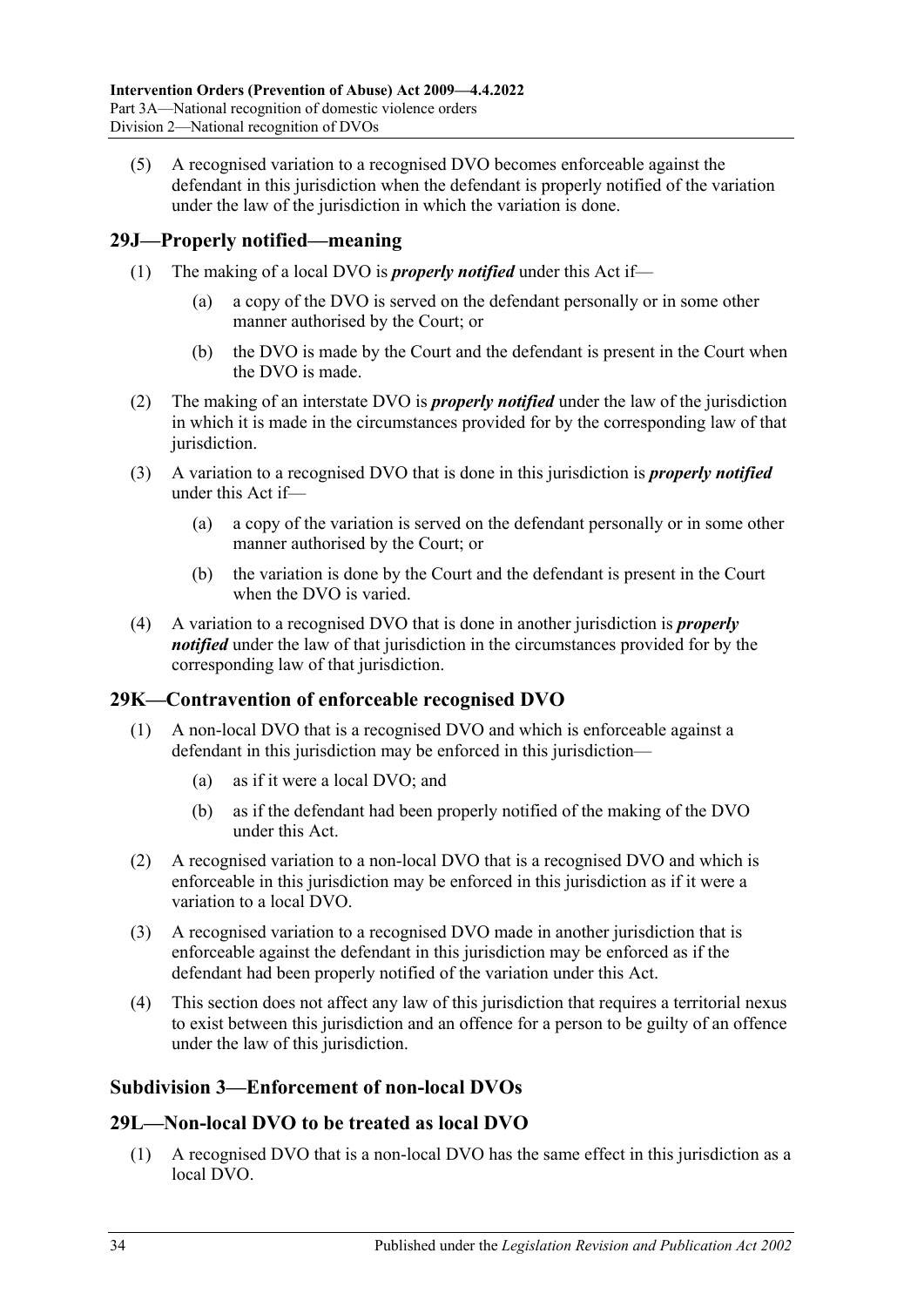(2) A prohibition, restriction or condition imposed by a non-local DVO has the same meaning as it would have in the jurisdiction in which the DVO was made, but may be enforced in this jurisdiction as if it were a prohibition, restriction or condition of a local DVO.

## <span id="page-34-0"></span>**29M—Licences, permits and other authorisations**

- (1) A law of this jurisdiction (a *relevant law*) that restricts the grant of an authorisation, or that authorises or requires an authorisation to be suspended or revoked, if a person is or has been subject to a local DVO extends to a person who is or has been subject to any non-local DVO that is a recognised DVO (as if the non-local DVO were a local DVO).
- (2) For the purposes of a relevant law—
	- (a) a non-local DVO that is a final DVO is to be treated in the same way as a local DVO that is a final DVO; and
	- (b) a non-local DVO that is an interim DVO is to be treated in the same way as a local DVO that is an interim DVO.
- (3) In this section—

*authorisation* includes a licence or permit;

*grant* includes issue.

## <span id="page-34-1"></span>**29N—Recognition of disqualification to hold firearms licence**

- (1) If a non-local DVO that is a recognised DVO disqualifies a person from holding a non-local firearms licence, or type of non-local firearms licence, the person is also disqualified from holding a local firearms licence of the same type.
- (2) The Registrar of Firearms must revoke any local firearms licence held by a person, or refuse to issue a local firearms licence to a person, if the person is so disqualified from holding the firearms licence by a recognised DVO.
- (3) A recognised DVO disqualifies a person from holding a non-local firearms licence, or type of non-local firearms licence, if the DVO expressly—
	- (a) disqualifies the person from holding a non-local firearms licence, or type of non-local firearms licence; or
	- (b) revokes or requires the person to surrender a non-local firearms licence, or type of non-local firearms licence, held by the person.
- (4) In this section—

*local firearms licence* means a licence, permit or other authorisation under the *[Firearms Act](http://www.legislation.sa.gov.au/index.aspx?action=legref&type=act&legtitle=Firearms%20Act%201977) 1977* or the *[Firearms Act](http://www.legislation.sa.gov.au/index.aspx?action=legref&type=act&legtitle=Firearms%20Act%202015) 2015*;

*non-local firearms licence* means a licence, permit or other authorisation to possess a firearm issued under the law of another jurisdiction or country.

### <span id="page-34-2"></span>**29O—Orders for costs**

(1) A non-local DVO, to the extent that it requires the payment of money, cannot be enforced in this jurisdiction.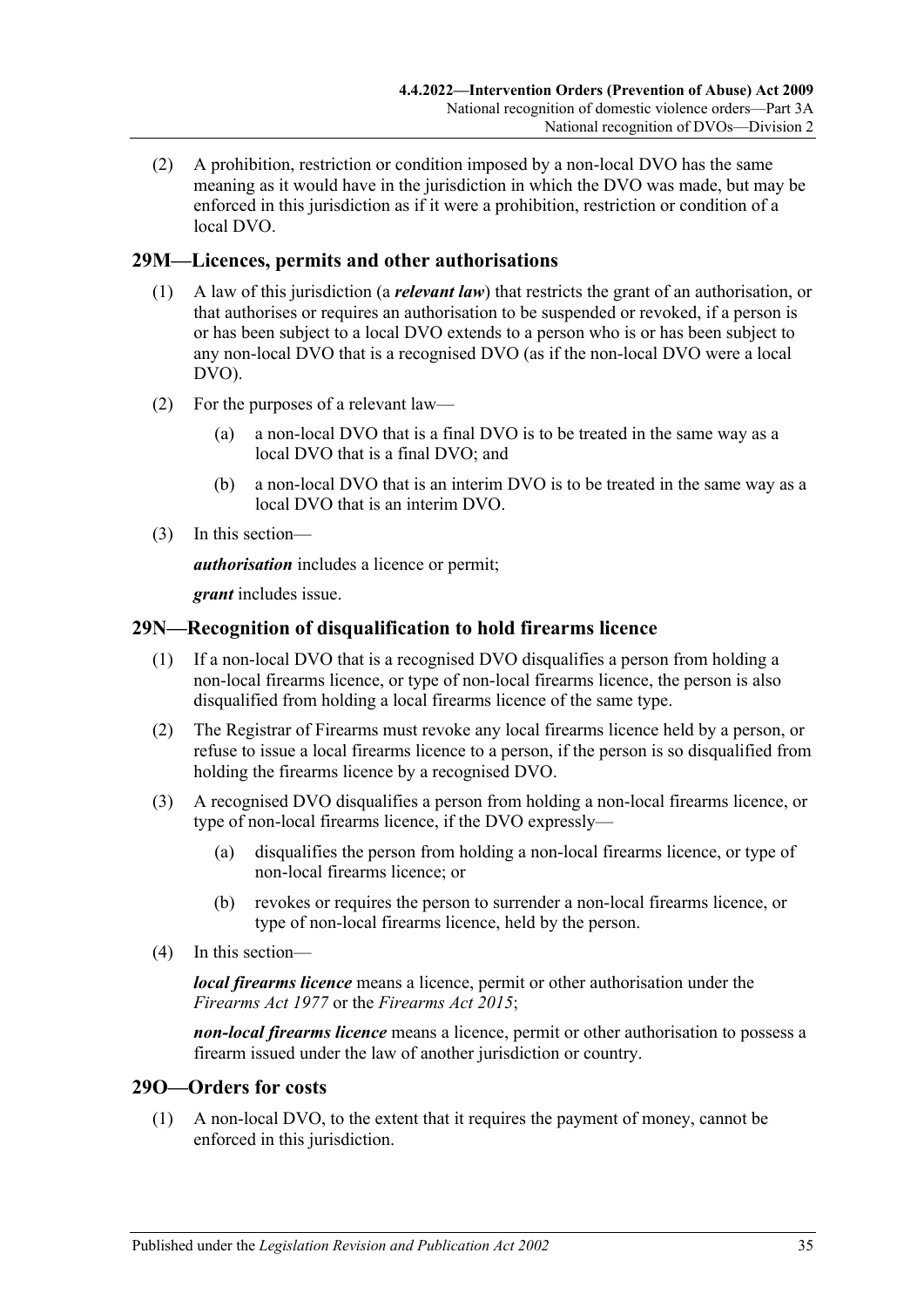- (2) The recognition of a DVO made in another jurisdiction does not confer power on a court or tribunal of this jurisdiction to award costs in respect of any proceedings relating to the DVO that occurred in another jurisdiction.
- (3) This section does not prevent the Court awarding costs in respect of any proceedings in this jurisdiction relating to the variation or revocation of a recognised DVO.

# <span id="page-35-0"></span>**Division 3—Variation and revocation of recognised non-local DVOs**

### <span id="page-35-1"></span>**29P—Power of Court to vary or revoke recognised non-local DVOs**

- (1) The Court may vary or revoke a recognised DVO that is a non-local DVO in accordance with this Division as if the DVO were a local DVO.
- (2) The Court cannot vary or revoke a non-local DVO if it is a kind of DVO that cannot be varied or revoked by a court in the jurisdiction in which the DVO was made.
- (3) A variation to or revocation of a recognised DVO that is done under this Division is not limited in its operation to this jurisdiction.
- (4) This Division does not apply to the variation or revocation of a foreign order that is registered as a registered foreign order in this jurisdiction.
- (5) To avoid doubt, if the Court varies a recognised DVO that was made in another jurisdiction, the other jurisdiction continues to be treated, for the purposes of this Part, as the jurisdiction in which the DVO was made.

## <span id="page-35-2"></span>**29Q—Application for variation or revocation of recognised non-local DVO**

- (1) An application for the variation or revocation of a recognised DVO that is a non-local DVO may be made to the Court as if it were an application for variation or revocation of a local DVO by a person who would be able to make the application if the DVO were a local DVO.
- (2) An application—
	- (a) is to be made in accordance with any requirements that would apply if the DVO were a local DVO; and
	- (b) may be dealt with (subject to this Division) as if the DVO were a local DVO.

## <span id="page-35-3"></span>**29R—Decision about hearing of application**

- (1) On an application for variation or revocation of a non-local DVO, the Court may decide to hear the application or decline to hear the application.
- (2) In making that decision, the Court may consider the following matters (to the extent relevant):
	- (a) the jurisdiction in which the defendant and the protected person or persons under the DVO generally reside or are employed;
	- (b) any difficulty the respondent to the proceedings may have in attending the proceedings;
	- (c) whether there is sufficient information available to the Court in relation to the DVO and the basis on which it was made;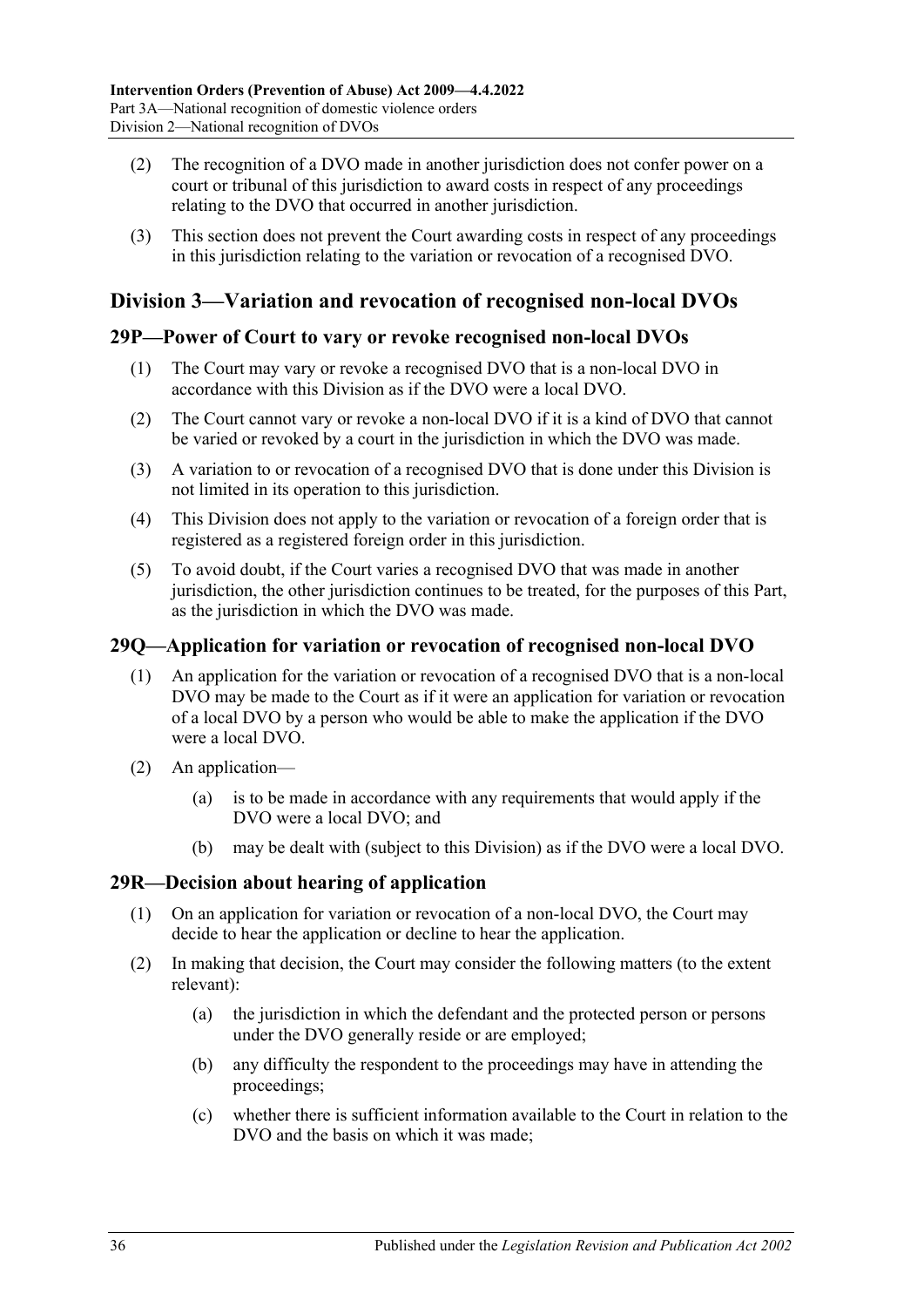- (d) whether any proceedings are being taken in respect of an alleged contravention of the DVO and the jurisdiction in which those proceedings are being taken;
- (e) the practicality of the applicant (if not the defendant under the DVO) applying for and obtaining a local DVO against the defendant with similar prohibitions or restrictions;
- (f) the impact of the application on children;
- (g) any other matter the Court considers relevant.
- (3) Without limiting the Court's power to decline to hear an application, the Court may decline to hear the application if the Court is satisfied that there has been no material change in the circumstances on which the making of the order was based and that the application is in the nature of an appeal against the order.
- (4) For the purpose of exercising its functions under this Division, the Court may have regard to any information that the Court considers relevant about the making or variation of a DVO that is provided by an issuing authority of any other jurisdiction.

**Note—**

[Division](#page-36-0) 4 enables the Court to obtain information about DVOs from other jurisdictions.

- (5) The Court must refuse to hear an application for variation or revocation made by the defendant during any period in which, under the law of the issuing jurisdiction for the DVO, the defendant is not entitled to apply for the variation or revocation of the DVO in the issuing jurisdiction.
- (6) In this section, the *respondent* to an application for variation or revocation of a DVO means—
	- (a) in the case of an application made by the defendant under the recognised DVO—the protected person or persons under the recognised DVO; and
	- (b) in any other case—the defendant under the recognised DVO.

# <span id="page-36-0"></span>**Division 4—Exchange of information**

### <span id="page-36-1"></span>**29S—Issuing authorities may obtain DVO information**

An issuing authority of this jurisdiction may obtain information about a DVO from an issuing authority of another jurisdiction, or from a local or interstate law enforcement agency, and use that information for the purpose of exercising its functions under this Part.

### <span id="page-36-2"></span>**29T—Issuing authorities must provide DVO information**

- (1) An issuing authority of this jurisdiction that makes, varies or revokes a DVO must provide to a court of another participating jurisdiction any information about the DVO that the court reasonably requests for the purpose of exercising its functions under a corresponding law.
- (2) An issuing authority of this jurisdiction that makes, varies or revokes a DVO must provide to a local or interstate law enforcement agency any information about the DVO that the law enforcement agency reasonably requests for the purpose of exercising its law enforcement functions.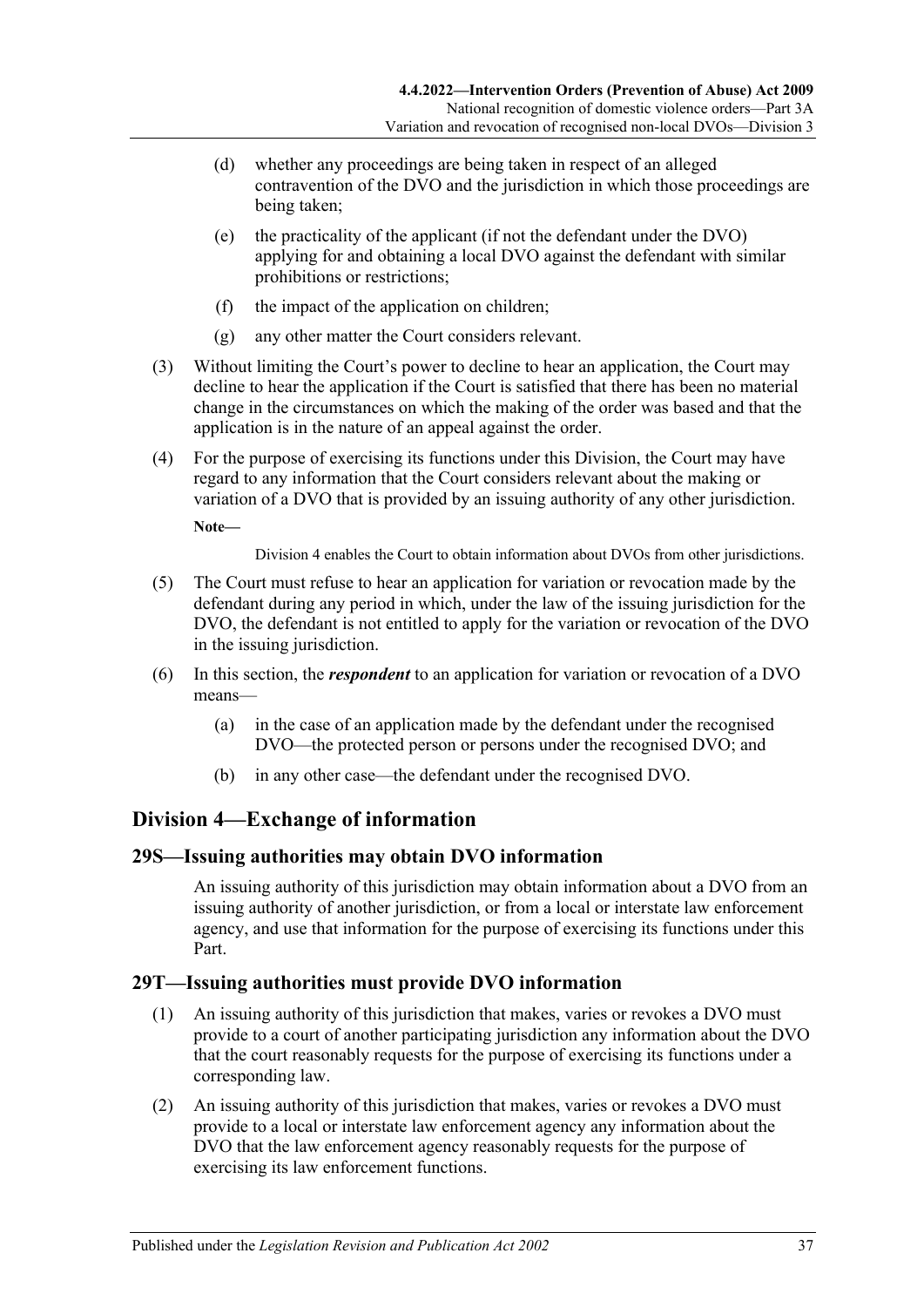### <span id="page-37-0"></span>**29U—Law enforcement agencies may obtain DVO information**

A local law enforcement agency may obtain information about a DVO from an issuing authority of this or another jurisdiction, or from an interstate law enforcement agency, and use that information for the purpose of exercising its law enforcement functions.

#### <span id="page-37-1"></span>**29V—Information to be provided to law enforcement agencies**

A local law enforcement agency must provide to an interstate law enforcement agency any information it holds about a DVO that the interstate law enforcement agency reasonably requests for the purpose of exercising its law enforcement functions.

## <span id="page-37-2"></span>**Division 5—Miscellaneous**

#### <span id="page-37-3"></span>**29W—Certificate evidence—notification**

- (1) An authorised officer of this jurisdiction may issue a certificate in writing certifying any of the following matters:
	- (a) that the making of a local DVO has been properly notified under this Act;
	- (b) that a variation to a DVO that was done in this jurisdiction has been properly notified under this Act.
- (2) The certificate is admissible in evidence in any proceedings and is evidence of the matters certified.
- (3) A certificate in writing purporting to be signed by an authorised officer of another jurisdiction and certifying any of the following matters is admissible in evidence in any proceedings and is evidence of the matters certified:
	- (a) that the making of a DVO in that jurisdiction has been properly notified under the law of that jurisdiction;
	- (b) that a variation to a DVO that was done in that jurisdiction has been properly notified under the law of that jurisdiction.
- (4) In any document, the words "authorised officer" after a signature are evidence that the person whose signature it purports to be is in fact an authorised officer.
- (5) In this section—

*authorised officer* of another jurisdiction means a person (whether or not designated as an authorised officer) who is authorised under the law of another jurisdiction to issue a certificate certifying that the making or variation of a DVO has been properly notified under the law of that jurisdiction;

*authorised officer* of this jurisdiction means—

- (a) a registrar of the Court; or
- (b) a police officer of or above the rank of sergeant.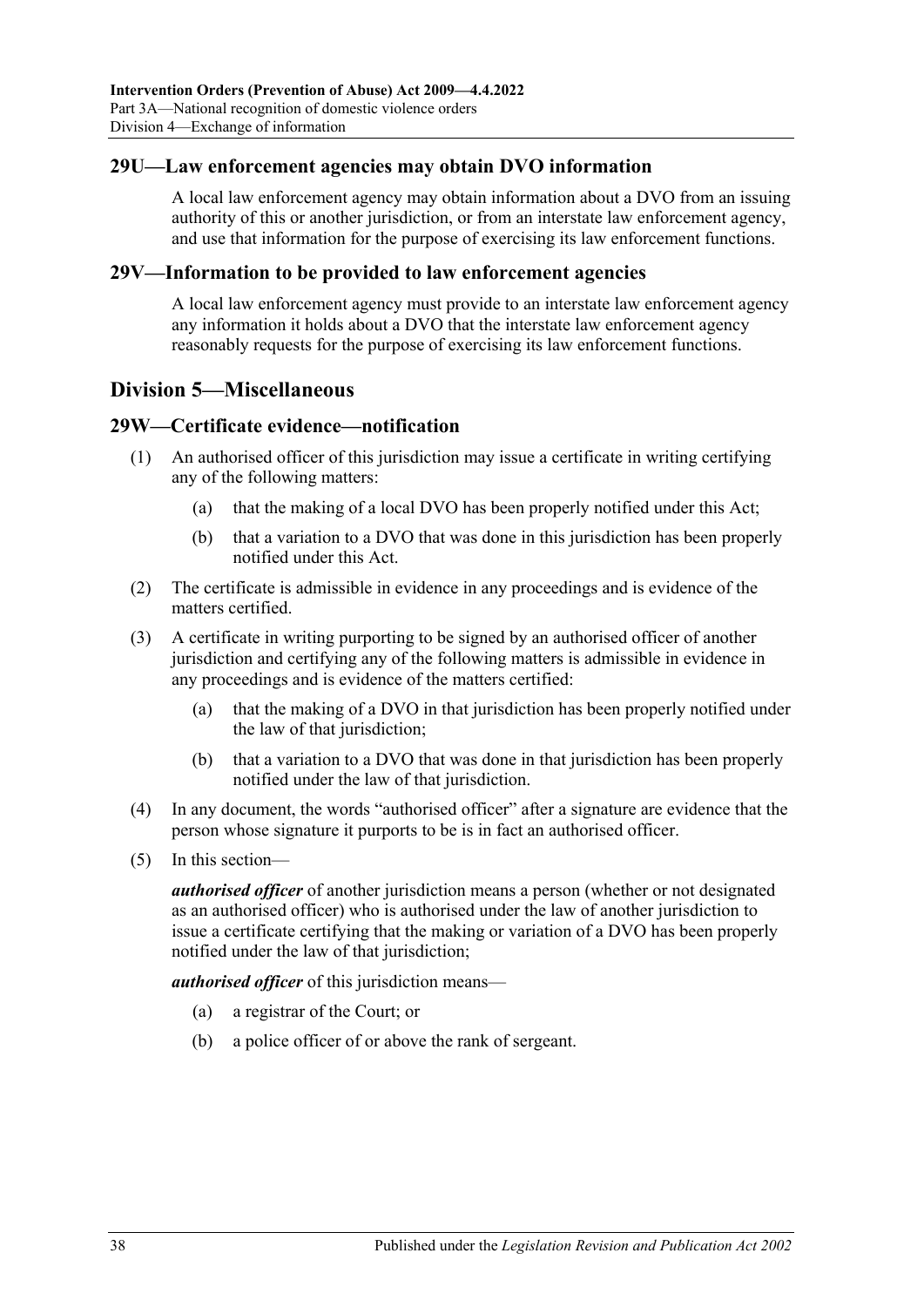# <span id="page-38-1"></span><span id="page-38-0"></span>**Division 6—Transitional provisions**

## **Subdivision 1—Preliminary**

### <span id="page-38-2"></span>**29X—Interpretation**

In this Division—

*commencement date* means the date on which this Part commences.

#### <span id="page-38-3"></span>**29Y—Enforcement of DVOs under other provisions**

- (1) Subject to [subsection](#page-38-7) (3), this Part does not affect the enforceability in this jurisdiction, otherwise than under this Part, of any local DVO made before the commencement date.
- (2) Subject to [subsection](#page-38-7) (3), this Part does not affect the enforceability in this jurisdiction, otherwise than under this Part, of any interstate DVO or foreign order registered in this jurisdiction, before the commencement date, under [Part 4.](#page-40-2)
- <span id="page-38-7"></span>(3) However, a DVO made in this jurisdiction before the commencement date can be superseded under [section](#page-31-2) 29G, on or after the commencement date, by a recognised DVO that is made later.

#### <span id="page-38-4"></span>**Subdivision 2—DVOs to which scheme applies**

#### <span id="page-38-5"></span>**29Z—DVOs made in this jurisdiction**

[Division](#page-30-1) 2 applies to any local DVO or foreign DVO that is made in this jurisdiction on or after the commencement date.

### <span id="page-38-6"></span>**29ZA—DVOs made in other jurisdictions**

- (1) [Division](#page-30-1) 2 applies to any DVOs made in another participating jurisdiction that are recognised DVOs in that jurisdiction under the corresponding law for that jurisdiction.
- <span id="page-38-8"></span>(2) To avoid doubt, [section](#page-30-3) 29D extends to the following DVOs:
	- (a) any interstate DVO that was made in another participating jurisdiction before the commencement date that is a recognised DVO in that jurisdiction;
	- (b) any foreign order that became a registered foreign order in another participating jurisdiction before the commencement date that is a recognised DVO in that jurisdiction.
- (3) [Sections 29E](#page-31-0) and [29F](#page-31-1) extend to any variation or revocation of a DVO referred to in [subsection](#page-38-8) (2), that was done in a participating jurisdiction before the commencement date, as if the DVO were a recognised DVO.
- (4) However, a non-local DVO, and any variation to a non-local DVO, does not become enforceable against the defendant in this jurisdiction, under this Part, until the commencement date (even if the making of the DVO, or variation, was properly notified before that date).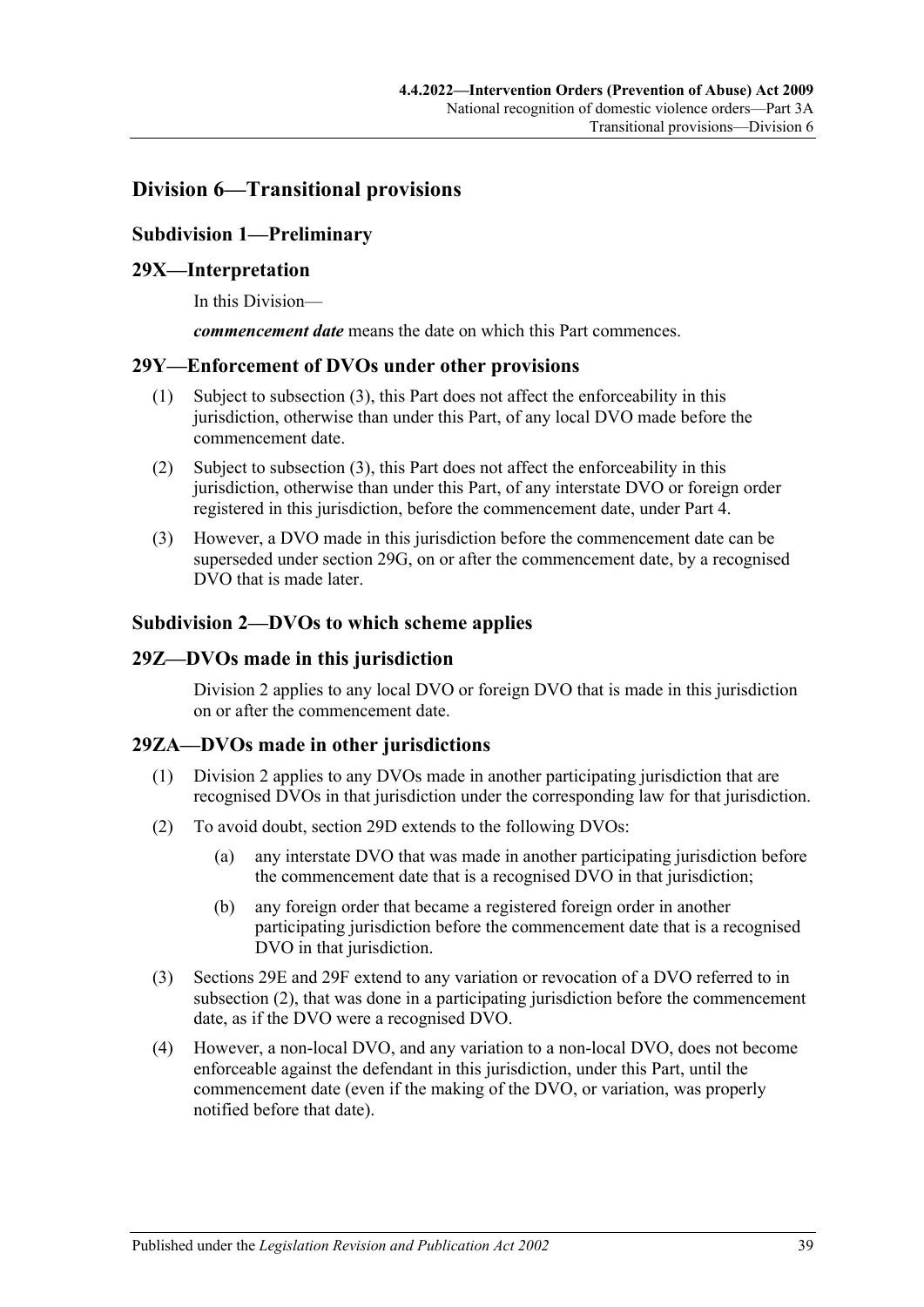## <span id="page-39-0"></span>**Subdivision 3—Extension of scheme to older DVOs**

## <span id="page-39-6"></span><span id="page-39-1"></span>**29ZB—DVOs declared to be recognised DVOs**

- (1) Each of the following DVOs is also taken to be a *recognised DVO*:
	- (a) a DVO that is declared by the Court to be a recognised DVO in this jurisdiction under [Subdivision](#page-39-3) 4;
	- (b) a DVO that is declared by a registrar of a court of another participating jurisdiction to be a recognised DVO in that jurisdiction under a corresponding law.
- (2) A recognised DVO referred to in [subsection](#page-39-6) (1) becomes enforceable against the defendant in this jurisdiction, under this Part, when the declaration is made (despite [section](#page-32-0) 29H).

## <span id="page-39-2"></span>**29ZC—DVOs declared to be recognised in other jurisdictions before commencement date**

- <span id="page-39-7"></span>(1) To avoid doubt, [section](#page-39-1) 29ZB extends to a DVO declared by a registrar of a court of another participating jurisdiction to be a recognised DVO before the commencement date.
- (2) [Sections 29E](#page-31-0) and [29F](#page-31-1) extend to any variation or revocation of a DVO referred to in [subsection](#page-39-7) (1), that was done in a participating jurisdiction before the commencement date, as if the DVO were a recognised DVO.
- (3) However, the DVO, and any variation to the DVO, does not become enforceable against the defendant in this jurisdiction, under this Part, until the commencement date.

## <span id="page-39-3"></span>**Subdivision 4—Power to declare DVO to be recognised**

### <span id="page-39-4"></span>**29ZCA—Interpretation**

In this Subdivision—

*Court* means—

- (a) the Magistrates Court of South Australia; or
- (b) the Youth Court of South Australia.

## <span id="page-39-5"></span>**29ZD—Power to declare DVO to be recognised**

- (1) The Court may, by order, declare any DVO made in any jurisdiction to be a recognised DVO in this jurisdiction.
- (2) A declaration may be made in relation to any DVO made in any jurisdiction that is in force in the issuing jurisdiction and is not a recognised DVO in this jurisdiction.
- (3) The jurisdiction in which the DVO was made does not have to be a participating jurisdiction.
- <span id="page-39-8"></span>(4) The Court must make a declaration under this section if an application for the declaration is made in accordance with this Subdivision, unless the Court decides to refuse to make the declaration in the interests of justice.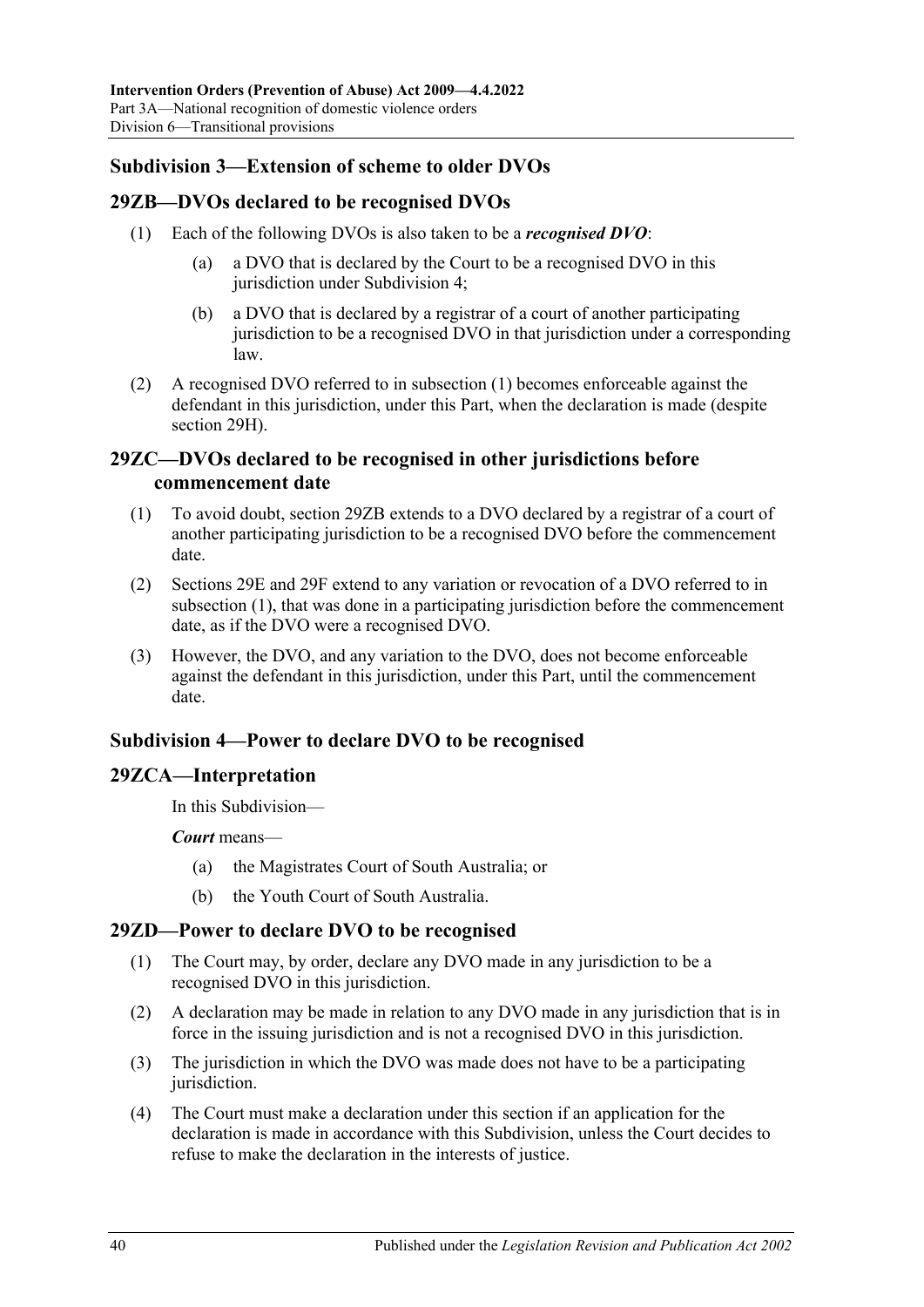(5) Without limiting [subsection](#page-39-8) (4), the Court may refuse to make the declaration if not satisfied that the defendant has been properly notified of the making of the DVO under the law of the jurisdiction in which the DVO was made.

**Note—**

Under [section](#page-39-1) 29ZB, the DVO becomes enforceable against the defendant when the declaration is made. Notice of the declaration is not to be served on the defendant unless the person making the application consents to service.

- (6) However, the Court cannot declare a general violence order to be a recognised DVO in this jurisdiction unless the order was made in this jurisdiction.
- (7) Notice of a declaration is not to be served on the defendant unless the person who makes the application consents to service.

**Note—**

Under [section](#page-29-0) 29B, a foreign order is taken to be made in any jurisdiction in which it is registered as a registered foreign order. Accordingly, this section extends to registered foreign orders.

### <span id="page-40-0"></span>**29ZE—Application for order**

- (1) An application for a declaration that a DVO is a recognised DVO in this jurisdiction may be made by any person who would be able to make an application for variation of the DVO if the DVO were a recognised DVO.
- (2) The application must be made in accordance with the rules of the Court.

**Note—**

It is only necessary to make an application in 1 participating jurisdiction. Under [section](#page-39-1) 29ZB, once a declaration is made in any participating jurisdiction, the DVO will be treated as a recognised DVO in all participating jurisdictions.

#### <span id="page-40-1"></span>**29ZF—Declarations relating to general violence orders**

- (1) An application for a declaration that a general violence order is a recognised DVO may be made as if the order were a DVO.
- (2) Before making the declaration, the Court must decide whether the order addresses a domestic violence concern (and, accordingly, is a DVO).
- (3) The Court is not to make the declaration unless the Court decides that the order addresses a domestic violence concern.

# <span id="page-40-2"></span>**Part 4—Foreign intervention orders**

#### <span id="page-40-3"></span>**30—Registration of foreign intervention orders**

- (1) The Principal Registrar may, subject to the rules of the Court, register a foreign intervention order in the Court.
- (2) If it is proposed that a foreign intervention order be registered in the Court, the Court may, after allowing each person protected by the order a reasonable opportunity to be heard on the matter, require the Principal Registrar to serve the order on the defendant.
- (3) If a foreign intervention order is registered under this section, the order will be taken for all purposes to be a final intervention order issued under this Act.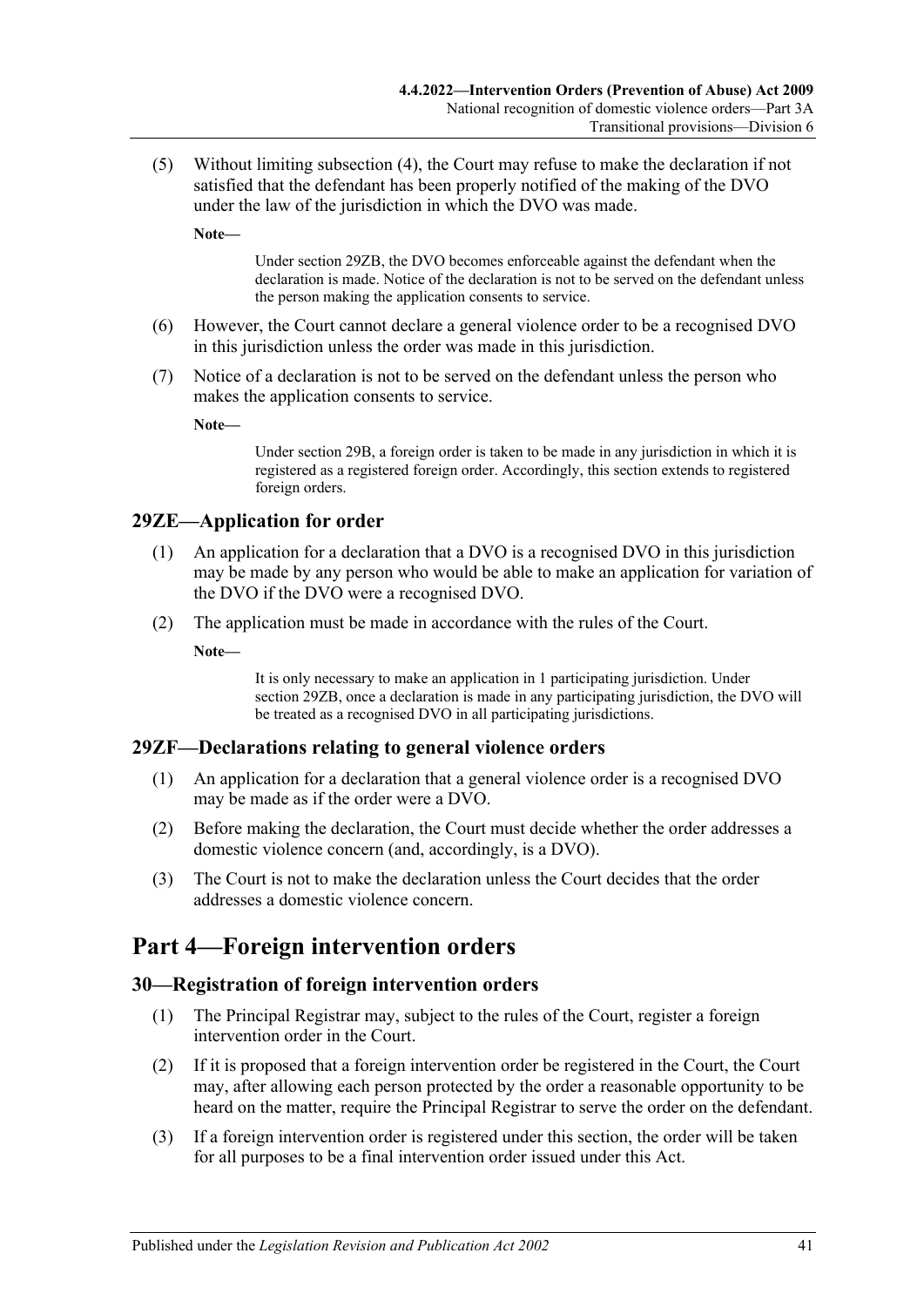- (4) A registered foreign intervention order required by the Court to be served on the defendant only comes into force against the defendant in this State when it is served on the defendant personally or in some other manner authorised by the Court.
- (5) A registered foreign intervention order not required by the Court to be served on the defendant comes into force against the defendant in this State on registration.
- (6) If a foreign intervention order is registered under this section, the Principal Registrar must notify the following persons in writing of the registration and the prescribed details of the registered order:
	- (a) the Commissioner of Police;
	- (b) each person protected by the order;
	- (c) each of the relevant public sector agencies.

# <span id="page-41-1"></span><span id="page-41-0"></span>**Part 5—Offences and enforcement**

## **Division 1—Offences**

#### <span id="page-41-5"></span><span id="page-41-2"></span>**31—Contravention of intervention order**

(1) A person who contravenes a term of an intervention order imposed under [section](#page-12-0) 13 is guilty of an offence.

Maximum penalty: \$2 000 or imprisonment for 2 years.

Expiation fee: \$315.

<span id="page-41-4"></span>(2) A person who contravenes any other term of an intervention order is guilty of an offence.

Maximum penalty:

- (a) in the case of a basic offence—imprisonment for 3 years;
- (b) in the case of an aggravated offence—imprisonment for 5 years.
- <span id="page-41-3"></span>(2aa) Despite any other provision of this section, if a person contravenes a term of an intervention order (other than a term of an intervention order imposed under [section](#page-12-0) 13) and either—
	- (a) the contravention constitutes a second or subsequent such contravention; or
	- (b) the act or omission alleged to constitute the contravention involved physical violence or a threat of physical violence,

the person is guilty of an offence against this subsection.

Maximum penalty:

- (a) in the case of a basic offence—imprisonment for 7 years;
- (b) in the case of an aggravated offence—imprisonment for 10 years.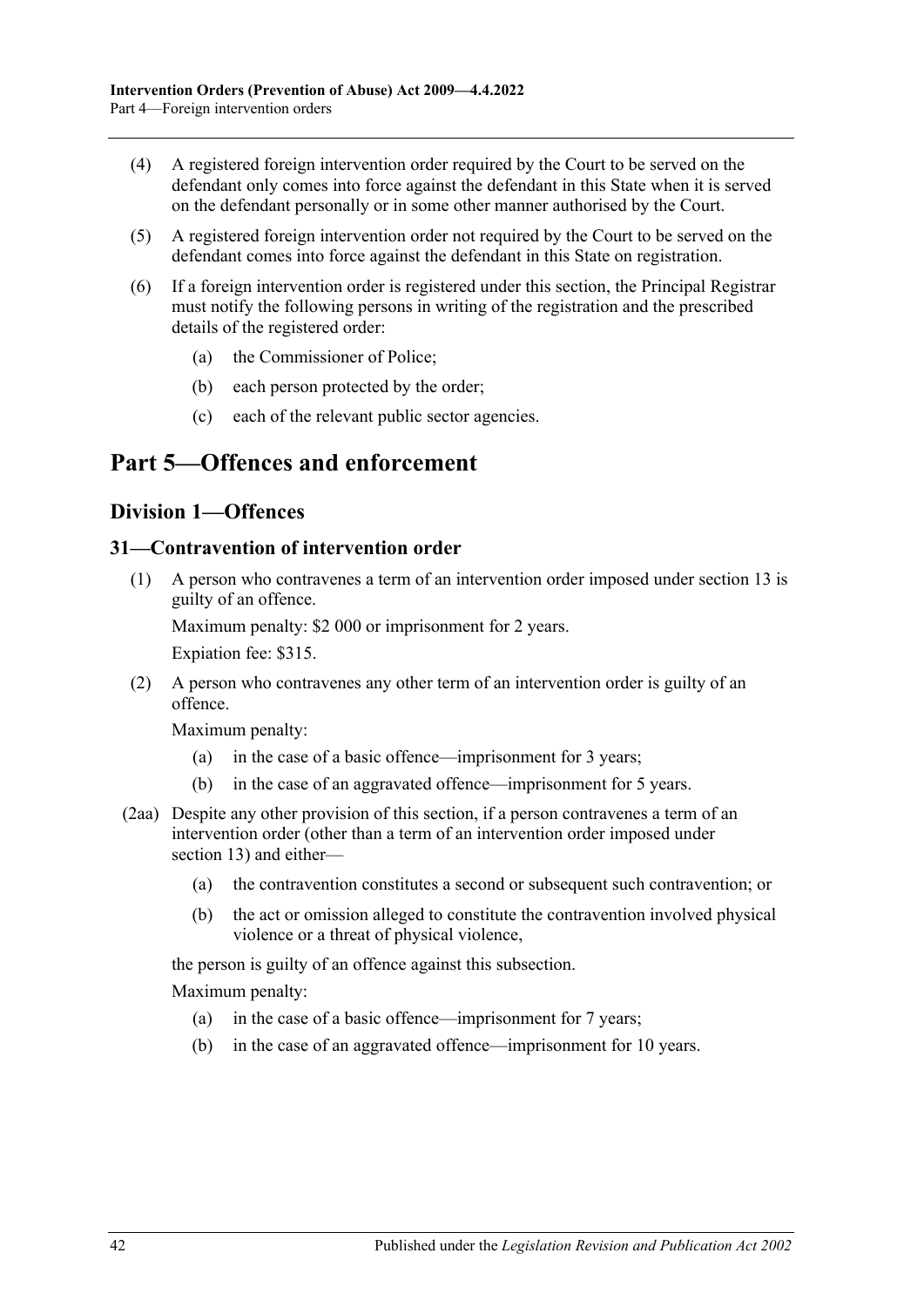- (2ab) In determining whether a contravention of an intervention order is a second or subsequent such contravention for the purposes of [subsection](#page-41-3) (2aa), any previous offence against [subsection](#page-41-4) (2) or [\(2aa\)](#page-41-3) (whether committed before or after the commencement of this subsection) of which the defendant has been found guilty will be taken into account, but only if the previous offence was committed or alleged to have been committed within the period of 5 years immediately preceding the date on which the offence under consideration was allegedly committed.
- (2a) If a person is found guilty of an offence under [subsection](#page-41-5) (1), [\(2\)](#page-41-4) or [\(2aa\)](#page-41-3) where the act or omission alleged to constitute the offence involved physical violence or a threat of physical violence, the Court may, in addition to imposing a penalty for the offence—
	- (a) order the convicted person to make a payment of not more than the prescribed amount toward the cost of any intervention program the person is required to undertake in accordance with the intervention order; and
	- (b) make any other order that the Court thinks fit.
- (3) A person is not guilty of an offence of aiding, abetting, counselling or procuring the commission of an offence against this section if—
	- (a) the person is a person protected by the intervention order that has been contravened; and
	- (b) the conduct constituting contravention of the intervention order did not constitute contravention of the order in respect of another person protected by the order or of any other intervention order (of which the person was or ought reasonably to have been aware) in force against the defendant and protecting another person.
- (4) Section 11(7) of the *[Sentencing Act](http://www.legislation.sa.gov.au/index.aspx?action=legref&type=act&legtitle=Sentencing%20Act%202017) 2017* does not apply in relation to an offence against [subsection](#page-41-5) (1).
- (5) For the purposes of this section, an aggravated offence is an offence committed in circumstances where the offender knew or suspected, or ought reasonably to have known or suspected, that there was a reasonable likelihood that a child would see, hear or otherwise be exposed to the conduct constituting the offence or to any effects of that conduct.
- (6) If a person is charged with an aggravated offence under this section, the circumstances alleged to aggravate the offence must be stated in the instrument of charge.
- (7) An offence against this section must be prosecuted, and dealt with by the Magistrates Court, as a summary offence but if the Court determines that a person found guilty of such an offence should be sentenced to a term of imprisonment exceeding 5 years, the Court must commit the person to the District Court for sentence.
- (8) In this section—

*basic offence*—where a subsection differentiates between the penalty for an aggravated offence and the penalty for a basic offence, the reference to a basic offence is a reference to the offence in its non-aggravated form.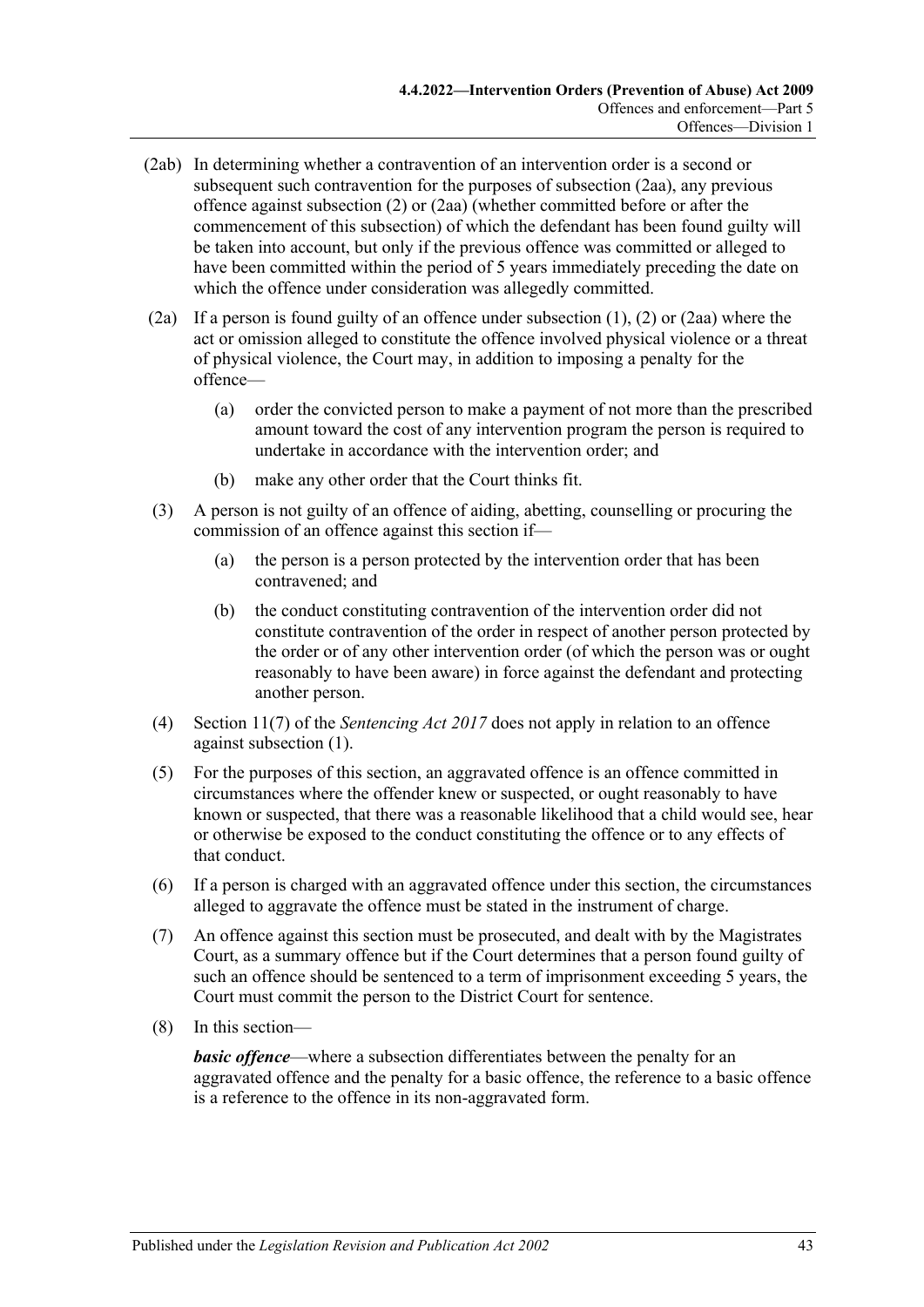## <span id="page-43-0"></span>**32—Landlord not to allow access to excluded defendant**

If—

- (a) an intervention order prohibits the defendant from being on rented premises at which a protected person resides; and
- (b) the landlord of the premises has been notified of the prohibition,

the landlord is guilty of an offence if he or she provides the defendant with a key to the premises or otherwise assists or permits the defendant to gain access to the premises.

Maximum penalty: \$10 000.

### <span id="page-43-1"></span>**33—Publication of report about proceedings or orders**

A person must not publish by radio, television, newspaper or in any other way a report about proceedings under this Act, or an order issued or registered under this Act, if the report identifies, or contains information tending to identify—

- (a) any person involved in the proceedings (including a witness but not including a person involved in an official capacity or the defendant); or
- (b) any person protected by the order; or
- (c) a child of a person protected by the order or of the defendant,

without the consent of that person.

Maximum penalty:

- (a) in the case of a natural person—\$10 000;
- (b) in the case of a body corporate—\$120 000.

# <span id="page-43-2"></span>**Division 2—Special police powers**

### <span id="page-43-3"></span>**34—Powers facilitating service of intervention order**

- (1) If a police officer proposes to issue an interim intervention order against a person, the officer may—
	- (a) require the person to remain at a particular place for so long as may be necessary for the order to be prepared and served; and
	- (b) if the person refuses or fails to comply with the requirement or the officer has reasonable grounds to believe that the requirement will not be complied with—arrest and detain the person in custody (without warrant) for-
		- (i) so long as may be necessary for the order to be prepared and served; or
		- (ii) 2 hours or such longer period as is approved by the Court,

whichever is the lesser.

- (2) If a police officer proposes to apply to the Court for an intervention order against a person, the officer may—
	- (a) require the person to remain at a particular place for so long as may be necessary for the application to be determined and, if an interim intervention order is issued by the Court, for the order to be prepared and served; and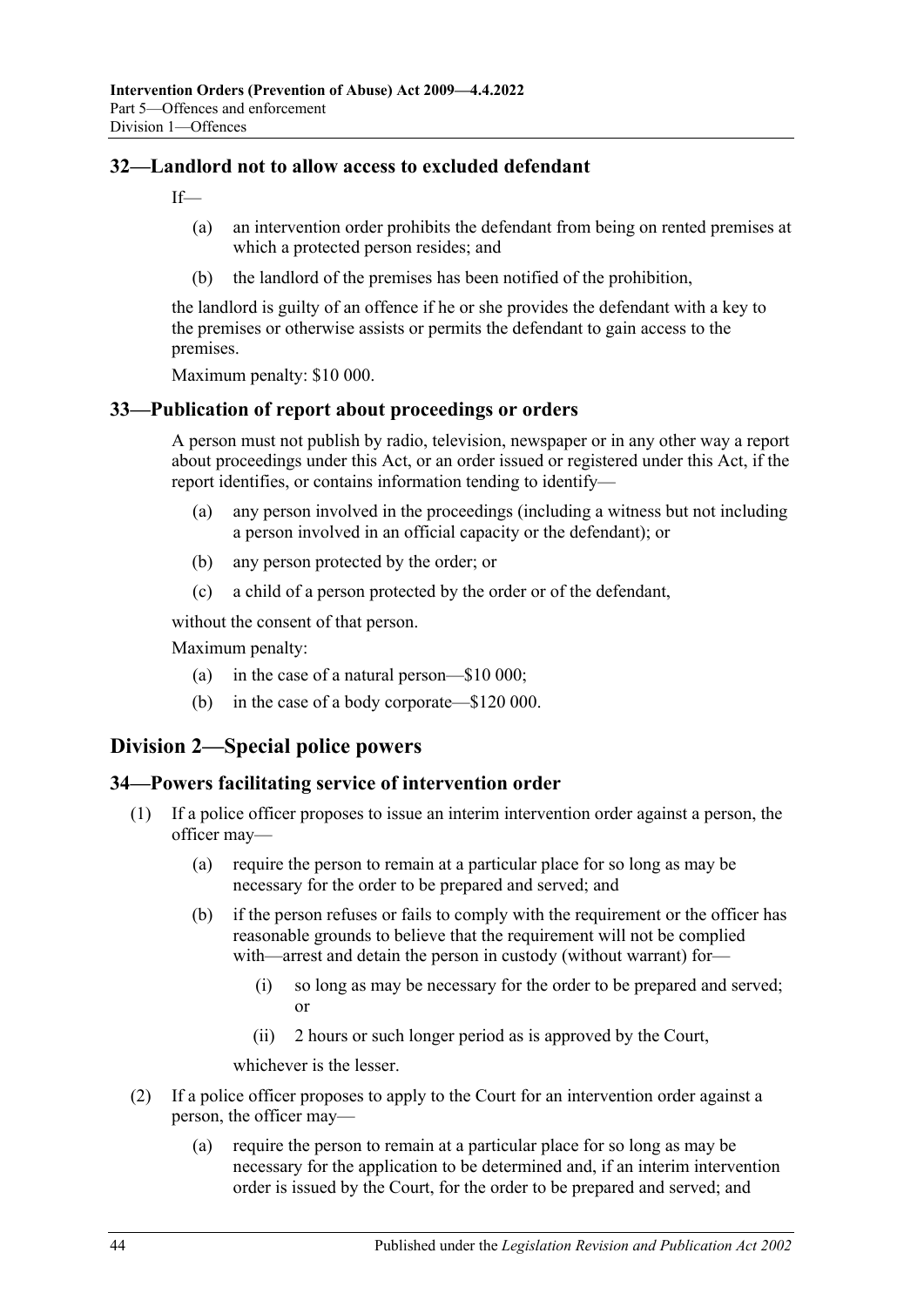- (b) if the person refuses or fails to comply with the requirement or the officer has reasonable grounds to believe that the requirement will not be complied with—arrest and detain the person in custody (without warrant) for—
	- (i) so long as may be necessary for the application to be determined and, if an interim intervention order is issued, for the order to be prepared and served; or
	- (ii) 2 hours or such longer period as is approved by the Court,

whichever is the lesser.

- <span id="page-44-1"></span>(3) If a police officer has reason to believe that a person is subject to an intervention order that has not been served on the person, the officer may—
	- (a) require the person to—
		- (i) remain at a particular place for so long as may be necessary for the order to be served; or
		- (ii) accompany the officer to the nearest police station for the order to be served; and
	- (b) if the person refuses or fails to comply with the requirement or the officer has reasonable grounds to believe that the requirement will not be complied with—arrest and detain the person in custody (without warrant) for—
		- (i) so long as may be necessary for the order to be served; or
		- (ii) 2 hours or such longer period as is approved by the Court,

whichever is the lesser.

- (3a) If a person accompanies a police officer to a police station in accordance with a requirement under [subsection](#page-44-1)  $(3)(a)(ii)$ , a police officer must ensure that the person is returned to the place at which the request was made, or taken to a place that is near to that place, unless to do so would be against the person's wishes or there is other good reason for not so doing.
- (4) The Court may, on application by a police officer, extend a period of detention under this section if satisfied that it is appropriate to do so in the circumstances, but not so that the aggregate period of detention of the person exceeds 8 hours.

### <span id="page-44-2"></span><span id="page-44-0"></span>**35—Powers following service of intervention order**

- (1) If a police officer believes on reasonable grounds that, in conjunction with serving an intervention order, it is necessary to arrest and detain the defendant in custody for a short period to prevent the immediate commission of abuse against a person protected by the order or to enable measures to be taken immediately for the protection of a person protected by the order, the police officer may arrest and detain the defendant in custody (without warrant) for—
	- (a) so long as may be necessary to prevent the immediate commission of abuse against a person protected by the order or to enable measures to be taken immediately for the protection of a person protected by the order; or
	- (b) 6 hours or such longer period as is approved by the Court,

whichever is the lesser.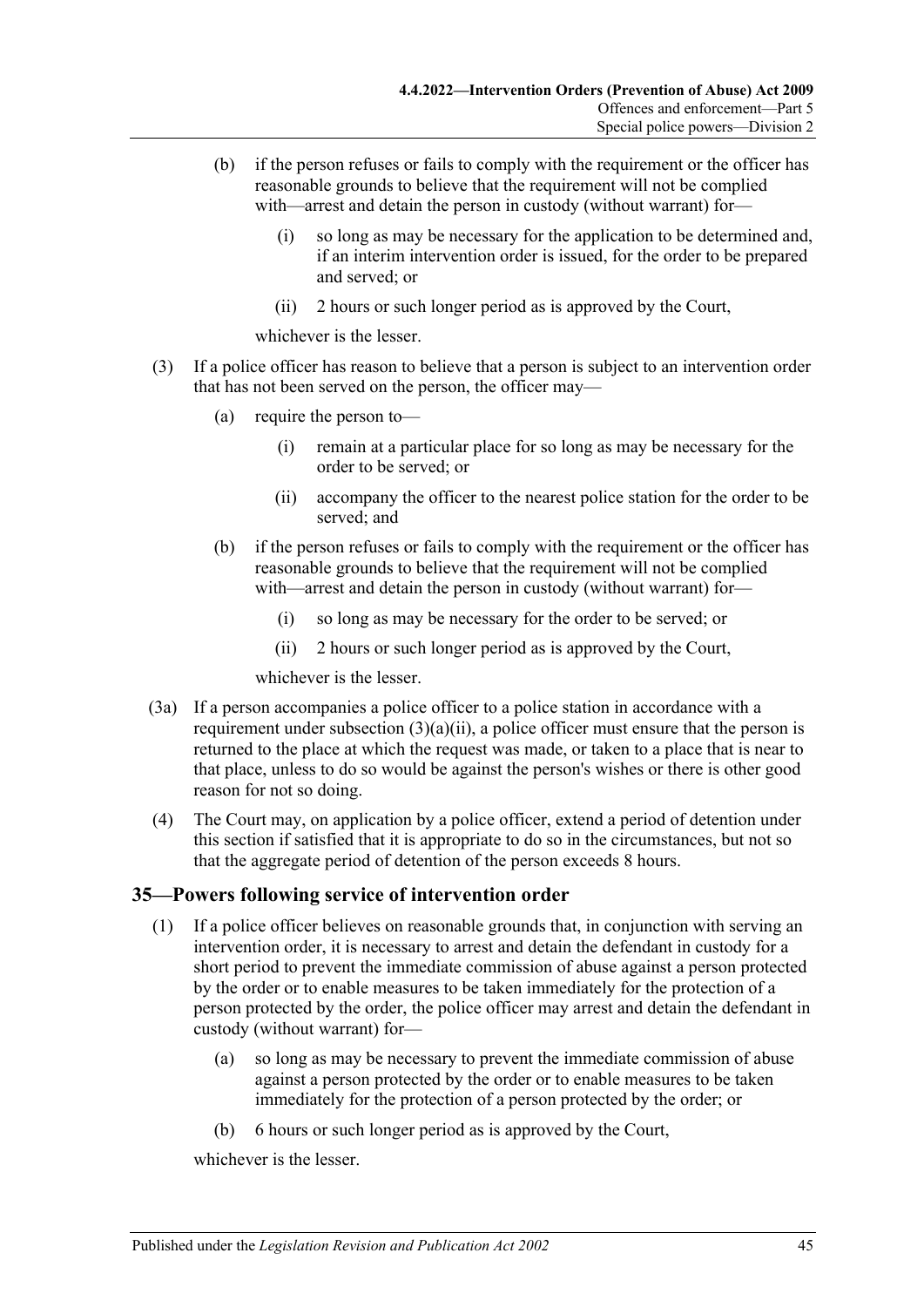(2) The Court may, on application by a police officer, extend a period of detention under [subsection](#page-44-2) (1) if satisfied that it is appropriate to do so in the circumstances, but not so that the aggregate period of detention of the person exceeds 24 hours.

### <span id="page-45-0"></span>**36—Power to arrest and detain for contravention of intervention order**

(1) If a police officer has reason to suspect that a person has contravened an intervention order, the officer may, without warrant, arrest and detain the person.

#### <span id="page-45-1"></span>**37—Power to search for weapons and articles required to be surrendered by intervention order**

- (1) If an intervention order requires the defendant to surrender specified weapons or articles, a police officer may—
	- (a) search the defendant and anything in the defendant's possession for such a weapon or article; and
	- (b) enter any premises or vehicle where such a weapon or article is reasonably suspected to be and search for such a weapon or article,

and take possession of the weapon or article.

- (2) A police officer may use reasonable force in the exercise of powers under this section (including reasonable force to break into or open any part of, or anything in or on any premises or vehicle).
- (3) In the exercise of powers under this section a police officer may be assisted by such persons as he or she considers necessary in the circumstances.

# <span id="page-45-2"></span>**Division 3—Disclosure of information**

### <span id="page-45-3"></span>**38—Disclosure to police of information relevant to locating defendant**

A public sector agency that is bound by the State's Information Privacy Principles, or a person providing services to a public sector agency under a contract that provides that the person is bound by the State's Information Privacy Principles, must, on request, make available to a police officer information under the control of the agency or person that could reasonably be expected to assist in locating a defendant on whom an intervention order is to be served.

# <span id="page-45-4"></span>**Part 6—Miscellaneous**

### <span id="page-45-5"></span>**39—Delegation by intervention program manager**

- (1) An intervention program manager may, by instrument in writing, delegate a power or function under this Act to—
	- (a) a particular person; or
	- (b) the person for the time being performing particular duties or holding or acting in a particular position.
- (2) A power or function delegated under this section may, if the instrument of delegation so provides, be further delegated.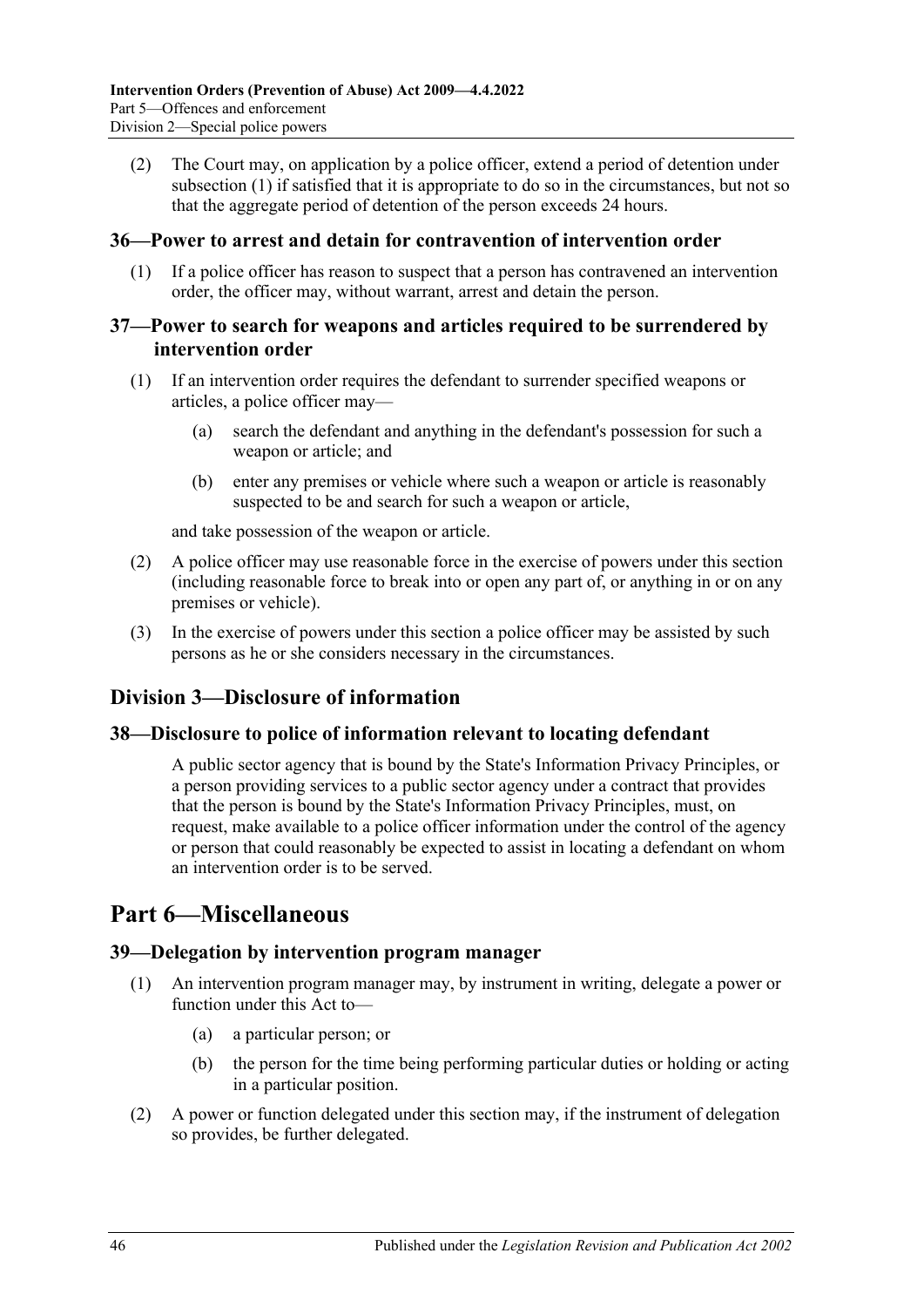#### (3) A delegation—

- (a) may be absolute or conditional; and
- (b) does not derogate from the power of the delegator to act personally in a matter; and
- (c) is revocable at will.

#### <span id="page-46-0"></span>**40—Dealing with items surrendered under intervention order**

- (1) Any firearm, ammunition or part of a firearm surrendered to the Registrar of Firearms as required by the terms of an intervention order is to be dealt with under the *[Firearms](http://www.legislation.sa.gov.au/index.aspx?action=legref&type=act&legtitle=Firearms%20Act%202015)  Act [2015](http://www.legislation.sa.gov.au/index.aspx?action=legref&type=act&legtitle=Firearms%20Act%202015)* as if it had been surrendered under that Act.
- (2) Any other weapons or articles surrendered as required by the terms of an intervention order must be dealt with or disposed of as directed by the Court.

## <span id="page-46-1"></span>**41—Evidentiary provision**

In proceedings for an offence against this Act, a certificate apparently signed by a case manager certifying that a specified defendant has contravened requirements regulating participation in an intervention program or an assessment by the intervention program manager constitutes proof of the matters so certified in the absence of proof to the contrary.

#### <span id="page-46-3"></span><span id="page-46-2"></span>**42—Regulations**

- (1) The Governor may make such regulations as are contemplated by, or necessary or expedient for the purposes of, this Act.
- (2) Without limiting the generality of [subsection](#page-46-3) (1), the regulations may—
	- (a) prescribe forms for the purposes of this Act; and
	- (b) prescribe, or provide for the calculation of, costs, fees or charges for the purposes of this Act; and
	- (c) exempt any person or class of persons from the obligation to pay any costs, fees or charges so prescribed; and
	- (d) prescribe penalties, not exceeding \$5 000, for breach of, or non-compliance with, a regulation.
- (3) The regulations may—
	- (a) be of general or limited application; and
	- (b) make different provision according to the persons, things or circumstances to which they are expressed to apply; and
	- (c) provide that a specified provision of this Act does not apply, or applies with prescribed variations, to any person, circumstance or situation (or person, circumstance or situation of a prescribed class) specified by the regulations, subject to any condition to which the regulations are expressed to be subject; and
	- (d) provide that any matter or thing is to be determined, dispensed with, regulated or prohibited according to the discretion of the Court or the Minister or another person.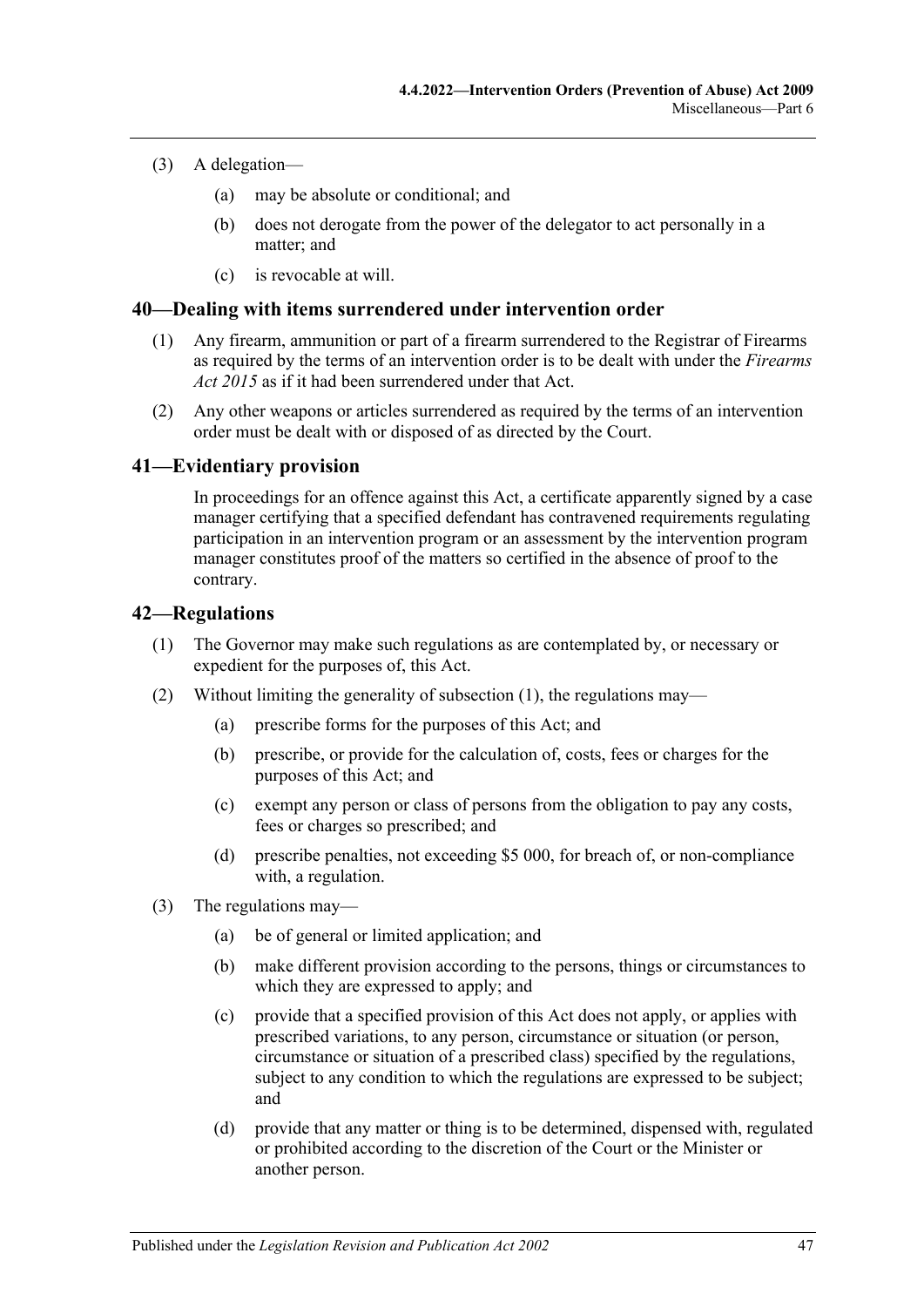# <span id="page-47-0"></span>**Schedule 1—Transitional provisions Part 15—Transitional provisions**

## <span id="page-47-1"></span>**37—Continuance of restraining orders**

- (1) A domestic violence restraining order in force under the *[Domestic Violence Act](http://www.legislation.sa.gov.au/index.aspx?action=legref&type=act&legtitle=Domestic%20Violence%20Act%201994) 1994* immediately before the commencement of this clause continues in force as if it were an intervention order issued under this Act by the Court.
- (2) A restraining order in force under section 99 of the *[Summary Procedure Act](http://www.legislation.sa.gov.au/index.aspx?action=legref&type=act&legtitle=Summary%20Procedure%20Act%201921) 1921* immediately before the commencement of this clause continues in force as if it were an intervention order issued under this Act by the Court.
- (3) A reference in this clause to a domestic violence restraining order, or a restraining order, in force at a particular time includes a reference to such an order that has been issued but not served on a defendant at that time.
- <span id="page-47-4"></span>(4) If an intervention order continued in force under this clause includes a term under which the order expires and an application is made to vary or revoke the order, the Court must, if the order is to continue in force, vary the order so as to remove the term and make the order ongoing.
- (5) For the avoidance of doubt, an intervention order continued in force under this clause that includes a term fixing a date for the expiry of the order will expire, or will be taken to have expired, on that date unless the Court has, before that date, varied the order under [subclause](#page-47-4) (4) so as to remove the term and make the order ongoing.

### <span id="page-47-2"></span>**38—Continuance of registered foreign restraining orders**

- (1) A foreign domestic violence restraining order registered under the *[Domestic Violence](http://www.legislation.sa.gov.au/index.aspx?action=legref&type=act&legtitle=Domestic%20Violence%20Act%201994)  Act [1994](http://www.legislation.sa.gov.au/index.aspx?action=legref&type=act&legtitle=Domestic%20Violence%20Act%201994)* immediately before the commencement of this clause continues in force as if it were a foreign intervention order registered under this Act.
- (2) A foreign restraining order registered under the *[Summary Procedure Act](http://www.legislation.sa.gov.au/index.aspx?action=legref&type=act&legtitle=Summary%20Procedure%20Act%201921) 1921* immediately before the commencement of this clause and declared by the regulations to be an order to which this subclause applies continues in force as if it were a foreign intervention order registered under this Act.

## <span id="page-47-3"></span>**39—Validation of certain intervention orders in force before commencement of section 6 of** *Intervention Orders (Prevention of Abuse) (Miscellaneous) Amendment Act 2015*

An intervention order in force immediately before the commencement of section 6 of the *[Intervention Orders \(Prevention of Abuse\) \(Miscellaneous\) Amendment Act](http://www.legislation.sa.gov.au/index.aspx?action=legref&type=act&legtitle=Intervention%20Orders%20(Prevention%20of%20Abuse)%20(Miscellaneous)%20Amendment%20Act%202015) 2015* that includes a term that purports to—

- (a) prohibit the person the subject of the order from being within the vicinity of premises at which a protected person resides or works; or
- (b) prohibit the defendant from being within the vicinity of specified premises frequented by a protected person,

will be taken to be valid and always to have been valid.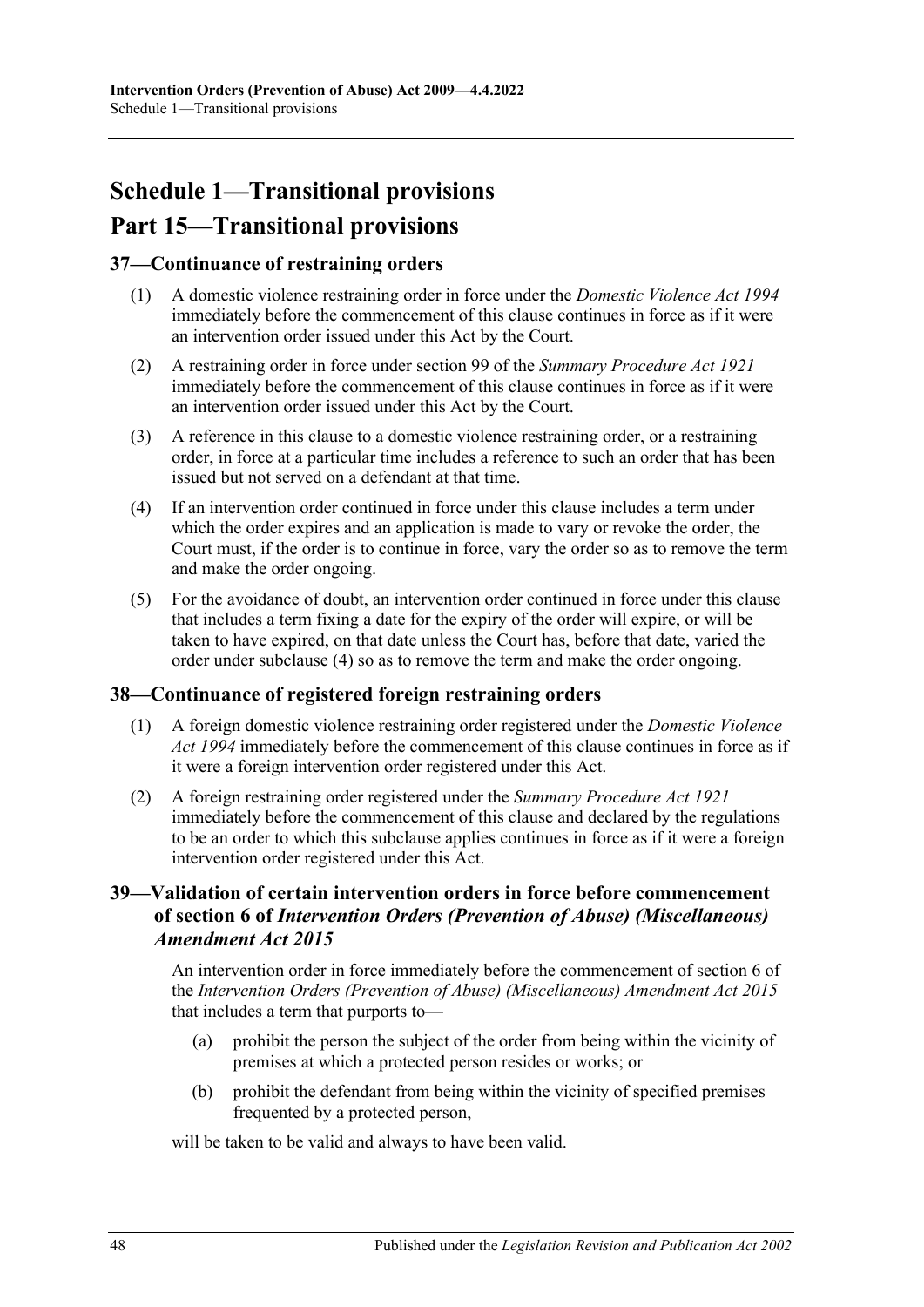# <span id="page-48-0"></span>**Legislative history**

# **Notes**

- Amendments of this version that are uncommenced are not incorporated into the text.
- Please note—References in the legislation to other legislation or instruments or to titles of bodies or offices are not automatically updated as part of the program for the revision and publication of legislation and therefore may be obsolete.
- Earlier versions of this Act (historical versions) are listed at the end of the legislative history.
- For further information relating to the Act and subordinate legislation made under the Act see the Index of South Australian Statutes or www.legislation.sa.gov.au.

# **Legislation repealed by principal Act**

The *Intervention Orders (Prevention of Abuse) Act 2009* repealed the following: *Domestic Violence Act 1994*

# **Legislation amended by principal Act**

The *Intervention Orders (Prevention of Abuse) Act 2009* amended the following:

*Bail Act 1985 Criminal Law Consolidation Act 1935 Criminal Law (Sentencing) Act 1988 Cross-border Justice Act 2009 District Court Act 1991 Evidence Act 1929 Firearms Act 1977 Magistrates Court Act 1991 Problem Gambling Family Protection Orders Act 2004 Summary Procedure Act 1921 Supreme Court Act 1935 Youth Court Act 1993*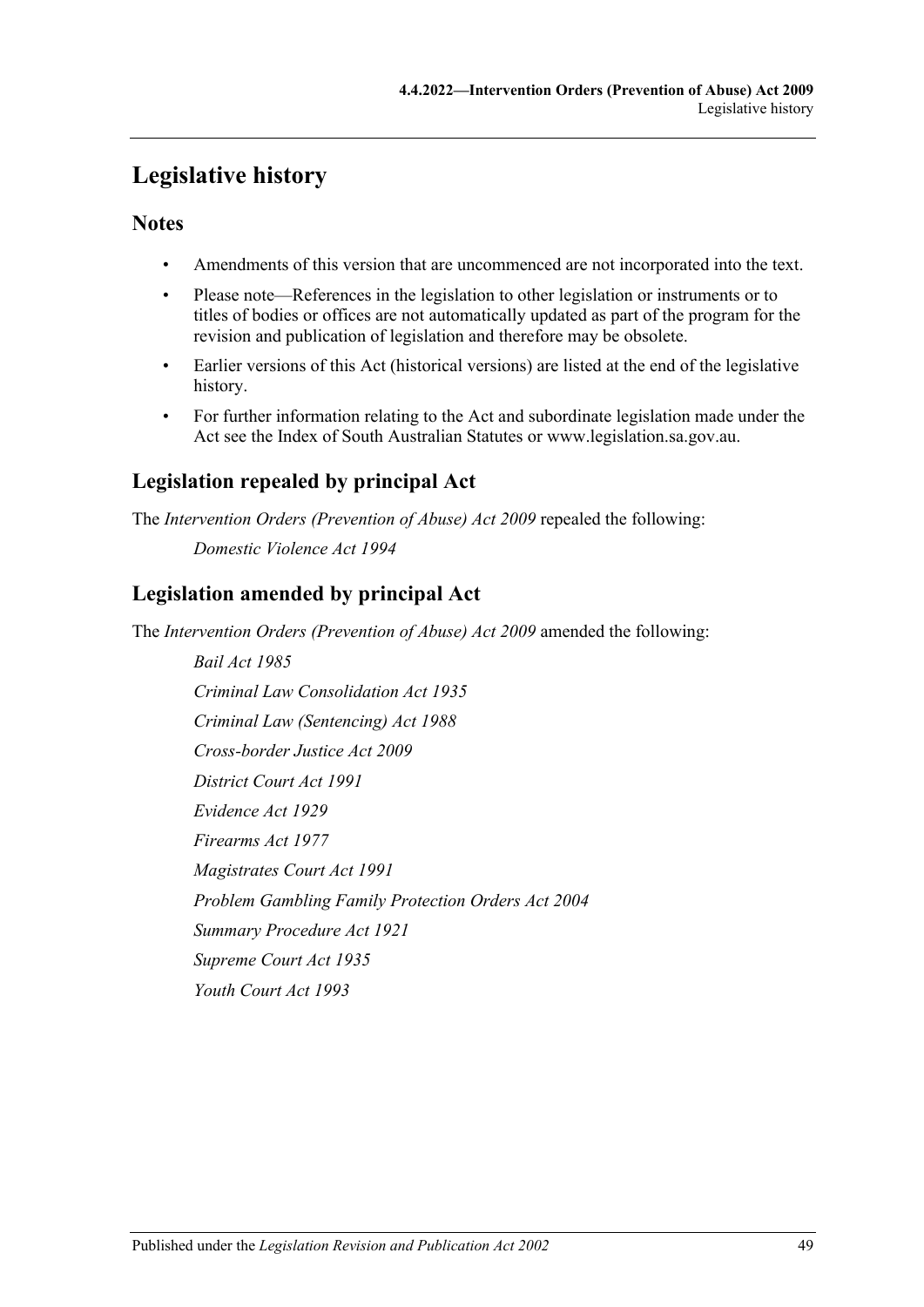# **Principal Act and amendments**

New entries appear in bold.

| Year    | No  | Title                                                                                                                    | Assent     | Commencement                                                                                                                                                                                                                |
|---------|-----|--------------------------------------------------------------------------------------------------------------------------|------------|-----------------------------------------------------------------------------------------------------------------------------------------------------------------------------------------------------------------------------|
| 2009    | 85  | Intervention Orders (Prevention of<br>Abuse) Act 2009                                                                    | 10.12.2009 | 9.12.2011 (Gazette 20.10.2011 p4269)<br>except Sch $1$ (cll $20(2)$ , 22, 23 (insofar<br>as it deletes s 99A of Summary<br>Procedure Act 1921), 24, 27(1), 28-30<br>& 33)—uncommenced—will not be<br>brought into operation |
| 2011    | 46  | <b>Education and Early Childhood</b><br>Services (Registration and<br>Standards) Act 2011                                | 8.12.2011  | Sch 3 (cl 20)-1.1.2012 (Gazette<br>15.12.2011 p4986)                                                                                                                                                                        |
| 2012 12 |     | Statutes Amendment (Serious and<br>Organised Crime) Act 2012                                                             | 10.5.2012  | Pt 9 (s 43)-17.6.2012 (Gazette<br>14.6.2012 p2756)                                                                                                                                                                          |
| 2013    | 65  | <b>Community Housing Providers</b><br>(National Law) (South Australia)<br>Act 2013                                       | 21.11.2013 | Sch 3 (cll 3 & 4)-1.4.2014 (Gazette<br>6.2.2014p547                                                                                                                                                                         |
| 2014    | 26  | Statutes Amendment (SACAT)<br>Act 2014                                                                                   | 11.12.2014 | Pt 9 (s 99)-29.3.2015 (Gazette<br>5.3.2015 p883)                                                                                                                                                                            |
| 2015    | -14 | Intervention Orders (Prevention of<br>Abuse) (Miscellaneous) Amendment<br>Act 2015                                       | 9.7.2015   | Pt 2 (ss $4-22$ )-1.12.2015 (Gazette<br>19.11.2015 p4975)                                                                                                                                                                   |
| 2015    | 46  | Firearms Act 2015                                                                                                        | 17.12.2015 | Sch 1 (cll 15 & 16)-1.7.2017 (Gazette<br>27.6.2017 p2619)                                                                                                                                                                   |
| 2016    | 28  | <b>Statutes Amendment</b><br>(Attorney-General's Portfolio)<br>Act 2016                                                  | 16.6.2016  | Pt 9 (ss $22-24$ )-16.6.2016: s 2(1)                                                                                                                                                                                        |
| 2017 8  |     | Intervention Orders (Prevention of<br>Abuse) (Recognition of National<br>Domestic Violence Orders)<br>Amendment Act 2017 | 15.3.2017  | 25.11.2017 (Gazette 21.11.2017 p4653)                                                                                                                                                                                       |
| 2017    | 53  | Statutes Amendment (Sentencing)<br>Act 2017                                                                              | 28.11.2017 | Pt 13 (s 22)-30.4.2018 (Gazette<br>6.2.2018 p612                                                                                                                                                                            |
| 2017    | 64  | Children's Protection Law Reform<br>(Transitional Arrangements and<br>Related Amendments) Act 2017                       | 12.12.2017 | Pt 15 (ss 116 to 121)-22.10.2018<br>(Gazette 19.12.2017 p5119)                                                                                                                                                              |
| 2018 1  |     | Disability Inclusion Act 2018                                                                                            | 14.6.2018  | Sch 1 (cl 4)-1.7.2018 (Gazette<br>28.6.2018 p2618)                                                                                                                                                                          |
| 2018 35 |     | <b>Statutes Amendment and Repeal</b><br>(Budget Measures) Act 2018                                                       | 22.11.2018 | Pt 7 (ss 107 to 109)-1.12.2018<br>(Gazette 29.11.2018 p4058)                                                                                                                                                                |
| 2018    | 38  | <b>Statutes Amendment (Domestic</b><br>Violence) Act 2018                                                                | 6.12.2018  | Pt 5 (ss 9, 10, 13 to 15)—31.1.2019<br>(Gazette 24.1.2019 p272); ss 11<br>& 12-1.9.2019 (Gazette 18.7.2019<br><i>p</i> 2744)                                                                                                |
| 2021    | 7   | Termination of Pregnancy Act 2021                                                                                        | 11.3.2021  | Sch 1 (cl 5)—uncommenced                                                                                                                                                                                                    |
| 2021    | 37  | <b>Statutes Amendment (Intervention</b><br><b>Orders and Penalties) Act 2021</b>                                         | 30.9.2021  | Pt 2 (s 4)-4.4.2022 (Gazette 27.1.2022<br><i>p115</i> )                                                                                                                                                                     |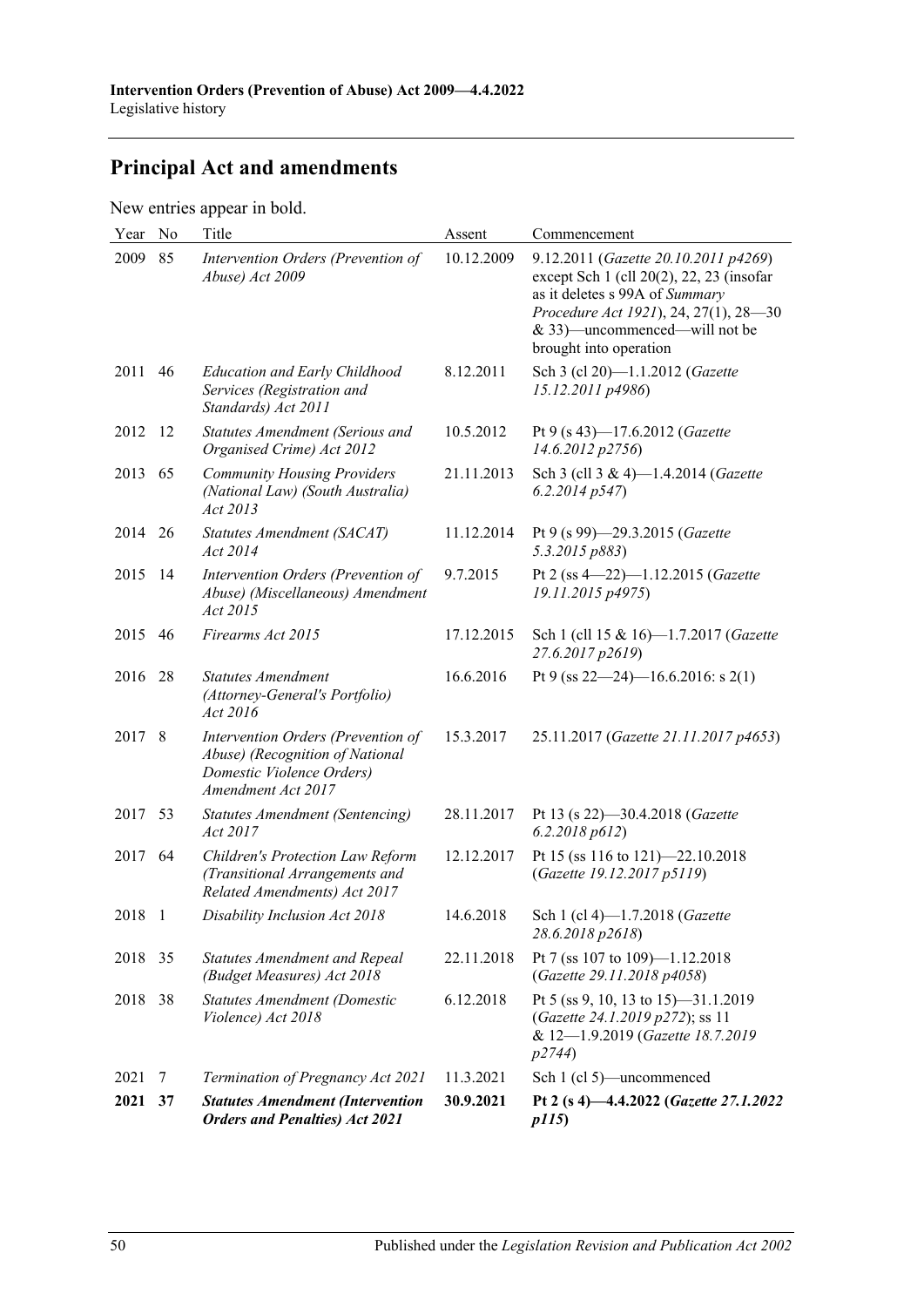# **Provisions amended**

New entries appear in bold.

Entries that relate to provisions that have been deleted appear in italics.

| Provision                             | How varied                                                            | Commencement |  |
|---------------------------------------|-----------------------------------------------------------------------|--------------|--|
| Long title                            | amended under Legislation Revision and<br>Publication Act 2002        | 1.1.2012     |  |
| Pt1                                   |                                                                       |              |  |
| s <sub>2</sub>                        | omitted under Legislation Revision and<br><b>Publication Act 2002</b> | 1.1.2012     |  |
| s <sub>3</sub>                        |                                                                       |              |  |
| s(1)                                  |                                                                       |              |  |
| ammunition                            | inserted by $14/2015$ s $4(1)$                                        | 1.12.2015    |  |
|                                       | amended by 46/2015 Sch 1 cl 15(1)                                     | 1.7.2017     |  |
| associated order                      | amended by $14/2015$ s $4(2)$                                         | 1.12.2015    |  |
| Children's<br>Protection Act<br>order | deleted by 64/2017 s 116                                              | 22.10.2018   |  |
| cognitive<br>impairment               | inserted by 28/2016 s 22                                              | 16.6.2016    |  |
| Commissioner                          | inserted by 35/2018 s 107                                             | 1.12.2018    |  |
| domestic violence<br>concern          | inserted by 8/2017 s 4                                                | 25.11.2017   |  |
| final intervention<br>order           | inserted by $14/2015$ s $4(3)$                                        | 1.12.2015    |  |
| firearm                               | inserted by $14/2015$ s $4(3)$                                        | 1.12.2015    |  |
|                                       | amended by 46/2015 Sch 1 cl 15(2)                                     | 1.7.2017     |  |
| interim<br>intervention order         | inserted by $14/2015$ s $4(4)$                                        | 1.12.2015    |  |
| intervention order                    | substituted by $14/2015$ s $4(4)$                                     | 1.12.2015    |  |
| issuing authority                     | substituted by $14/2015$ s $4(5)$                                     | 1.12.2015    |  |
| registered housing<br>co-operative    | deleted by 65/2013 Sch 3 cl 3                                         | 1.4.2014     |  |
| relevant public<br>sector agency      | amended by 46/2011 Sch 3 cl 20                                        | 1.1.2012     |  |
|                                       | amended by $14/2015$ s $4(6)$                                         | 1.12.2015    |  |
|                                       | amended by 1/2018 Sch 1 cl 4                                          | 1.7.2018     |  |
|                                       | (e) omitted under Legislation Revision and<br>Publication Act 2002    | 1.7.2018     |  |
| State child<br>protection order       | inserted by $64/2017$ s 116                                           | 22.10.2018   |  |
| Pt 2                                  |                                                                       |              |  |
| s <sub>5</sub>                        | amended by $14/2015$ s 5                                              | 1.12.2015    |  |
| Pt <sub>3</sub>                       |                                                                       |              |  |
| s <sub>8</sub>                        |                                                                       |              |  |
| s(4)                                  | amended by 38/2018 s 9                                                | 31.1.2019    |  |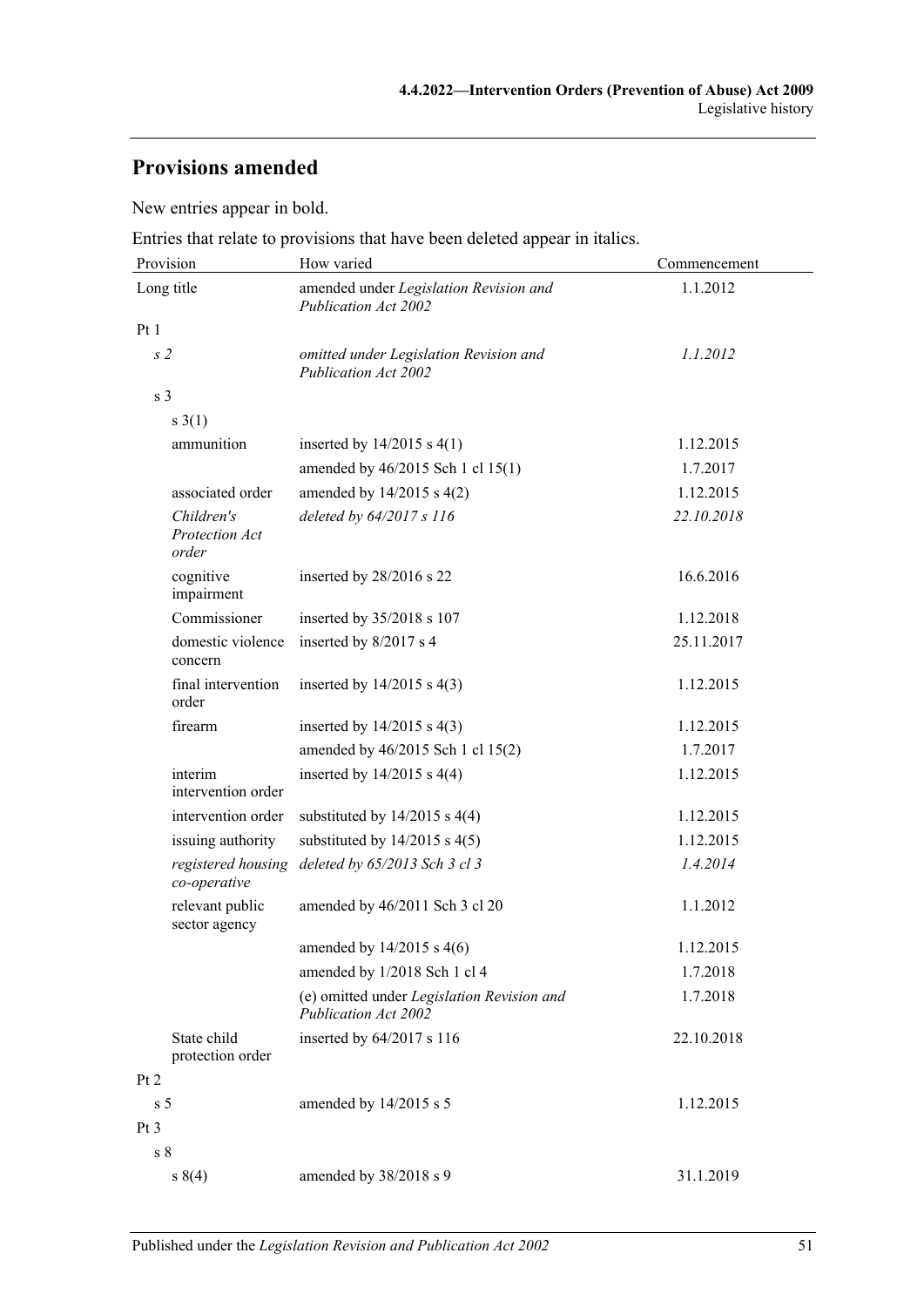#### **Intervention Orders (Prevention of Abuse) Act 2009—4.4.2022** Legislative history

|                              | amended by 7/2021 Sch 1 cl 5        | uncommenced-not<br>incorporated |
|------------------------------|-------------------------------------|---------------------------------|
| s 9                          | amended by 12/2012 s 43             | 17.6.2012                       |
| s 10                         |                                     |                                 |
| 10(2)                        | amended by 64/2017 s 117(1), (2)    | 22.10.2018                      |
| s 12                         |                                     |                                 |
| s 12(1)                      | amended by $14/2015$ s $6(1)$ , (2) | 1.12.2015                       |
| s 12(6)                      | amended by $14/2015$ s $6(3)$       | 1.12.2015                       |
| s 13                         |                                     |                                 |
| s 13(3)                      | amended by $14/2015$ s $7(1)$       | 1.12.2015                       |
| s 13(4)                      | inserted by $14/2015$ s $7(2)$      | 1.12.2015                       |
| s <sub>14</sub>              |                                     |                                 |
| s 14(1)                      | amended by $14/2015$ s $8(1)$ , (2) | 1.12.2015                       |
| s 14(2)                      | amended by 14/2015 s 8(3)           | 1.12.2015                       |
| s 15                         |                                     |                                 |
| s 15(1)                      | amended by 14/2015 s 9(1)           | 1.12.2015                       |
| s 15(3)                      | amended by 14/2015 s 9(2)           | 1.12.2015                       |
| s 15A                        | inserted by 8/2017 s 5              | 25.11.2017                      |
| s 16                         |                                     |                                 |
| s 16(2)                      | substituted by 64/2017 s 118        | 22.10.2018                      |
| s 18                         |                                     |                                 |
| s 18(6)                      | substituted by $14/2015$ s $10(1)$  | 1.12.2015                       |
| s 18(7a)                     | inserted by $14/2015$ s $10(2)$     | 1.12.2015                       |
| s 18(9)                      | amended by 14/2015 s 10(3)          | 1.12.2015                       |
| s 19                         |                                     |                                 |
| s 19(2)                      | substituted by 14/2015 s 11         | 1.12.2015                       |
| $\boldsymbol{\mathrm{s}}$ 20 |                                     |                                 |
| $s \ 20(1)$                  | amended by 64/2017 s 119(1)         | 22.10.2018                      |
| $s \ 20(3)$                  | amended by 64/2017 s 119(2)         | 22.10.2018                      |
| s 21                         |                                     |                                 |
| $s \ 21(4a)$                 | inserted by $14/2015$ s $12(1)$     | 1.12.2015                       |
| $s \, 21(8)$                 | amended by $8/2017$ s $6(1)$        | 25.11.2017                      |
| $s \, 21(8a)$                | inserted by $8/2017$ s $6(2)$       | 25.11.2017                      |
| s 21(9)                      | amended by 14/2015 s 12(2)          | 1.12.2015                       |
|                              | amended by 38/2018 s 10             | 31.1.2019                       |
| $s\,21(10)$                  | substituted by $14/2015$ s $12(3)$  | 1.12.2015                       |
| $s \, 21(11)$                | amended by 14/2015 s 12(4)          | 1.12.2015                       |
| s 23                         |                                     |                                 |
| $s\,23(1)$                   | substituted by $14/2015$ s $13(1)$  | 1.12.2015                       |
| $s$ 23(1a)                   | inserted by $14/2015$ s $13(1)$     | 1.12.2015                       |
|                              | amended by 64/2017 s 120            | 22.10.2018                      |
| $s\,23(2)$                   | amended by 14/2015 s 13(2), (3)     | 1.12.2015                       |
| s 23(3)                      | amended by 14/2015 s 13(4), (5)     | 1.12.2015                       |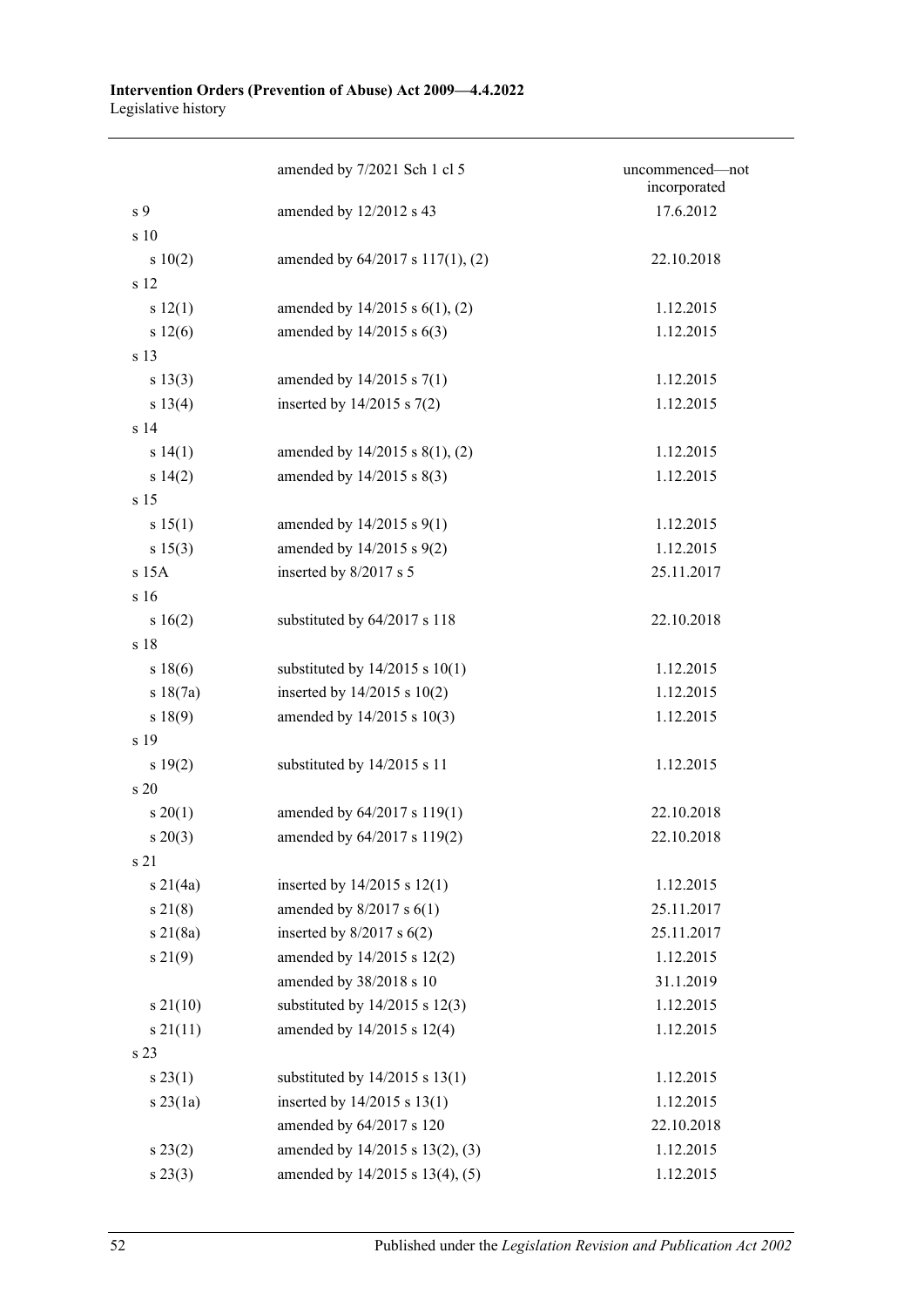| s 23(4)         | amended by 14/2015 s 13(6)         | 1.12.2015  |
|-----------------|------------------------------------|------------|
| s 23(5)         | amended by 14/2015 s 13(7)         | 1.12.2015  |
|                 | amended by $8/2017$ s $7(1)$       | 25.11.2017 |
| $s \, 23(5a)$   | inserted by $8/2017$ s $7(2)$      | 25.11.2017 |
| s 23(7)         | substituted by $14/2015$ s $13(8)$ | 1.12.2015  |
| s 23(8)         | amended by 14/2015 s 13(9)         | 1.12.2015  |
| s <sub>24</sub> |                                    |            |
| s 24(1)         | amended by 14/2015 s 14(1)         | 1.12.2015  |
|                 | amended by 35/2018 s 108           | 1.12.2018  |
| $s\,24(2)$      | amended by $8/2017$ s $8(1)$       | 25.11.2017 |
| $s\,24(2a)$     | inserted by $8/2017$ s $8(2)$      | 25.11.2017 |
| s 24(5)         | substituted by $14/2015$ s $14(2)$ | 1.12.2015  |
|                 | amended by 35/2018 s 108           | 1.12.2018  |
| s <sub>25</sub> |                                    |            |
| s 25(1)         | amended by 14/2015 s 15            | 1.12.2015  |
| s 25(2)         | amended by 65/2013 Sch 3 cl 4      | 1.4.2014   |
| s 25(5)         | amended by 26/2014 s 99            | 29.3.2015  |
| s <sub>26</sub> |                                    |            |
| $s \; 26(1)$    | amended by 64/2017 s 121           | 22.10.2018 |
| $s\,26(3)$      | amended by 14/2015 s 16(1)         | 1.12.2015  |
| $s \; 26(4)$    | amended by 14/2015 s 16(2)         | 1.12.2015  |
| $s \, 26(5)$    | amended by 14/2015 s 16(3)         | 1.12.2015  |
| $s \; 26(6)$    | amended by 14/2015 s 16(4)         | 1.12.2015  |
| $s \, 26(7)$    | amended by $8/2017$ s $9(1)$       | 25.11.2017 |
| $s \; 26(7a)$   | inserted by $8/2017$ s $9(2)$      | 25.11.2017 |
| $s\,26(9)$      | substituted by $14/2015$ s $16(5)$ | 1.12.2015  |
| $s\,26(10)$     | inserted by $14/2015$ s $16(5)$    | 1.12.2015  |
| s 26A           | inserted by 38/2018 s 11           | 1.9.2019   |
| s 27            |                                    |            |
| $s\,27(2)$      | amended by 35/2018 s 109           | 1.12.2018  |
| s 28A           | inserted by 38/2018 s 12           | 1.9.2019   |
| s 29            |                                    |            |
| $s\,29(2)$      | amended by 28/2016 s 23            | 16.6.2016  |
| s 29ZCA         | inserted by 38/2018 s 13           | 31.1.2019  |
| Pt 3A           | inserted by 8/2017 s 10            | 25.11.2017 |
| Pt 4            |                                    |            |
| s 30            |                                    |            |
| $s \ 30(3)$     | amended by 14/2015 s 17(1)         | 1.12.2015  |
| $s \ 30(6)$     | substituted by $14/2015$ s $17(2)$ | 1.12.2015  |
| Pt 5            |                                    |            |
| s 31            |                                    |            |
| $s \, 31(1)$    | amended by 37/2021 s 4(1), (2)     | 4.4.2022   |
| $s \, 31(2)$    | amended by 38/2018 s 14(1)         | 31.1.2019  |
|                 |                                    |            |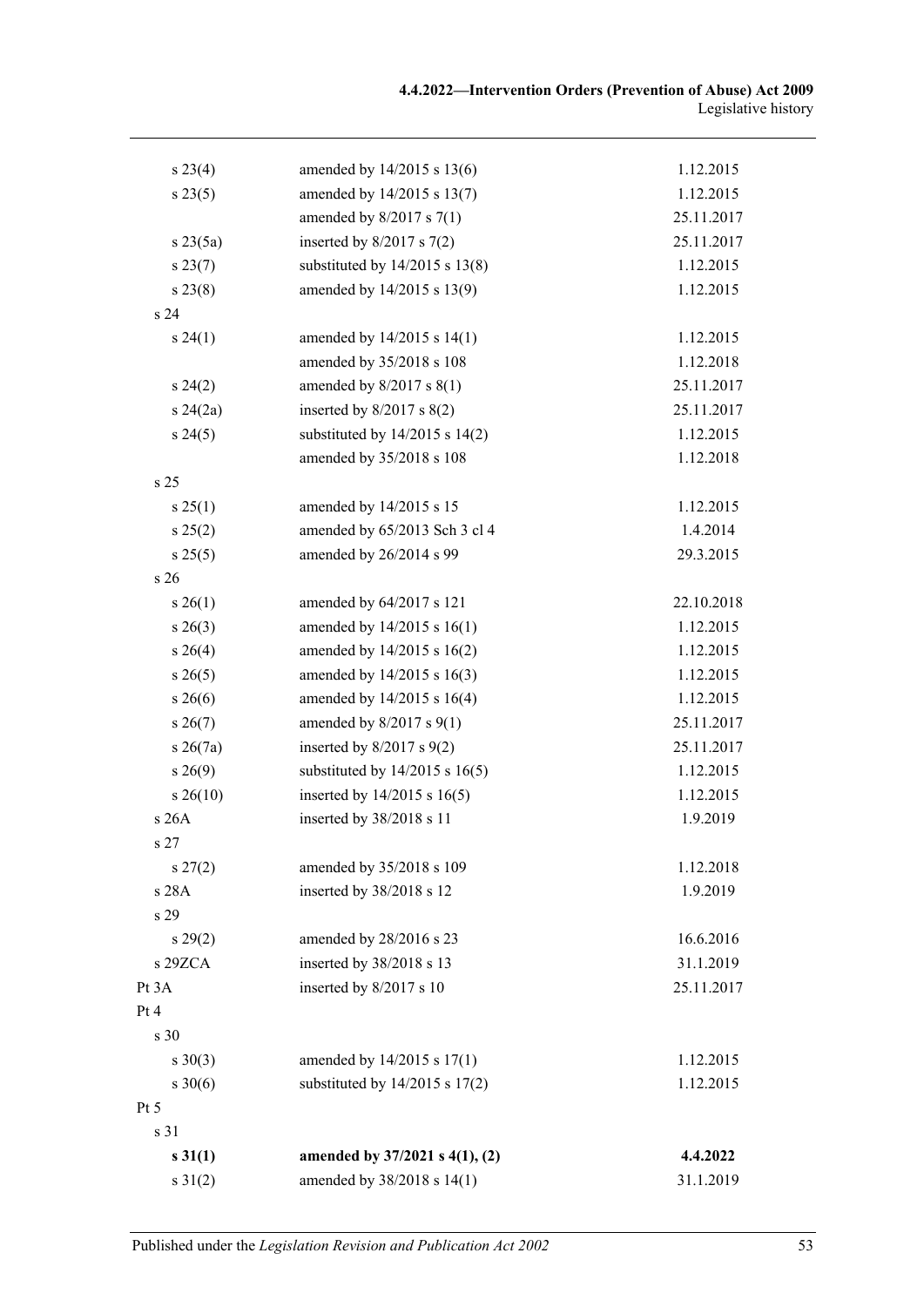|                      | amended by 37/2021 s 4(3)                                      | 4.4.2022  |
|----------------------|----------------------------------------------------------------|-----------|
| $s \frac{31}{2aa}$   | inserted by 38/2018 s 14(2)                                    | 31.1.2019 |
|                      | amended by 37/2021 s 4(4)                                      | 4.4.2022  |
| $s \frac{31}{2ab}$   | inserted by 38/2018 s 14(2)                                    | 31.1.2019 |
| $s \, 31(2a)$        | inserted by $14/2015$ s $18(1)$                                | 1.12.2015 |
|                      | amended by 38/2018 s 14(3)                                     | 31.1.2019 |
| $s \ 31(4)$          | amended by 14/2015 s 18(2)                                     | 1.12.2015 |
|                      | amended by 53/2017 s 22                                        | 30.4.2018 |
| $s \, 31(5)$ (8)     | inserted by 37/2021 s 4(5)                                     | 4.4.2022  |
| s <sub>34</sub>      |                                                                |           |
| $s \; 34(3)$         | amended by 14/2015 s 19(1)                                     | 1.12.2015 |
| $s \frac{34}{3a}$    | inserted by 14/2015 s 19(2)                                    | 1.12.2015 |
| s 36                 |                                                                |           |
| $s \; 36(2)$ and (3) | deleted by $14/2015 s 20$                                      | 1.12.2015 |
| Pt $6$               |                                                                |           |
| $s\ 40$              |                                                                |           |
| $s\ 40(1)$           | amended by 14/2015 s 21                                        | 1.12.2015 |
|                      | amended by 46/2015 Sch 1 cl 16                                 | 1.7.2017  |
| s 42                 |                                                                |           |
| $s\ 42(1)$           | s 42 redesignated as $s$ 42(1) by 38/2018 s 15                 | 31.1.2019 |
| $s\ 42(2)$ and (3)   | inserted by 38/2018 s 15                                       | 31.1.2019 |
| Sch 1                |                                                                |           |
| $Pts$ $l-14$         | omitted under Legislation Revision and<br>Publication Act 2002 | 1.1.2012  |
| Pt 15                |                                                                |           |
| cl 37                |                                                                |           |
| cl $37(5)$           | inserted by 28/2016 s 24                                       | 16.6.2016 |
| cl 39                | inserted by 14/2015 s 22                                       | 1.12.2015 |

# **Historical versions**

1.1.2012 17.6.2012 1.4.2014 29.3.2015 1.12.2015 16.6.2016 1.7.2017 25.11.2017 30.4.2018 1.7.2018 22.10.2018 1.12.2018 31.1.2019